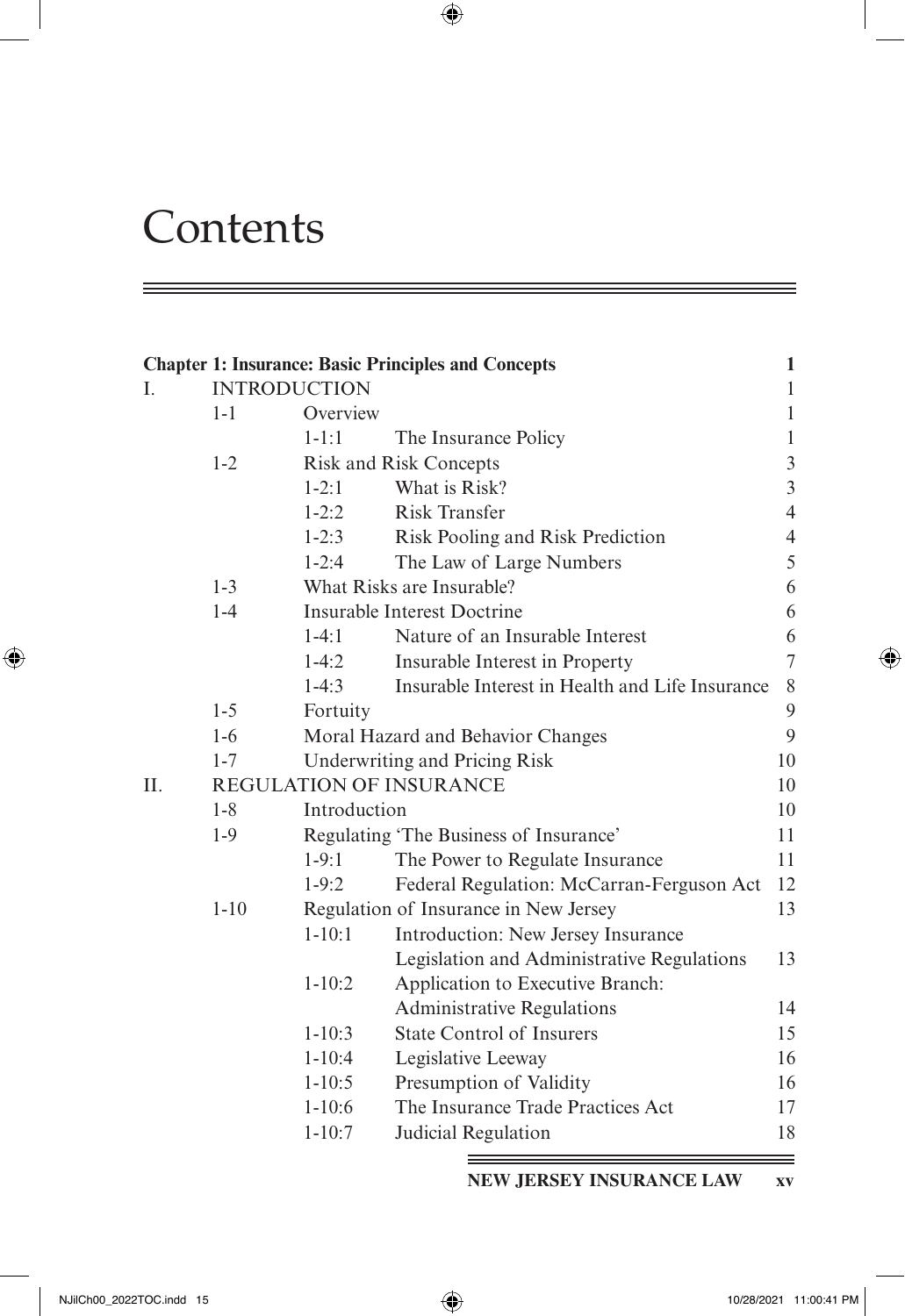| I<br>I<br>ł<br>۰. |
|-------------------|

| III. |                     |                            | TYPES AND LINES OF INSURANCE PRODUCTS AND        |    |
|------|---------------------|----------------------------|--------------------------------------------------|----|
|      | <b>POLICIES</b>     |                            |                                                  | 18 |
|      | $1 - 11$            | Introduction               |                                                  | 18 |
|      |                     | $1 - 11:1$                 | Proving Missing or Lost Policies of Insurance    | 18 |
|      | $1 - 12$            |                            | Life and Non-Life Categories of Insurance        | 20 |
|      | $1 - 13$            |                            | Personal, Consumer and Commercial Lines          | 21 |
|      | $1 - 14$            |                            | First-Party and Third-Party Insurance            | 21 |
|      | $1 - 15$            |                            | Specific Types of Insurance                      | 21 |
|      |                     | $1 - 15:1$                 | Overview                                         | 21 |
|      | $1 - 16$            |                            | Life Insurance and Other Life Products           | 22 |
|      | $1 - 17$            | Property Insurance         |                                                  | 22 |
|      | $1 - 18$            | Liability Insurance        |                                                  | 23 |
|      | $1 - 19$            |                            | Other Types of Insurance                         | 24 |
|      |                     | $1 - 19:1$                 | <b>Financial Guaranty</b>                        | 24 |
|      |                     | $1 - 19:2$                 | Bonds, Fidelity and Crime Insurance              | 25 |
|      | $1 - 20$            | Title Insurance            |                                                  | 25 |
|      | $1 - 21$            |                            | <b>Political Risk Insurance</b>                  | 27 |
|      | $1 - 22$            | Social Insurance           |                                                  | 27 |
|      |                     |                            | <b>Chapter 2: Anatomy of an Insurance Policy</b> | 29 |
| I.   | <b>INTRODUCTION</b> |                            |                                                  | 29 |
|      | $2 - 1$             | Overview                   |                                                  | 29 |
|      | $2 - 2$             |                            | Policy Interpretation Principles                 | 30 |
| II.  |                     |                            | PARTS OF INSURANCE POLICIES                      | 31 |
|      | $2 - 3$             | <b>Declarations Page</b>   |                                                  | 31 |
|      | $2 - 4$             | <b>Insuring Agreements</b> |                                                  | 32 |
|      |                     | $2-4:1$                    | Occurrence-Based Policies                        | 33 |
|      |                     | $2 - 4:2$                  | Claims-Made Policies                             | 34 |
|      | $2 - 5$             | Definitions                |                                                  | 34 |
|      |                     | $2 - 5:1$                  | Occurrence Defined                               | 34 |
|      |                     | $2 - 5:2$                  | 'Bodily' Injury as Including                     |    |
|      |                     |                            | <b>Emotional Distress</b>                        | 36 |
|      | $2 - 6$             | Exclusions                 |                                                  | 36 |
|      |                     | $2 - 6:1$                  | Purpose                                          | 36 |
|      |                     | $2 - 6:2$                  | <b>Exclusions Require Prominence</b>             | 37 |
|      |                     | $2 - 6:3$                  | <b>Exclusion Plainly Expressed</b>               | 37 |
|      |                     | $2 - 6:4$                  | <b>Exclusion Cannot Violate Statutory Policy</b> | 38 |
|      |                     | $2 - 6:5$                  | Burden of Proof                                  | 39 |
|      |                     | $2 - 6:6$                  | Commonly Litigated Exclusions                    | 39 |
|      |                     |                            |                                                  |    |

 $=$ 

# **xvi NEW JERSEY INSURANCE LAW**

<u> 1989 - Johann Stoff, deutscher Stoff, der Stoff, der Stoff, der Stoff, der Stoff, der Stoff, der Stoff, der S</u>

 $\qquad \qquad =\qquad$ 

<span id="page-1-0"></span> $\overline{\phantom{a}}$ 

 $\bigoplus$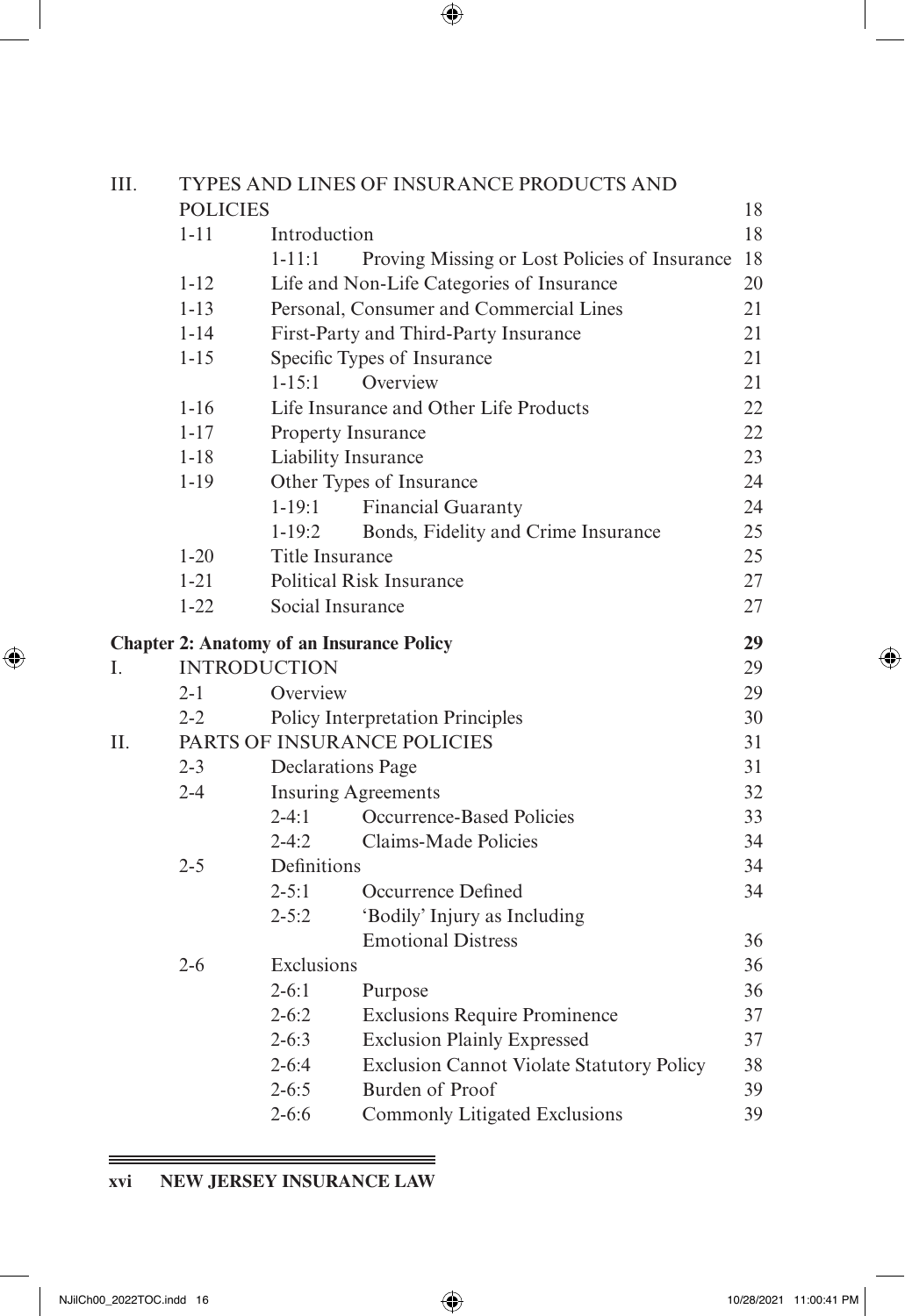| I<br>I<br>ł<br>۰.<br>٠ |
|------------------------|
|------------------------|

|    |                     |                            | $2-6:6.1$            | Expected or Intended Exclusion                                       | 39 |
|----|---------------------|----------------------------|----------------------|----------------------------------------------------------------------|----|
|    |                     |                            | $2 - 6:6.2$          | Contractual Liability Exclusion                                      | 40 |
|    |                     |                            | $2 - 6:6.3$          | Liquor Liability Exclusion                                           | 41 |
|    |                     |                            | $2 - 6:6.4$          | Sistership Exclusion                                                 | 41 |
|    |                     |                            | $2 - 6:6.5$          | <b>Business-Risk Exclusion</b>                                       | 42 |
|    |                     |                            | $2 - 6:6.6$          | Performance Exclusion                                                | 43 |
|    |                     |                            | $2 - 6:6.7$          | Damage to Property Exclusion                                         | 43 |
|    |                     |                            | $2 - 6:6.8$          | Motor Vehicle Exclusion                                              | 44 |
|    |                     |                            | $2 - 6:6.9$          | Professional Services Exclusion                                      | 45 |
|    |                     |                            | $2 - 6:6.10$         | <b>Business Pursuits Exclusion</b>                                   | 45 |
|    |                     |                            | $2 - 6:6.11$         | <b>Punitive Damages Exclusion</b>                                    | 45 |
|    |                     |                            | 2-6:6.12             | Sequential Clause Exclusion                                          | 46 |
|    |                     |                            | $2 - 6:6.13$         | Care, Custody and                                                    |    |
|    |                     |                            |                      | <b>Control Exclusion</b>                                             | 46 |
|    | $2 - 7$             | Conditions                 |                      |                                                                      | 46 |
|    |                     | $2 - 7:1$                  | Generally            |                                                                      | 46 |
|    |                     | $2 - 7:2$                  | Common Provisions    |                                                                      | 47 |
|    |                     | $2 - 7:3$                  |                      | Notice and Proof of Loss                                             | 47 |
|    |                     |                            | $2 - 7:3.1$          | Appreciable Prejudice Required                                       |    |
|    |                     |                            |                      | in Occurrence Policies                                               | 47 |
|    | $2 - 8$             | <b>Cooperation Clauses</b> |                      |                                                                      | 48 |
|    | $2-9$               | Endorsements               |                      |                                                                      | 48 |
|    |                     |                            |                      | <b>Chapter 3: Formation and Termination of an Insurance Contract</b> | 51 |
| Ι. | <b>INTRODUCTION</b> |                            |                      |                                                                      | 51 |
|    | $3-1$               | Overview                   |                      |                                                                      | 51 |
| Π. |                     |                            |                      | FORMATION OF AN INSURANCE POLICY                                     | 52 |
|    | $3 - 2$             |                            |                      | Ordinary Rules of Contract Formation Apply                           | 52 |
|    | $3 - 3$             |                            | Offer and Acceptance |                                                                      | 52 |
|    | $3-4$               | Consideration              |                      |                                                                      | 52 |
|    | $3 - 5$             | Creating the Policy        |                      |                                                                      | 52 |
|    |                     | $3 - 5:1$                  |                      | Issuance of Policy or Binder                                         | 52 |
|    |                     | $3 - 5:2$                  | Effect of Binder     |                                                                      | 53 |
|    |                     | $3 - 5:3$                  |                      | The Policy Period: When Does                                         |    |
|    |                     |                            | Coverage Apply?      |                                                                      | 53 |
|    | $3-6$               |                            |                      | Obligations of Prospective Insured                                   | 53 |
|    | $3 - 7$             | <b>Payment Issues</b>      |                      |                                                                      | 53 |
|    |                     | $3 - 7:1$                  |                      | <b>Conditional Payment Rule</b>                                      | 53 |
|    |                     | $3 - 7:2$                  |                      | Effect of Broker's Receipt of Premium                                | 54 |
|    |                     |                            |                      |                                                                      |    |

**NEW JERSEY INSURANCE LAW xvii**

<span id="page-2-0"></span> $\overline{\phantom{a}}$ 

 $\bigoplus$ 

 $\bigoplus$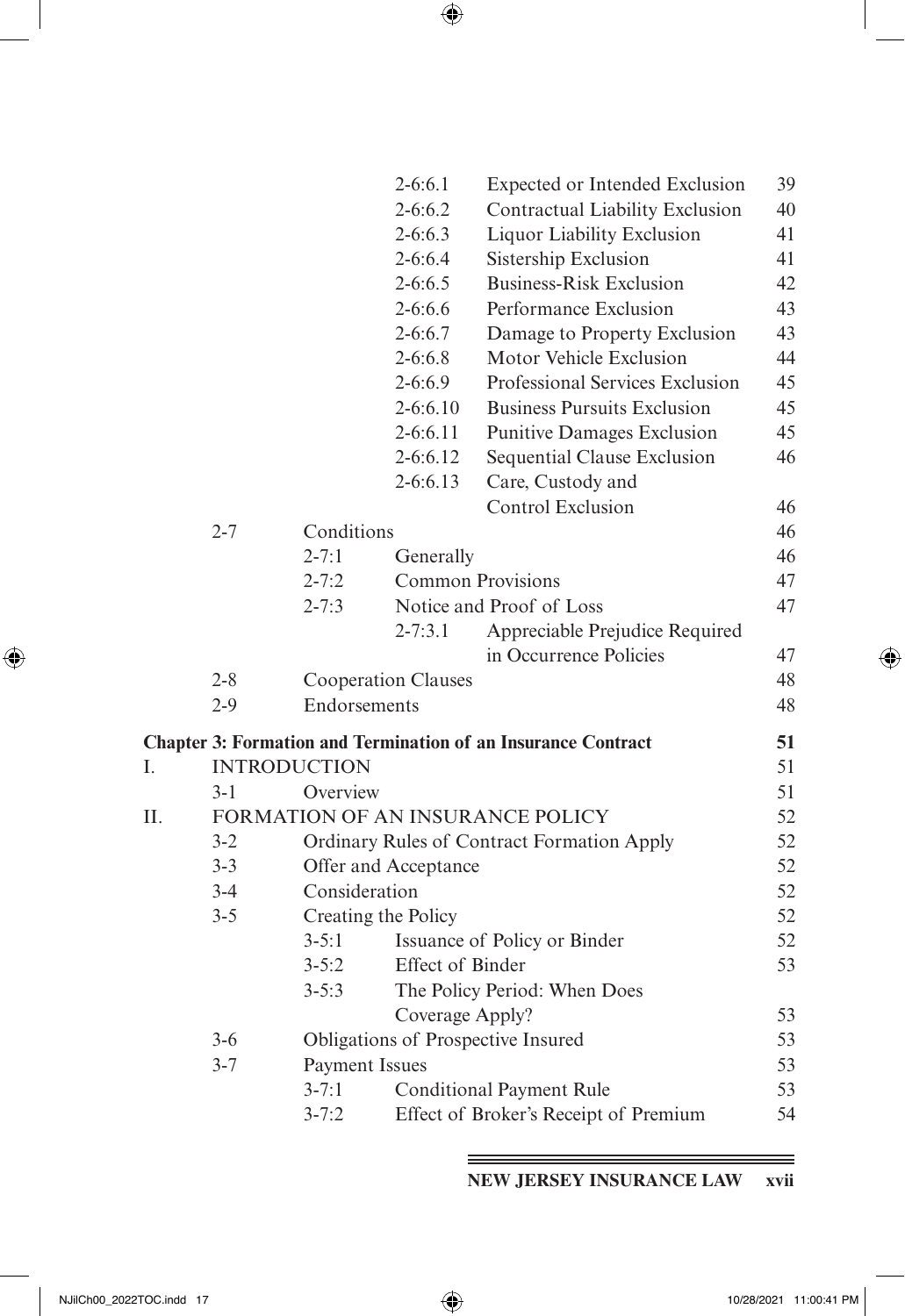|      |                    | $3 - 7:3$    | Cancellation Right for Dishonored                 |    |
|------|--------------------|--------------|---------------------------------------------------|----|
|      |                    |              | Premium Payment                                   | 54 |
|      | $3 - 8$            |              | Binder Time Restriction to Benefit the Insured    | 54 |
|      | $3-9$              |              | Obligations on Application for Insurance          | 55 |
|      |                    | $3-9:1$      | Warranty and Representation                       | 55 |
|      |                    | $3-9:2$      | Material Change in Conditions                     | 55 |
|      |                    | $3-9:3$      | Failure to Disclose Material Change               | 55 |
|      |                    | $3-9:4$      | Representations Need be Substantially True        | 55 |
|      |                    | $3-9:5$      | Time of Death Limitation in Life Policies         | 56 |
|      |                    | $3-9:6$      | Broker's Failure to Confirm Oral Binder           | 56 |
|      |                    | $3-9:7$      | Policy Coverage by Estoppel                       | 56 |
|      | $3 - 10$           |              | Changes During the Policy Period                  | 56 |
|      |                    | $3 - 10:1$   | <b>Increase-of-Hazard Clauses</b>                 | 56 |
| III. | <b>TERMINATION</b> |              |                                                   | 57 |
|      | $3 - 11$           |              | Termination of Coverage                           | 57 |
|      |                    | $3 - 11:1$   | Methods/Sources of Termination                    | 57 |
|      | $3 - 12$           | Cancellation |                                                   | 57 |
|      |                    | $3 - 12:1$   | Difference Between Cancellation                   |    |
|      |                    |              | and Rescission                                    | 57 |
|      |                    | $3 - 12:2$   | Terms in Policy                                   | 58 |
|      |                    | $3 - 12:3$   | Purpose of Notice of Cancellation                 | 59 |
|      |                    | $3 - 12:4$   | <b>Strict Construction</b>                        | 59 |
|      | $3 - 13$           |              | Proof-of-Mailing Requirement Eased                | 60 |
|      |                    | $3 - 13:1$   | No Requirement to Advise                          |    |
|      |                    |              | <b>Additional Insured</b>                         | 61 |
|      |                    | $3 - 13:2$   | Harmless Mistakes                                 | 61 |
|      |                    | $3 - 13:3$   | <b>Statutory Provisions for Finance Companies</b> | 61 |
|      | $3 - 14$           |              | Cancellation by Mutual Consent                    | 61 |
|      |                    | $3-14:1$     | <b>Contractual Principles Apply</b>               | 61 |
|      |                    | $3 - 14:2$   | Cancellation Agreement May be in Any Form         | 62 |
|      |                    | $3 - 14:3$   | Mutual Termination by Condition                   | 62 |
|      | $3 - 15$           |              | Cancellation by Insurer                           | 63 |
|      |                    | $3 - 15:1$   | Clear and Unequivocal                             |    |
|      |                    |              | Cancellation Language                             | 63 |
|      |                    | $3 - 15:2$   | <b>Effective Notice of Cancellation</b>           | 63 |
|      |                    | $3 - 15:3$   | Cancellation for Nonpayment of Premium            | 64 |
|      |                    | $3 - 15:4$   | Retroactive Builder's Risk                        |    |
|      |                    |              | <b>Policy Requirements</b>                        | 65 |
|      |                    | $3 - 15:5$   | <b>Effect of Renewal Quotation</b>                | 65 |

 $=$ 

#### <u> 1989 - Johann Harry Harry Harry Harry Harry Harry Harry Harry Harry Harry Harry Harry Harry Harry Harry Harry</u> **xviii NEW JERSEY INSURANCE LAW**

<span id="page-3-0"></span> $\overline{\phantom{a}}$ 

 $\bigoplus$ 

 $\bigoplus$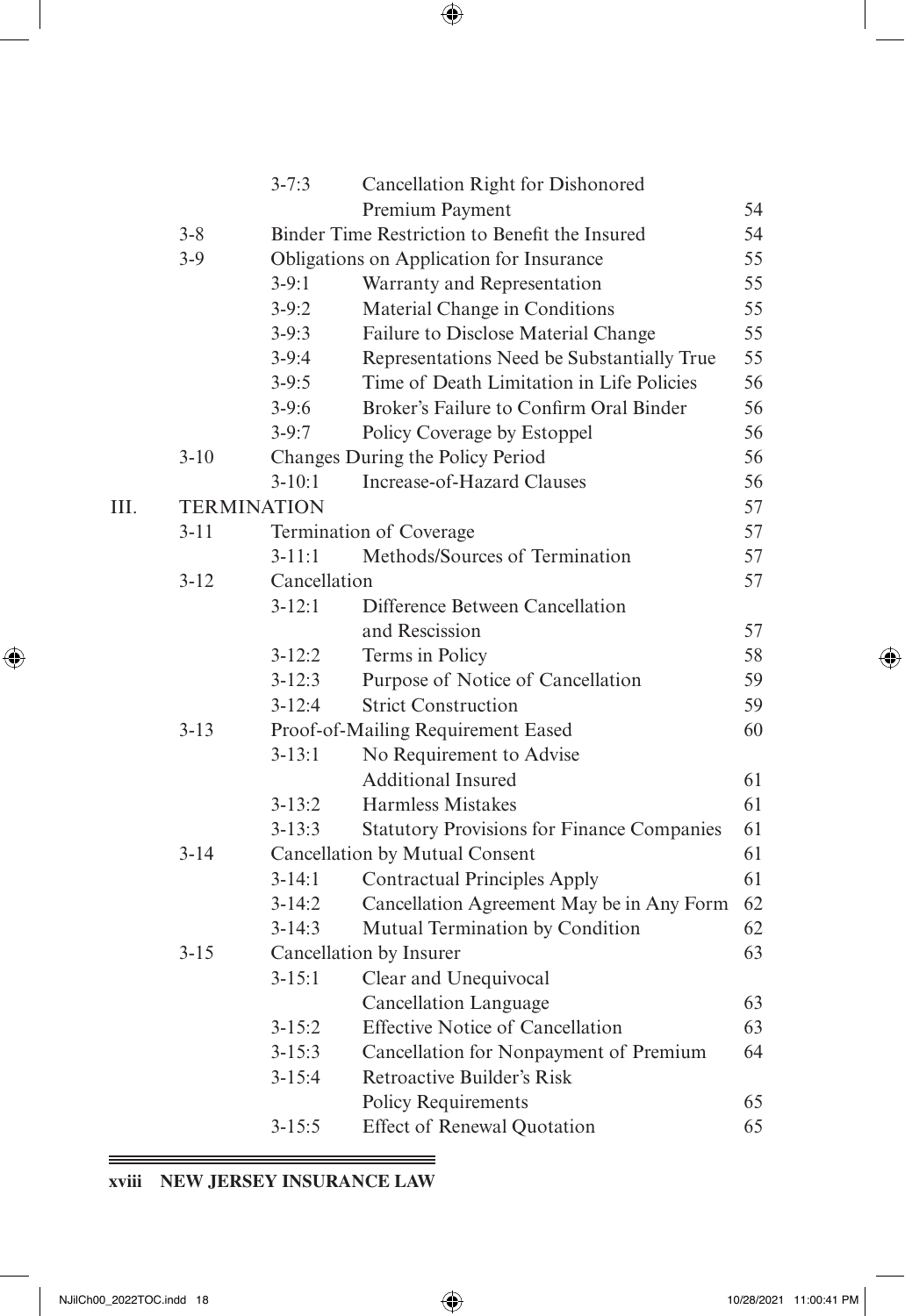|     | $3-16$   | The Mailbox Rule          |                    |                                                                         | 65 |
|-----|----------|---------------------------|--------------------|-------------------------------------------------------------------------|----|
|     |          | $3 - 16:1$                |                    | Ordinary Use of Mail to Communicate                                     |    |
|     |          |                           | Policy Information |                                                                         | 66 |
|     |          | $3-16:2$                  |                    | Cancellation Affected by 'Sale' or 'Theft'                              | 66 |
|     | $3 - 17$ |                           |                    | Termination of Individual Coverage under                                |    |
|     |          | <b>Master Policies</b>    |                    |                                                                         | 67 |
| IV. |          | <b>RENEWAL PROVISIONS</b> |                    |                                                                         | 67 |
|     | $3 - 18$ |                           |                    | <b>Obligations Regarding Renewal</b>                                    | 67 |
|     |          | $3 - 18:1$                |                    | Insurer Obligation to Advise of Termination                             | 67 |
|     |          | $3 - 18:2$                |                    | Insurer Obligation to Advise of Changes                                 | 67 |
|     |          | $3 - 18:3$                |                    | Statutory Notice of Intent to Cancel or                                 |    |
|     |          |                           |                    | Not Renew Commercial Policies                                           | 68 |
|     |          | $3 - 18:4$                |                    | <b>Commercial Policy Cancellation</b>                                   |    |
|     |          |                           | and Renewal        |                                                                         | 69 |
|     |          | $3 - 18:5$                |                    | Fire and Casualty Policy Cancellation and                               |    |
|     |          |                           | Renewal            |                                                                         | 70 |
|     |          | $3-18:6$                  |                    | Automobile Insurance Renewal                                            | 70 |
| V.  |          | <b>ASSIGNMENT</b>         |                    |                                                                         | 71 |
|     | $3-19$   |                           |                    | Major Principles of Assignment                                          | 71 |
|     |          | $3-19:1$                  | Generally          |                                                                         | 71 |
|     |          | $3-19:2$                  |                    | Policy Terms Must be Met                                                | 71 |
|     |          | $3-19:3$                  |                    | Pre-Loss Assignment                                                     | 72 |
|     |          | $3-19:4$                  |                    | Post-Loss Assignment                                                    | 72 |
|     |          | $3-19:5$                  |                    | Third Party Action for Coverage                                         |    |
|     |          |                           |                    | Under Liability Policy of Defendant                                     | 73 |
|     |          |                           | $3-19:5.1$         | Requirement for Assignment                                              |    |
|     |          |                           |                    | From Policy Holder                                                      | 73 |
|     |          |                           | $3-19:5.2$         | The Effect of N.J.S.A. 17:28-2                                          |    |
|     |          |                           |                    | as to Bankruptcy or Insolvency                                          |    |
|     |          |                           |                    | of Defendant                                                            | 75 |
|     |          | $3-19:6$                  |                    | Nonassignability of Fire Policies                                       | 76 |
|     |          |                           |                    | <b>Chapter 4: Construction and Interpretation of Insurance Policies</b> | 77 |
| I.  |          | <b>INTRODUCTION</b>       |                    |                                                                         | 77 |
|     | $4-1$    | Overview                  |                    |                                                                         | 77 |
|     |          | $4 - 1:1$                 |                    | Introduction to Coverage Rules                                          | 80 |
|     |          | $4 - 1:2$                 |                    | What is Meant by Reasonable                                             |    |
|     |          |                           | Expectations?      |                                                                         | 81 |
|     |          |                           |                    |                                                                         |    |

**NEW JERSEY INSURANCE LAW xix**

<span id="page-4-0"></span> $\overline{\phantom{a}}$ 

 $\bigoplus$ 

═

 $\bigoplus$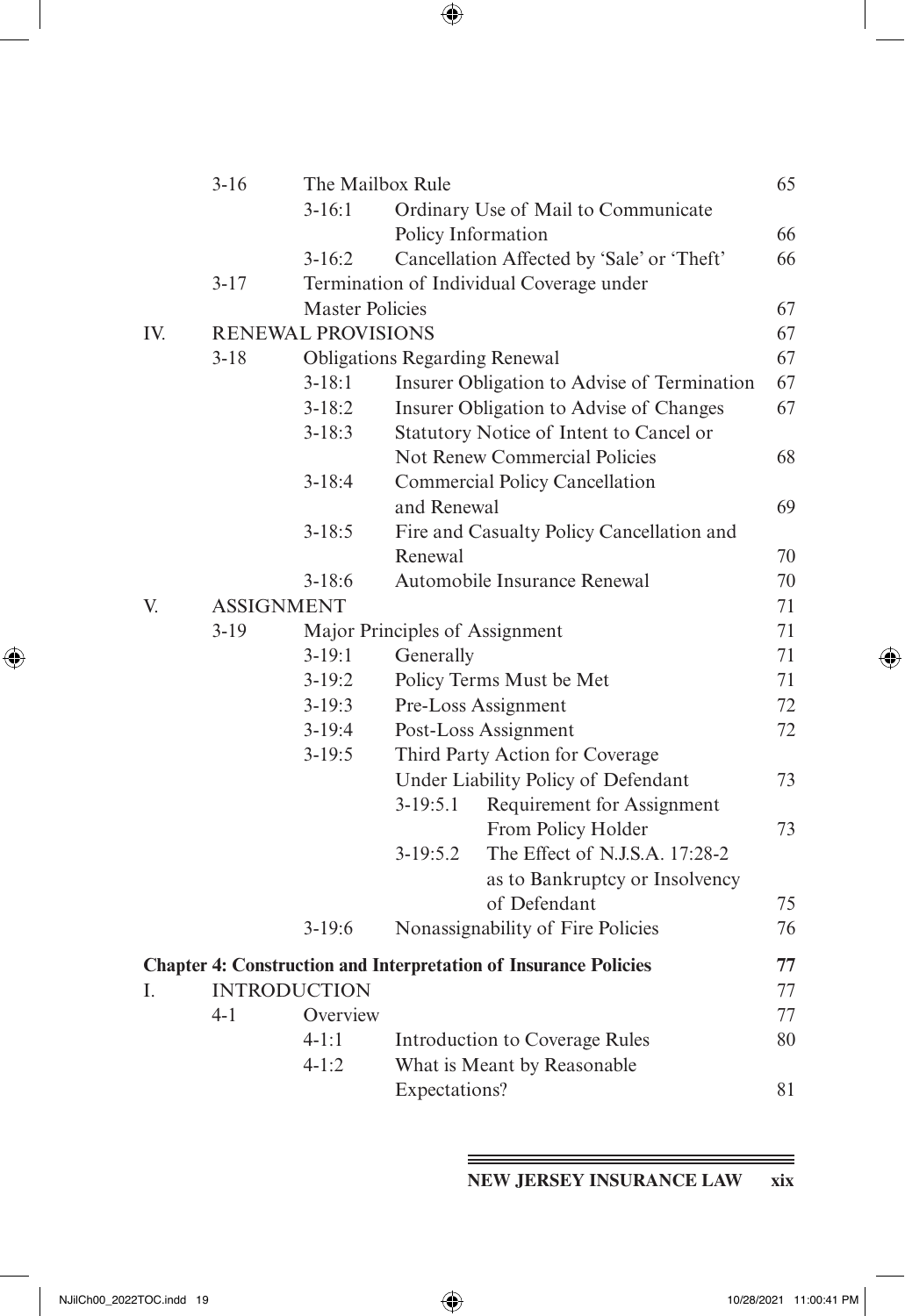| II.  | <b>BASIC RULES OF INSURANCE</b> |                     |                                              |     |  |
|------|---------------------------------|---------------------|----------------------------------------------|-----|--|
|      |                                 |                     | CONTRACT CONSTRUCTION                        | 82  |  |
|      | $4 - 2$                         | Overview            |                                              | 82  |  |
|      |                                 | $4 - 2:1$           | <b>Contract Interpretation Rules Apply</b>   |     |  |
|      |                                 |                     | to Insurance Policies                        | 84  |  |
|      |                                 | $4 - 2:2$           | Coverage is Question of Law Determined       |     |  |
|      |                                 |                     | by Policy Terms                              | 84  |  |
|      |                                 | $4 - 2:3$           | Plain Meaning Determines Intent              | 84  |  |
| III. |                                 |                     | GOING BEYOND THE DOCUMENT FOR CONSTRUCTION   |     |  |
|      |                                 | AND INTERPRETATION  |                                              | 86  |  |
|      | $4 - 3$                         | Ambiguity           |                                              | 86  |  |
|      |                                 | $4 - 3:1$           | Who is an "Additional Insured"?              | 87  |  |
|      |                                 | $4 - 3:2$           | <b>Extrinsic Evidence</b>                    | 89  |  |
|      |                                 | $4 - 3:3$           | Exclusions Aid in Construing                 |     |  |
|      |                                 |                     | <b>Policy Provisions</b>                     | 90  |  |
|      | $4 - 4$                         |                     | Construction Against the Insurer             | 90  |  |
|      |                                 | $4 - 4:1$           | Introduction                                 | 90  |  |
|      |                                 | $4 - 4:2$           | Contracts of Adhesion                        | 91  |  |
|      |                                 | $4 - 4:3$           | Contra Proferentem                           | 91  |  |
|      |                                 | $4 - 4:4$           | Contra-Insurer Rules are Not Automatic and   |     |  |
|      |                                 |                     | are Not Applied to Commercial Insureds       | 92  |  |
|      | $4 - 5$                         |                     | Doctrine of Reasonable Expectations          | 94  |  |
|      |                                 | $4 - 5:1$           | Reasonable Expectations for                  |     |  |
|      |                                 |                     | <b>Commercial Parties</b>                    | 96  |  |
|      | $4 - 6$                         |                     | Court Cannot Create a New Policy for Parties | 97  |  |
| IV.  |                                 |                     | CONSTRUCTION OF EXCLUSIONS                   | 98  |  |
|      | $4 - 7$                         |                     | Purpose of Exclusions                        | 98  |  |
|      |                                 | $4 - 7:1$           | Clear Exclusions Bar Coverage                | 98  |  |
|      |                                 | $4 - 7:2$           | Burden of Proof on Exclusions                | 99  |  |
|      |                                 | $4 - 7:3$           | <b>Exclusions Require Prominence</b>         | 100 |  |
|      |                                 | $4 - 7:4$           | Reasonable Expectations and Exclusions       | 100 |  |
|      |                                 | $4 - 7:5$           | Conflict as to Whether Loss Caused by        |     |  |
|      |                                 |                     | Covered Peril or Excluded Risk               | 100 |  |
| V.   |                                 |                     | CONSTRUCTION OF DECLARATION PAGES AND        |     |  |
|      |                                 | <b>ENDORSEMENTS</b> |                                              | 101 |  |
|      | $4 - 8$                         |                     | Defining Coverage; Insured's Expectations    | 101 |  |
|      |                                 | $4 - 8:1$           | Conflict Between Policy and Endorsement,     |     |  |
|      |                                 |                     | Look at the Policy as a Whole                | 102 |  |

**xx NEW JERSEY INSURANCE LAW**

 $\equiv$   $\equiv$   $\equiv$ 

<span id="page-5-0"></span> $\overline{\phantom{a}}$ 

 $\bigoplus$ 

 $\bigoplus$ 

 $=$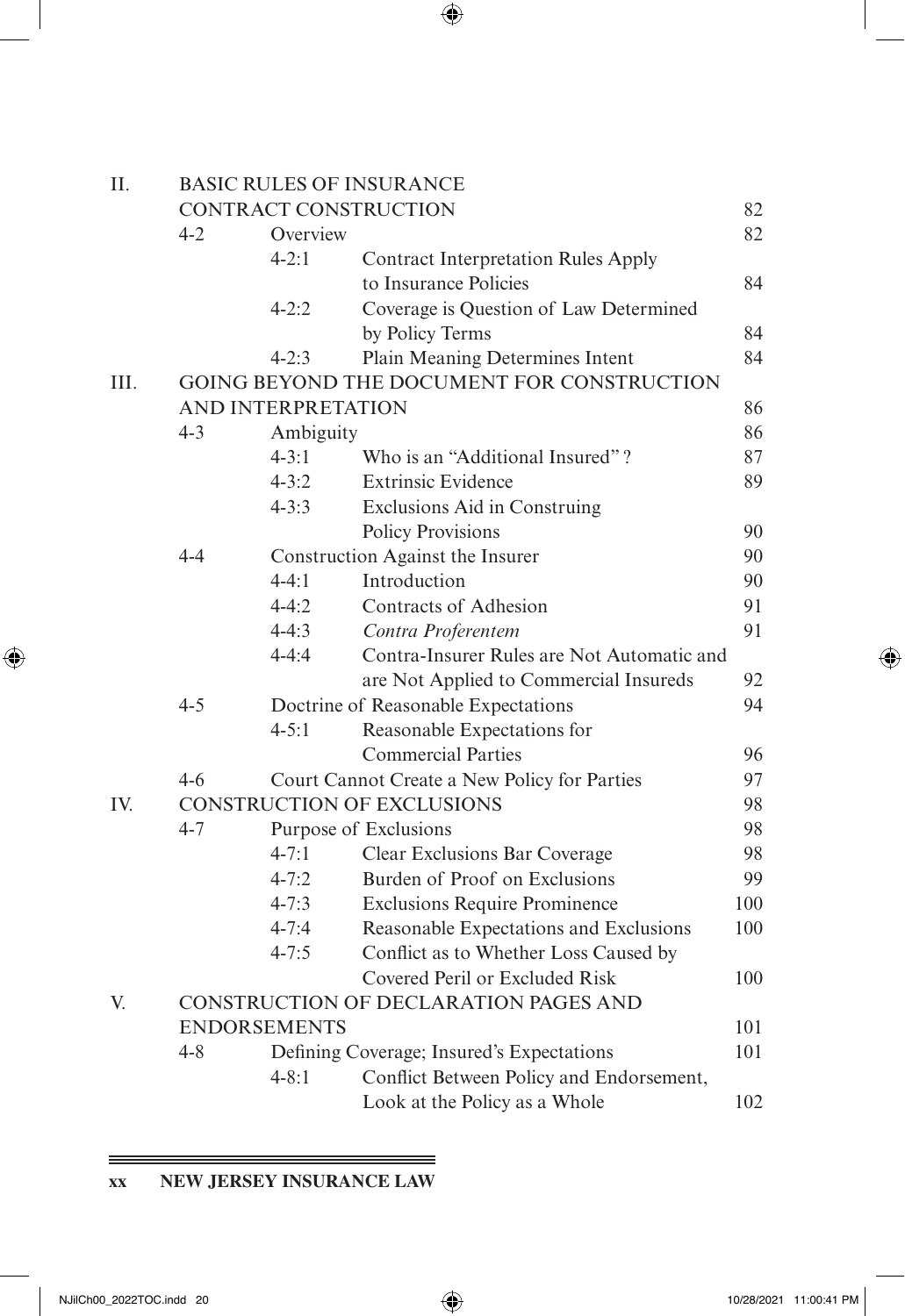| VI.   | POLICIES REGULATED BY STATUTE<br>102          |                                                    |     |  |  |
|-------|-----------------------------------------------|----------------------------------------------------|-----|--|--|
|       | $4 - 9$                                       | Policy Amended to Comply with Statutory Provisions | 102 |  |  |
|       | $4 - 10$                                      | Conformance to Public Policy                       | 104 |  |  |
|       | $4 - 11$                                      | Plain Language Requirements                        | 106 |  |  |
|       | $4 - 12$                                      | Policy Interpretation: Legislation vs. Marketplace | 106 |  |  |
| VII.  |                                               | MISCELLANEOUS TOPICS                               | 107 |  |  |
|       | $4 - 13$                                      | Choice of Law                                      | 107 |  |  |
|       | $4 - 14$                                      | Insured's Obligation to Read Policy                | 107 |  |  |
|       | $4 - 15$                                      | Insurer's Obligation to Provide Notice of          |     |  |  |
|       |                                               | Changes to Policy                                  | 108 |  |  |
|       | $4 - 16$                                      | Placement of Policy Language                       | 109 |  |  |
| VIII. |                                               | OTHER INSURANCE CLAUSES                            | 109 |  |  |
|       | $4 - 17$                                      | Determining Rights Among Multiple Insurers         | 109 |  |  |
|       | $4 - 18$                                      | Types of "Other Insurance" Clauses                 | 110 |  |  |
|       |                                               | $4 - 18:1$<br><b>Escape Clauses</b>                | 110 |  |  |
|       |                                               | <b>Excess Escape Clauses</b><br>$4 - 18:2$         | 110 |  |  |
|       |                                               | Pro Rata Clauses<br>$4 - 18:3$                     | 112 |  |  |
|       |                                               | <b>Excess Clauses</b><br>$4 - 18:4$                | 112 |  |  |
|       | $4 - 19$                                      | Other-Insurance Disputes                           | 112 |  |  |
|       |                                               | Sources of Disputes<br>$4 - 19:1$                  | 112 |  |  |
|       |                                               | When No Other-Insurance Clause-<br>$4 - 19:2$      |     |  |  |
|       |                                               | Apportion                                          | 113 |  |  |
|       | $4 - 20$                                      | Clauses Cannot Extinguish Coverage                 | 113 |  |  |
|       | $4 - 21$                                      | Self-Insured Retention (SIR)                       | 114 |  |  |
|       | $4 - 22$                                      | Automobile Insurance and Other Insurance Clauses   | 114 |  |  |
|       |                                               | $4 - 22:1$<br>Mandatory UM Coverage                | 115 |  |  |
|       | $4 - 23$<br>Extra-Judicial Dispute Resolution |                                                    | 116 |  |  |
|       | $4 - 24$                                      | Umbrella Policies                                  | 116 |  |  |
|       | $4 - 25$                                      | Self-Insurance                                     | 117 |  |  |
|       |                                               | <b>Chapter 5: The Claims Process</b>               | 119 |  |  |
| L.    |                                               | <b>INTRODUCTION</b>                                | 119 |  |  |
|       | $5 - 1$                                       | Overview                                           | 119 |  |  |
|       | $5 - 2$                                       | Good Faith Required in Claims Handling             | 120 |  |  |
|       | $5 - 3$                                       | Unconscionable Advantage                           | 120 |  |  |
|       | $5 - 4$                                       | Unfair Interpretation of Policy Terms              | 121 |  |  |
|       | $5 - 5$                                       | Detrimental Reliance and Estoppel                  | 121 |  |  |
|       |                                               | $5 - 5:1$<br>Reliance as Basis for Estoppel        | 121 |  |  |
|       | $5 - 6$                                       | Regulation of Claim Practices                      | 122 |  |  |
|       |                                               |                                                    |     |  |  |

**NEW JERSEY INSURANCE LAW xxi**

<span id="page-6-0"></span> $\overline{\phantom{a}}$ 

 $\bigoplus$ 

 $\qquad \qquad =$ 

 $\bigoplus$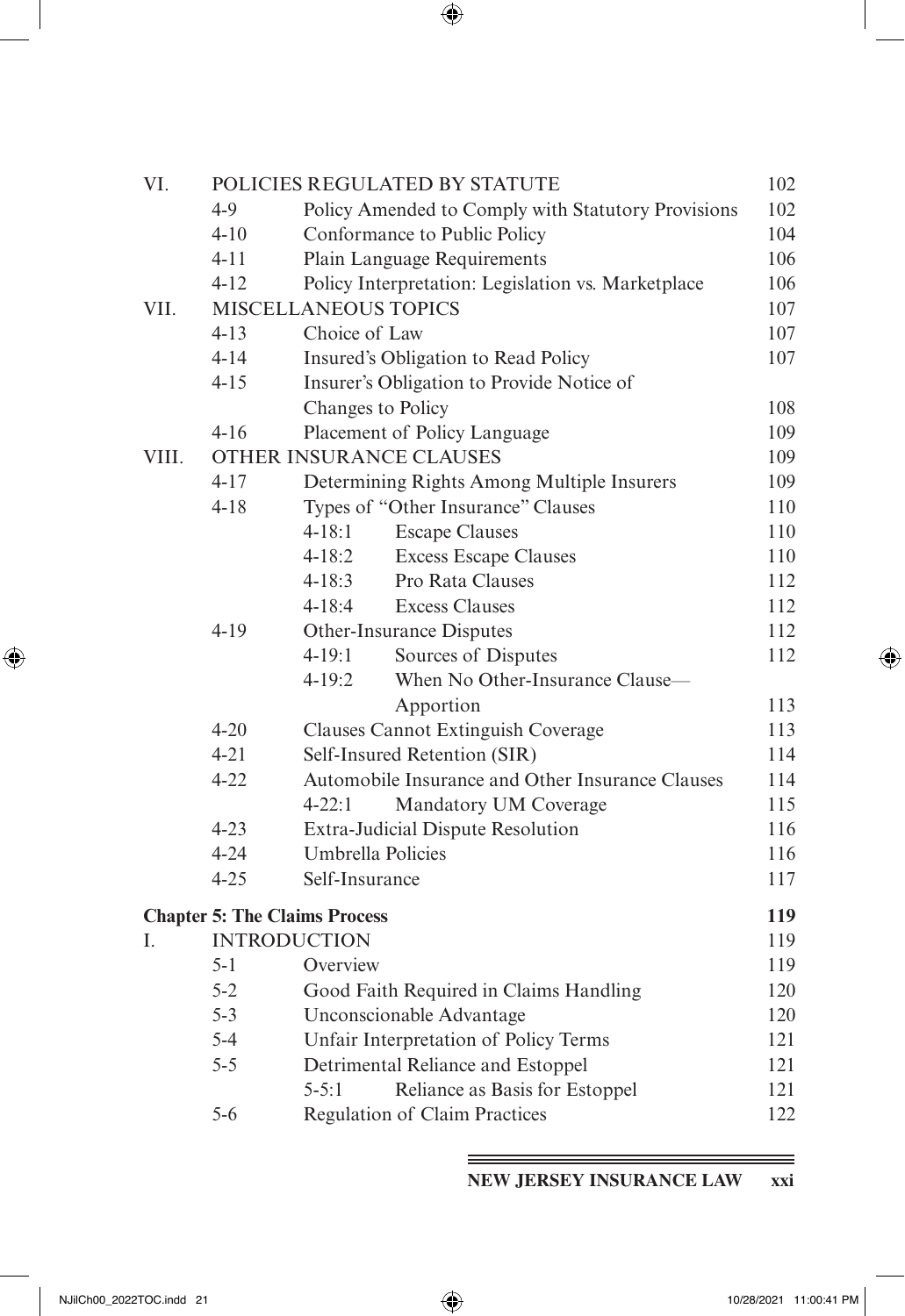<span id="page-7-0"></span>

|    |          | $5 - 6:1$    | <b>Insurance Trade Practices Act</b>        | 122 |
|----|----------|--------------|---------------------------------------------|-----|
|    |          | $5 - 6:2$    | No Private Right of Action Under Trade      |     |
|    |          |              | Practices Act                               | 123 |
|    |          | $5 - 6:3$    | Administrative Regulation of Insurance      |     |
|    |          |              | <b>Trade Practices</b>                      | 123 |
|    |          | $5 - 6:4$    | Limited Application of Administrative       |     |
|    |          |              | Code Regulations                            | 124 |
| Η. |          |              | INITIATION OF THE CLAIMS PROCESS            | 124 |
|    | $5 - 7$  | Introduction |                                             | 124 |
|    | $5 - 8$  | Notice       |                                             | 125 |
|    |          | $5 - 8:1$    | Requirement of Timely Notice                | 125 |
|    |          | $5 - 8:2$    | Notice Clauses Differ, But the Intent       |     |
|    |          |              | is Generally the Same                       | 125 |
|    |          | $5 - 8:3$    | Notice is a Condition Precedent             | 126 |
|    |          | $5 - 8:4$    | Compliance with Notice Requirements         | 126 |
|    |          | $5 - 8:5$    | Cooper v. Geico: Appreciable Prejudice to   |     |
|    |          |              | Insurer Required in Occurrence Policies     | 127 |
|    |          | $5 - 8:6$    | What is 'Appreciable Prejudice' in          |     |
|    |          |              | the Notice Context?                         | 128 |
|    |          | $5 - 8:7$    | Burden of Proof for Late Notice             | 130 |
|    |          | $5 - 8:8$    | Examples of Late Notice That Do Not         |     |
|    |          |              | Forfiet Coverage                            | 130 |
|    |          | $5 - 8:9$    | Primary Insurer's Notice to                 |     |
|    |          |              | <b>Excess Insurer</b>                       | 131 |
|    |          | $5 - 8:10$   | Notice to Reinsurers                        | 131 |
|    |          | $5 - 8:11$   | Notice Under Claims-Made Policies           | 132 |
|    | $5-9$    |              | The Insurer's Response to a Notice of Claim | 133 |
|    |          | $5-9:1$      | Insurer's Obligation to Protect the Insured | 134 |
|    |          | $5 - 9:2$    | Insurers Get a Reasonable Time to           |     |
|    |          |              | Ascertain Coverage                          | 135 |
|    |          | $5-9:3$      | Insurers Get a Reasonable Time to Defend    | 135 |
|    |          | $5-9:4$      | Limitations on Insurers Duty to Investigate | 135 |
|    |          | $5 - 9:5$    | Suggestions of Fraud or Breach of Contract  | 136 |
|    |          | $5-9:6$      | Insurers Duty to Inform the Insured         | 136 |
|    | $5 - 10$ |              | Waiver and Estoppel                         | 136 |
|    |          | $5 - 10:1$   | Waiver                                      | 136 |
|    |          | $5 - 10:2$   | Estoppel                                    | 137 |
|    |          | $5 - 10:3$   | Prejudice Requires Substantial Impairment   |     |

÷.

[of the Insured's Rights](#page-19-0) 138

# **xxii NEW JERSEY INSURANCE LAW**

 $=$ 

 $\bigoplus$ 

 $\bigoplus$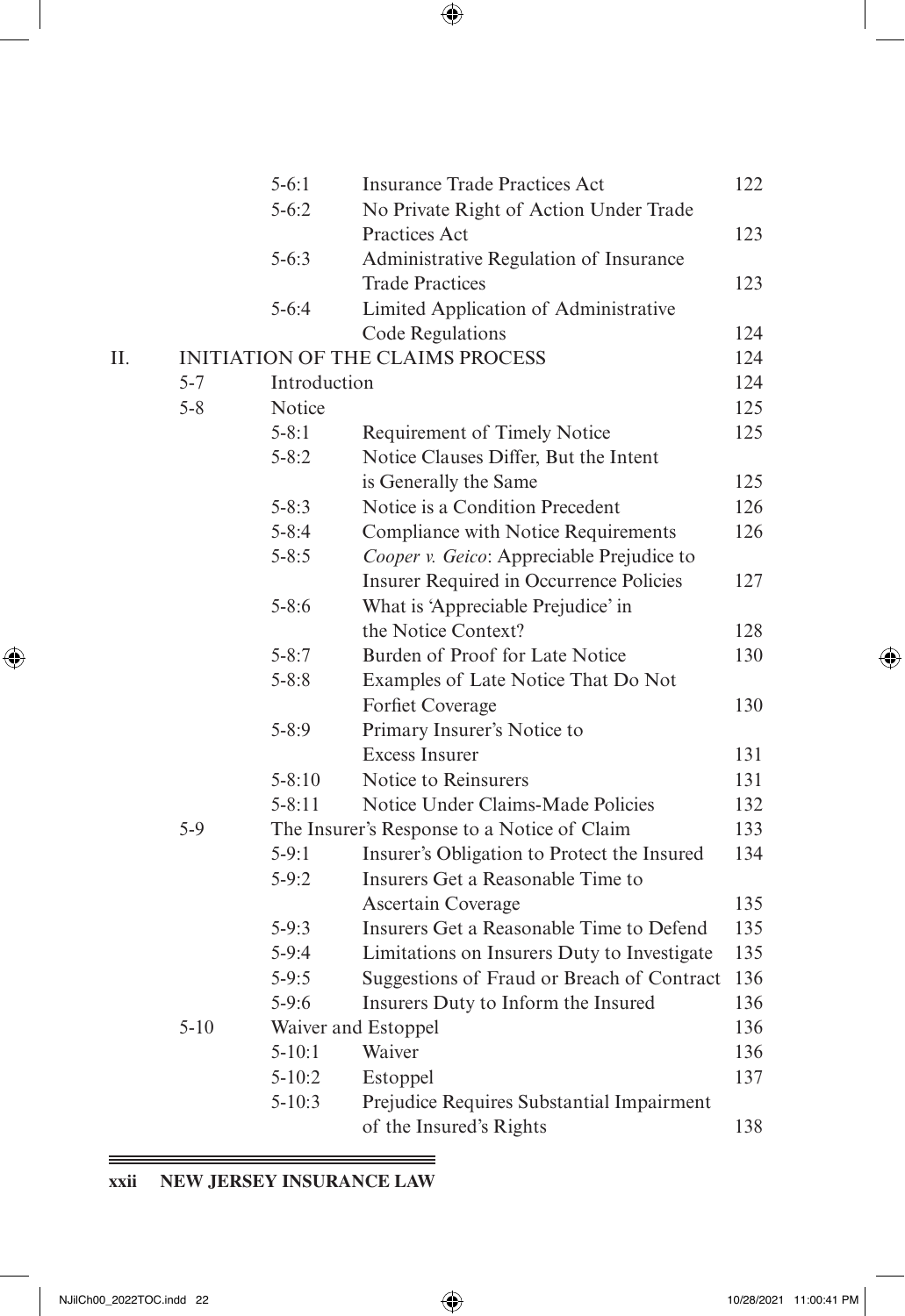|      | $5 - 11$          |                 | Non-Waiver Agreements                                | 139 |
|------|-------------------|-----------------|------------------------------------------------------|-----|
|      |                   | $5 - 11:1$      | Reservation-of-Rights Letter                         | 139 |
|      |                   | $5 - 11:2$      | Contents of Reservation-of-Rights Letter             | 140 |
|      |                   | $5 - 11:3$      | Reservation of Rights: Estoppel and                  |     |
|      |                   |                 | Merchants v. Eggleston                               | 141 |
|      | $5 - 12$          |                 | Delay in Informing Insured of Possible Disclaimer    | 142 |
|      | $5 - 13$          |                 | Estoppel to Assert Other Defense to Coverage         | 143 |
|      | $5 - 14$          |                 | Insurer Control as Conflict of Interest              | 144 |
|      |                   | $5 - 14:1$      | Conflict by Control of Trial                         | 144 |
|      |                   | $5 - 14:2$      | Various Ways For Insurers to Impose its              |     |
|      |                   |                 | Rights under Merchants v. Eggleston                  | 144 |
|      | $5 - 15$          |                 | Estoppel by Failure to Settle                        | 145 |
|      | $5 - 16$          |                 | Insurer's Right to Rescind Settlement Agreement      | 145 |
| III. |                   |                 | OBLIGATIONS OF THE INSURED                           | 146 |
|      | $5 - 17$          |                 | The Insured's Obligation of Good Faith               | 146 |
|      | $5 - 18$          |                 | Misrepresentation and Concealment                    | 147 |
|      |                   | $5 - 18:1$      | Post-Loss Misrepresentations May Void                |     |
|      |                   |                 | Coverage                                             | 147 |
|      |                   | $5 - 18:2$      | Post-Loss Misrepresentation Must be                  |     |
|      |                   |                 | Knowing and Material                                 | 148 |
| IV.  | <b>CONDITIONS</b> |                 |                                                      | 149 |
|      | $5 - 19$          | Introduction    |                                                      | 149 |
|      | $5 - 20$          |                 | Duty to Cooperate                                    | 149 |
|      | $5 - 21$          |                 | Inspection and Audit Condition                       | 150 |
|      |                   | $5 - 21:1$      | Inspection Not an Independent Basis                  |     |
|      |                   |                 | for Liability                                        | 150 |
|      | $5 - 22$          |                 | 'Insured's Duties in the Event of a Claim' Condition | 151 |
|      | $5 - 23$          | Proof of Loss   |                                                      | 152 |
|      | $5 - 24$          |                 | Access to Books and Records                          | 153 |
|      | $5 - 25$          |                 | File Declaratory Judgment over Scope                 | 153 |
|      | $5 - 26$          |                 | Investigation and Testimony                          | 154 |
|      | $5 - 27$          | False Testimony |                                                      | 155 |
|      |                   | $5 - 27:1$      | Deliberate Lies                                      | 156 |
|      | $5 - 28$          |                 | Cooperation Not an Issue When Insurer Disclaims      | 156 |
|      | $5 - 29$          | Disappearance   |                                                      | 157 |
|      | $5 - 30$          |                 | When Liability is Certain-No Forfeiture of Coverage  | 157 |
|      | $5 - 31$          |                 | Burden of Proof on Insurer                           | 157 |
|      | $5 - 32$          |                 | Voluntary Assumption of Liability or Payment         | 158 |

**NEW JERSEY INSURANCE LAW xxiii**

<span id="page-8-0"></span> $\overline{\phantom{a}}$ 

 $\bigoplus$ 

 $\equiv$ 

I

 $\bigoplus$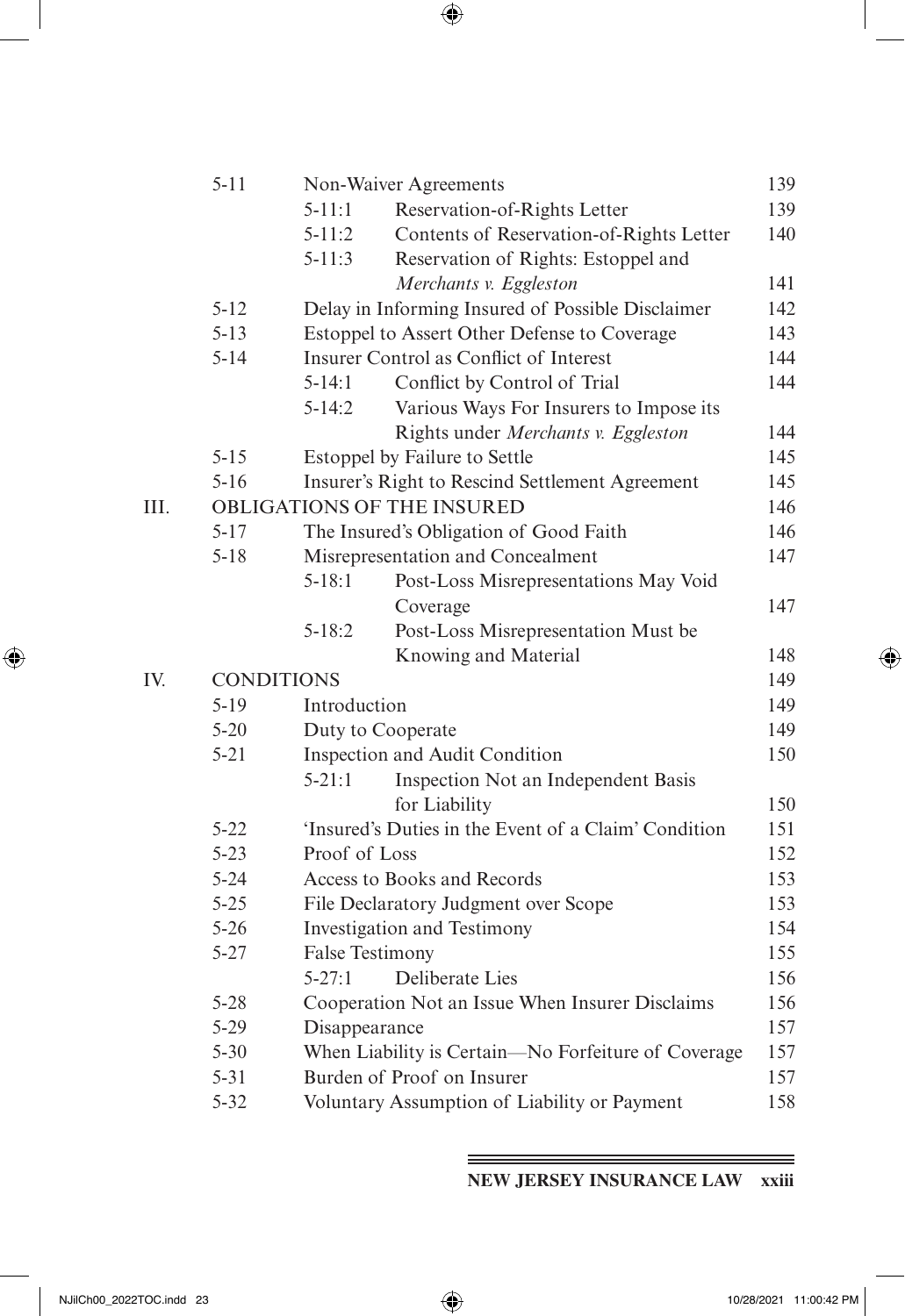| V.   |                                  | <b>NO-ACTION CLAUSES</b> |                              |                                                  | 159 |
|------|----------------------------------|--------------------------|------------------------------|--------------------------------------------------|-----|
|      | $5 - 33$                         |                          |                              | Nature and Purpose of No-Action Clause           | 159 |
|      |                                  | $5 - 33:1$               |                              | No Direct Action Against Insurer                 | 159 |
|      |                                  | $5 - 33:2$               |                              | Compliance is a Condition Precedent              | 159 |
|      | <b>Chapter 6: Duty to Defend</b> |                          |                              |                                                  | 161 |
| L    | <b>INTRODUCTION</b>              |                          |                              |                                                  | 161 |
|      | $6-1$                            | Overview                 |                              |                                                  | 161 |
|      |                                  | $6 - 1:1$                |                              | Unique Aspects of New Jersey's Law on            |     |
|      |                                  |                          | Duty to Defend               |                                                  | 162 |
| II.  |                                  |                          |                              | THE LAW GOVERNING THE DUTY TO DEFEND             | 163 |
|      | $6 - 2$                          |                          | When the Insurer Must Defend |                                                  | 163 |
|      |                                  | $6 - 2:1$                | 'Four Corners' Test          |                                                  | 163 |
|      |                                  | $6 - 2:2$                |                              | The Duty Extends to Groundless, False            |     |
|      |                                  |                          |                              | and Fraudulent Claims as Long as                 |     |
|      |                                  |                          |                              | They Would be Covered by Policy                  | 164 |
|      |                                  | $6 - 2:3$                |                              | Duty to Defend Additional Insured                | 164 |
| III. |                                  |                          |                              | WHEN THE INSURER NEED NOT DEFEND                 | 165 |
|      | $6 - 3$                          |                          |                              | Four Situations Where Insurer Need Not Defend    | 165 |
|      |                                  | $6 - 3:1$                |                              | There is No Duty to Defend Claims Beyond         |     |
|      |                                  |                          |                              | the Insuring Agreement                           | 165 |
|      |                                  | $6 - 3:2$                |                              | There is No Duty to Defend Claims that           |     |
|      |                                  |                          |                              | Do Not Involve a Lawsuit                         | 166 |
|      |                                  | $6 - 3:3$                |                              | Uncertainty and/or Conflict                      | 167 |
|      |                                  |                          | $6 - 3:3.1$                  | When Underlying Case Will                        |     |
|      |                                  |                          |                              | Not Resolve Coverage Issues                      | 167 |
|      |                                  |                          | $6 - 3:3.2$                  | When the Insurer Cannot                          |     |
|      |                                  |                          |                              | Defend the Insured Without                       |     |
|      |                                  |                          |                              | a Potential Conflict                             | 173 |
|      |                                  | $6 - 3:4$                |                              | Resolving the <i>Burd</i> Issues Between Insurer |     |
|      |                                  |                          | and Insured                  |                                                  | 174 |
|      |                                  |                          | $6 - 3:4.1$                  | Declaratory Judgment to                          |     |
|      |                                  |                          |                              | Determine the Duty to Defend                     | 174 |
|      |                                  | $6 - 3:5$                |                              | Defending Under Reservation of                   |     |
|      |                                  |                          | Rights                       |                                                  | 176 |
|      |                                  | $6 - 3:6$                | <b>Concurrent Causes</b>     |                                                  | 176 |
|      |                                  | $6 - 3:7$                |                              | Tavern Liability Exclusions                      | 178 |
| IV.  |                                  | <b>APPLYING THE LAW</b>  |                              |                                                  | 181 |
|      | $6 - 4$                          |                          |                              | Ambiguities are Resolved in Favor of the Insured | 181 |
|      |                                  |                          |                              |                                                  |     |

# **xxiv NEW JERSEY INSURANCE LAW**

<u> 1989 - Johann Stoff, deutscher Stoffen und der Stoffen und der Stoffen und der Stoffen und der Stoffen und der</u>

 $\equiv$ 

<span id="page-9-0"></span> $\overline{\phantom{a}}$ 

 $\bigoplus$ 

 $\bigoplus$ 

 $=$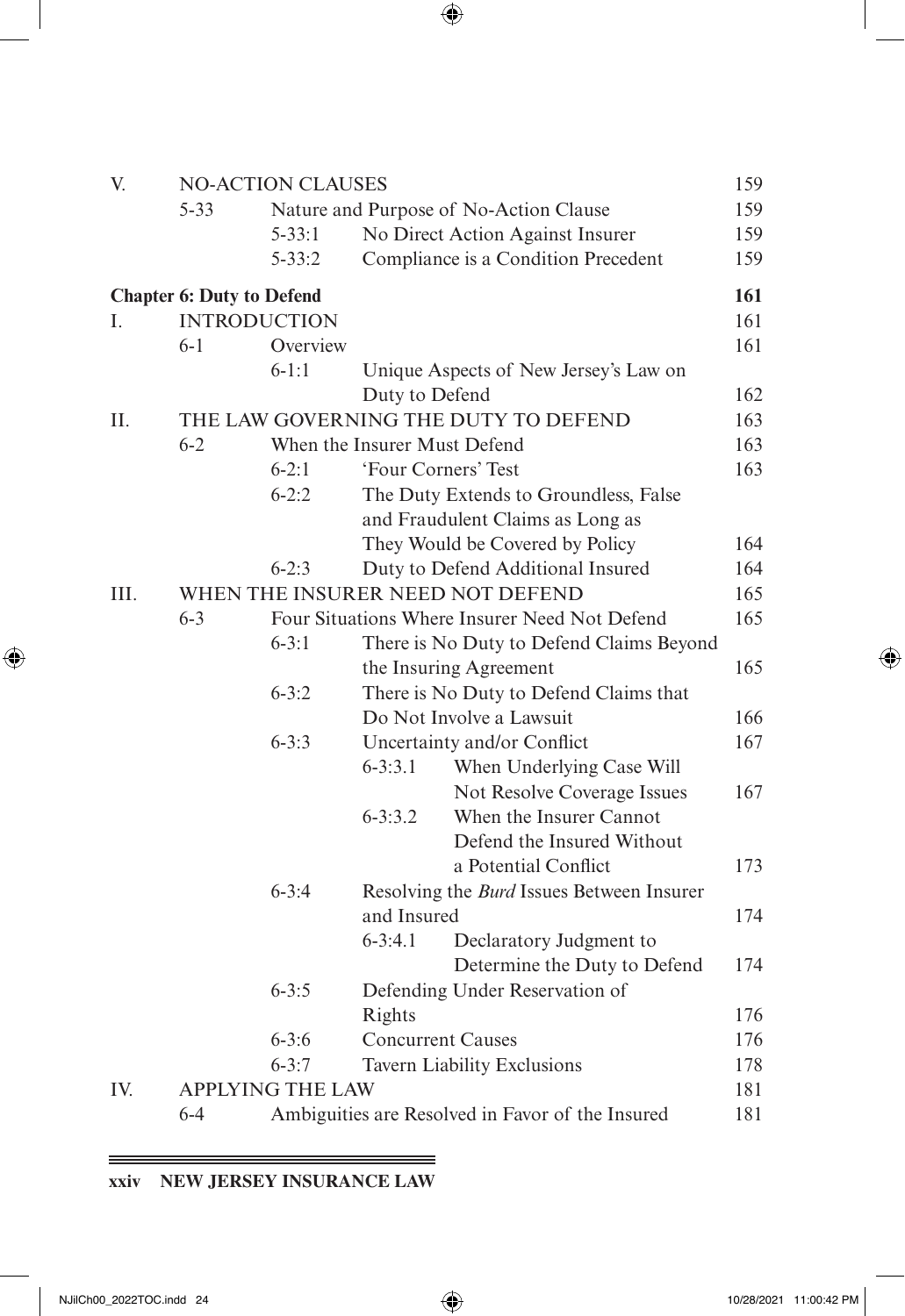|       | $6 - 5$  |                          | Extrinsic Facts May be Considered Under      |     |
|-------|----------|--------------------------|----------------------------------------------|-----|
|       |          |                          | Certain Circumstances                        | 181 |
|       |          | $6 - 5:1$                | Extrinsic Facts Known by the Insurer that    |     |
|       |          |                          | Support the Duty to Defend                   | 182 |
|       |          | $6 - 5:2$                | The Insurer Has No Duty to Investigate       |     |
|       |          |                          | <b>Extrinsic Facts</b>                       | 183 |
|       |          | $6 - 5:3$                | Extrinsic Facts Known by the Insurer that    |     |
|       |          |                          | Support Denial of the Duty to Defend         | 183 |
|       | $6 - 6$  |                          | Duty to Defend Apparently Intentional Acts   | 183 |
|       |          | $6 - 6:1$                | Subjective vs. Objective Intent              | 184 |
|       |          | $6 - 6:2$                | The Presumption of Intent                    | 185 |
|       |          | $6 - 6:3$                | 'Particularly Reprehensible' Conduct         | 185 |
|       |          | $6 - 6:4$                | <b>Mental Disease</b>                        | 188 |
|       |          | $6 - 6:5$                | Duty to Defend 'Portee' Claims               | 188 |
| V.    |          |                          | APPORTIONMENT OF DEFENSE COSTS               | 189 |
|       | $6 - 7$  |                          | Covered and Uncovered Claims                 | 189 |
|       |          | $6 - 7:1$                | Dealing with Multi-Count Complaints          | 190 |
|       |          | $6 - 7:2$                | Insurer's Conduct May Cause Payment for      |     |
|       |          |                          | <b>Uncovered Defense Costs</b>               | 190 |
|       |          | $6 - 7:3$                | Court Can Allocate Defense Costs Among       |     |
|       |          |                          | Covered and Uncovered Claims                 | 191 |
| VI.   |          |                          | <b>INSURER'S WRONGFUL REFUSAL TO DEFEND</b>  | 192 |
|       | $6 - 8$  |                          | Insurer's Breach of Duty                     | 192 |
|       |          | $6 - 8:1$                | Damages Payable on Breach of Duty            | 193 |
|       |          | $6 - 8:2$                | The Insurer is Not Responsible for           |     |
|       |          |                          | Pre-Notice Costs                             | 194 |
|       |          | $6 - 8:3$                | Guidelines for Assessing Attorney Fees       | 194 |
| VII.  |          |                          | TERMINATING THE DUTY TO DEFEND               | 195 |
|       | $6 - 9$  |                          | When Does the Duty to Defend End?            | 195 |
|       |          | $6 - 9:1$                | Settlement, Dismissal or Judgment            | 196 |
|       |          | $6 - 9:2$                | Claims Determined to be Outside Policy       |     |
|       |          |                          | Coverage                                     | 196 |
|       |          | $6 - 9:3$                | Payments of Limits Without Settlement or     |     |
|       |          |                          | Dismissal                                    | 196 |
| VIII. |          |                          | VOLUNTARY ASSUMPTION OF LIABILITY AND        |     |
|       |          | <b>NO-ACTION CLAUSES</b> |                                              | 197 |
|       | $6 - 10$ | Overview                 |                                              | 197 |
|       | $6 - 11$ |                          | Voluntary Assumption of Liability or Payment | 197 |
|       | $6 - 12$ |                          | Nature of No-Action Clause                   | 198 |

**NEW JERSEY INSURANCE LAW xxv**

<span id="page-10-0"></span> $\overline{\phantom{a}}$ 

 $\bigoplus$ 

≡

 $\bigoplus$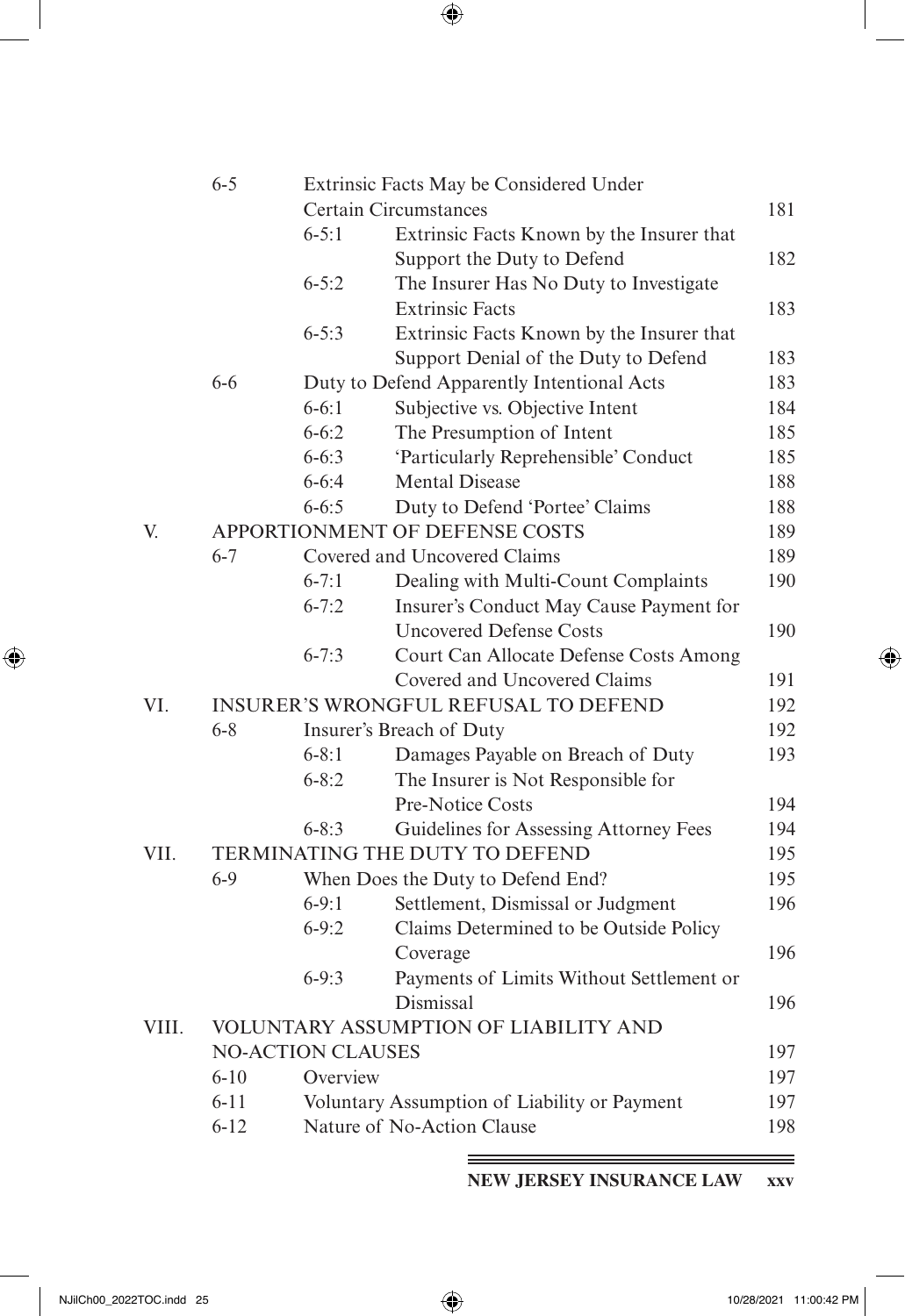| I<br>I<br>ę<br>۰.<br>٠ |  |
|------------------------|--|

|     |                     | $6 - 12:1$                   | Purpose of No-Action Clauses                                            | 199 |
|-----|---------------------|------------------------------|-------------------------------------------------------------------------|-----|
|     |                     | $6 - 12:2$                   | No Protection from Declaratory Judgment                                 | 200 |
| IX. |                     | <b>ISSUES AMONG INSURERS</b> |                                                                         | 200 |
|     | $6 - 13$            |                              | Primary Insurer's Duty to Another Primary Insurer                       | 200 |
|     | $6 - 14$            |                              | Primary Insurer's Duty to Excess Insurer                                | 201 |
|     |                     |                              | <b>Chapter 7: Fiduciary Obligations and Extra-Contractual Liability</b> | 203 |
| I.  | <b>INTRODUCTION</b> |                              |                                                                         | 203 |
|     | 7-1                 | Overview                     |                                                                         | 203 |
| Π.  |                     |                              | MISREPRESENTATION AND CONCEALMENT                                       | 204 |
|     | 7-2                 |                              | Misrepresentation by Insured May Void Policy                            | 204 |
|     |                     | $7 - 2:1$                    | Requirements for Forfeiture of                                          |     |
|     |                     |                              | Insured's Rights                                                        | 204 |
|     |                     | $7 - 2:2$                    | When a Misrepresentation is Material                                    | 204 |
|     | $7 - 3$             |                              | Misrepresentation During Application Process                            | 205 |
|     |                     | $7 - 3:1$                    | Cancellation for Misrepresentation                                      | 205 |
|     |                     | $7 - 3:2$                    | Insurer Bears the Burden of Proving                                     |     |
|     |                     |                              | Reasonable Reliance                                                     | 205 |
|     | $7 - 4$             |                              | Ambiguities in Insurance Application                                    | 205 |
|     |                     | $7-4:1$                      | Protection for the Insured                                              | 205 |
|     |                     | $7 - 4:2$                    | Distinction Between Subjective and                                      |     |
|     |                     |                              | Objective Questions in Applications                                     | 206 |
|     | $7 - 5$             |                              | Misrepresentation in Life Insurance Policies                            | 207 |
|     |                     | $7 - 5:1$                    | Equitable and Legal Fraud                                               | 207 |
|     |                     | $7 - 5:2$                    | Investigation Does Not Relieve Insured                                  |     |
|     |                     |                              | of Duty                                                                 | 208 |
|     | $7 - 6$             |                              | Misrepresentation and Compulsory Insurance                              | 210 |
|     |                     | $7 - 6:1$                    | Protection of Third Parties                                             | 210 |
|     |                     | $7 - 6:2$                    | The Steliga Rule                                                        | 213 |
|     |                     | $7 - 6:3$                    | Rescission for Fraud of a                                               |     |
|     |                     |                              | "Basic" Policy                                                          | 214 |
|     |                     | $7 - 6:4$                    | Rescission of Professional Liability                                    |     |
|     |                     |                              | Policy for Fraud                                                        | 215 |
|     | $7 - 7$             |                              | Post-Loss Misrepresentation                                             | 216 |
|     |                     | $7 - 7:1$                    | Insured's Post-Loss Misrepresentations                                  |     |
|     |                     |                              | Void Coverage                                                           | 216 |
|     |                     | $7 - 7:2$                    | Longobardi v. Chubb Ins. Co.                                            | 216 |
|     |                     | $7 - 7:3$                    | Post-Loss Misrepresentation Must                                        |     |
|     |                     |                              | be Knowing and Material                                                 | 218 |

#### **xxvi NEW JERSEY INSURANCE LAW**

<span id="page-11-0"></span> $\overline{\phantom{a}}$ 

 $\bigoplus$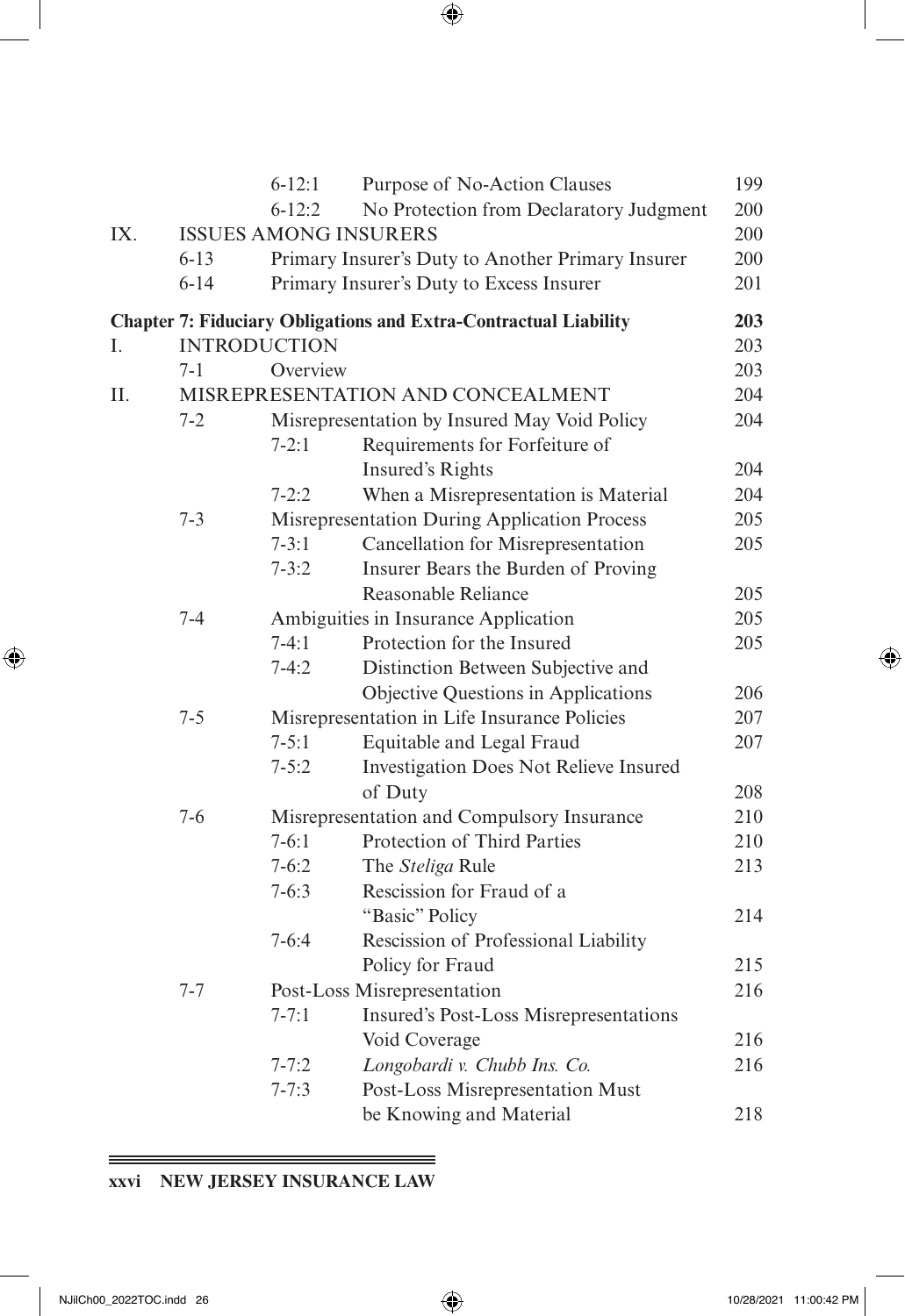| I<br>I<br>ł<br>۰.<br>٠ |
|------------------------|

|      |          | $7 - 7:4$      | The Test for Materiality                   | 218 |
|------|----------|----------------|--------------------------------------------|-----|
|      |          | $7 - 7:5$      | No Prejudice Necessary                     | 219 |
|      | $7 - 8$  | Concealment    |                                            | 220 |
|      |          | $7 - 8:1$      | Definition                                 | 220 |
|      |          | $7 - 8:2$      | Difference Between Misrepresentation       |     |
|      |          |                | and Concealment                            | 221 |
|      |          | $7 - 8:3$      | Voluntary Disclosure of Important          |     |
|      |          |                | Information by Insured                     | 221 |
| III. |          |                | NEW JERSEY INSURANCE FRAUD                 |     |
|      |          | PREVENTION ACT |                                            | 222 |
|      | $7-9$    | Introduction   |                                            | 222 |
|      | $7 - 10$ | Purpose of Act |                                            | 222 |
|      | $7 - 11$ |                | Violations of the Act                      | 223 |
|      | $7 - 12$ |                | Burden of Proof                            | 225 |
|      | $7 - 13$ | Jury Trial     |                                            | 226 |
|      | $7 - 14$ |                | Damages Under the Act                      | 228 |
|      |          | $7 - 14:1$     | No Requirement of Insurer Reliance for     |     |
|      |          |                | Conviction of Insurance Fraud              | 228 |
| IV.  |          |                | EXTRA-CONTRACTUAL LIABILITY: FAILURE TO    |     |
|      |          |                | <b>SETTLE WITHIN POLICY LIMITS</b>         | 230 |
|      | $7 - 15$ |                | Good Faith Negotiation Required            | 230 |
|      |          | $7 - 15:1$     | Multiple Claimants and Insufficient        |     |
|      |          |                | Policy Limits                              | 231 |
|      | $7 - 16$ |                | Failure to Furnish Defense Not Bad Faith   | 232 |
|      | $7 - 17$ |                | <b>Bad Faith Liability</b>                 | 232 |
|      | $7 - 18$ |                | Damages Beyond Financial Loss              | 234 |
|      | $7 - 19$ |                | Hypothetical Full Coverage Analysis        | 235 |
|      | $7 - 20$ |                | The Role of the Deductible                 | 235 |
|      | $7 - 21$ |                | Time Limitation for Bad Faith Actions      | 236 |
|      | $7 - 22$ |                | <b>Bad Faith Actions Among Insurers</b>    | 236 |
|      |          | $7 - 22:1$     | Primary and Excess Insurers                | 236 |
|      |          | $7 - 22:2$     | Role of the Reinsurer                      | 237 |
|      |          | $7 - 22:3$     | Joint Defense Obligations of               |     |
|      |          |                | Primary Insurers                           | 237 |
|      | $7 - 23$ |                | Proof of Bad Faith as Prima Facie Evidence |     |
|      |          | of Damages     |                                            | 238 |
| V.   |          |                | FIRST-PARTY COVERAGE CLAIMS                | 238 |
|      | $7 - 24$ |                | Liability in First-Party Claims Generally  | 238 |
|      | $7 - 25$ |                | The 'Fairly Debatable' Standard            | 239 |

**NEW JERSEY INSURANCE LAW xxvii**

<span id="page-12-0"></span> $\overline{\phantom{a}}$ 

 $\bigoplus$ 

≡

 $\bigoplus$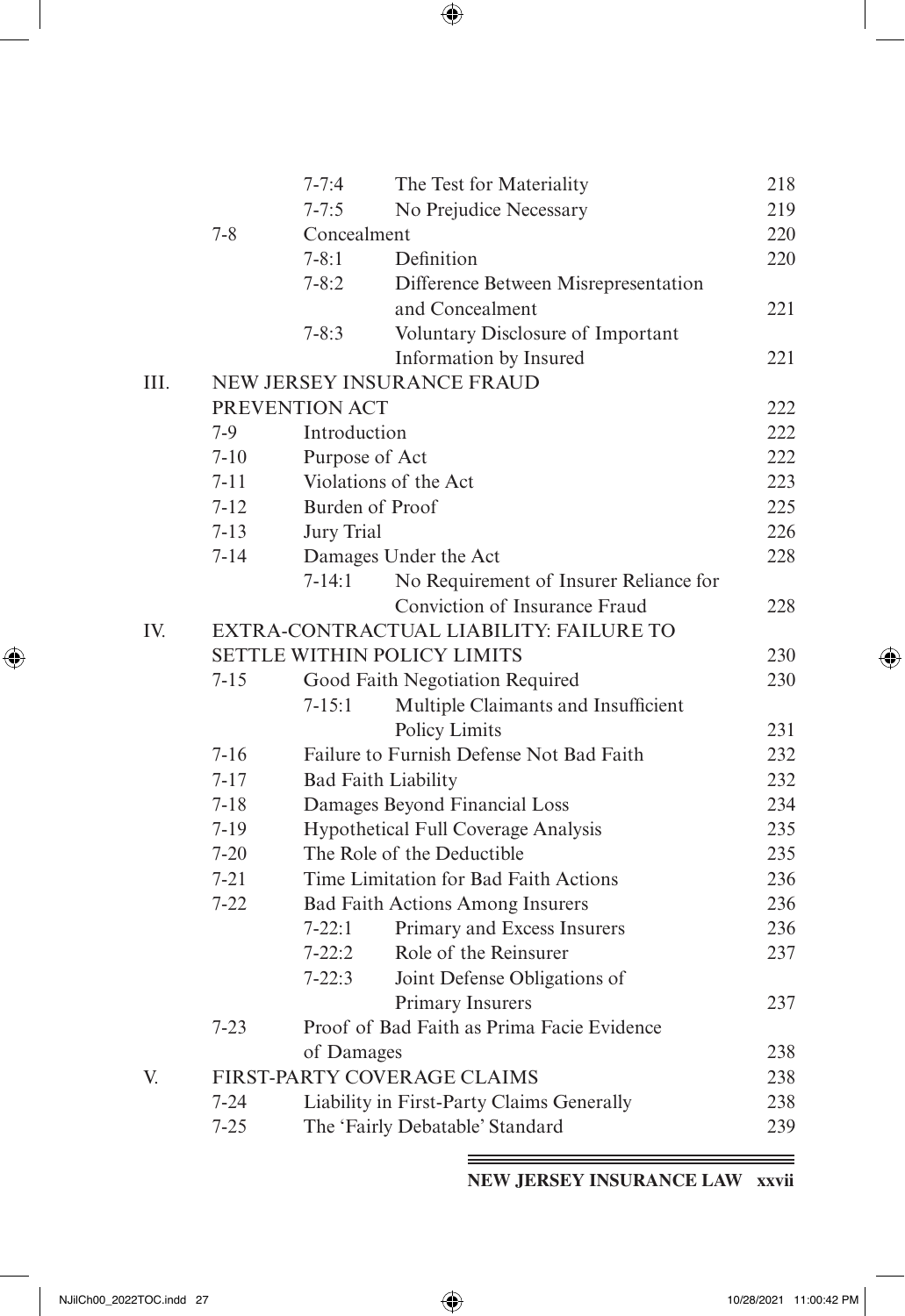|     | $7 - 26$ | Foreseeability of the Consequences of Such                      |     |
|-----|----------|-----------------------------------------------------------------|-----|
|     |          | a Policy Breach                                                 | 240 |
|     |          | <b>Chapter 8: Insurer Recovery: Subrogation and Reinsurance</b> | 243 |
| Ι.  |          | <b>INTRODUCTION</b>                                             | 243 |
|     | $8 - 1$  | Overview                                                        | 243 |
| Η.  |          | <b>SUBROGATION</b>                                              | 243 |
|     | $8 - 2$  | Subrogation Generally                                           | 243 |
|     | $8 - 3$  | Implied Right of Subrogation                                    | 245 |
|     | $8 - 4$  | Effect of Subrogation                                           | 245 |
|     |          | The "Make Whole" Doctrine<br>$8-4:1$                            | 246 |
|     | $8 - 5$  | No New Claims Permitted                                         | 247 |
|     | $8 - 6$  | Right to Assert Claim Before Payment                            | 247 |
|     | $8 - 7$  | Subrogation and Automobile Insurance                            | 247 |
|     |          | Subrogation Between PIP Insurer and<br>$8 - 7:1$                |     |
|     |          | Healthcare Insurer                                              | 248 |
|     | $8 - 8$  | Subrogation and Property Insurance                              | 250 |
|     | $8 - 9$  | Subrogation and Surety                                          | 251 |
|     | $8 - 10$ | Release on Subrogation                                          | 251 |
|     | $8 - 11$ | Waiver of Subrogation                                           | 252 |
|     |          | Waiver of Subrogation Under<br>$8 - 11:1$                       |     |
|     |          | <b>Standard Form Construction Contracts</b>                     | 252 |
| HI. |          | <b>REINSURANCE</b>                                              | 253 |
|     | $8 - 12$ | Introduction                                                    | 253 |
|     | $8 - 13$ | Purposes of Reinsurance                                         | 254 |
|     | $8 - 14$ | Types of Reinsurance                                            | 255 |
|     | $8 - 15$ | Retrocession                                                    | 256 |
|     | $8 - 16$ | Reinsurance in New Jersey                                       | 256 |
|     | $8 - 17$ | Duty of 'Utmost Good Faith'                                     | 256 |
|     | $8 - 18$ | Reinsurance Policies                                            | 257 |
|     | $8-19$   | 'Follow the Fortunes' Clause                                    | 257 |
|     | $8 - 20$ | Reinsurance Arbitration                                         | 258 |
|     | $8 - 21$ | Compelling Arbitration                                          | 258 |
|     | $8 - 22$ | Judicial Review of Arbitration Awards                           | 258 |
|     | $8 - 23$ | Privity Between Insured and Reinsurer                           | 259 |
|     | $8 - 24$ | Duty of Reinsurer to Primary Insured                            | 260 |
|     |          | <b>Chapter 9: Procedures Governing Coverage Disputes</b>        | 261 |
| Ī.  |          | <b>INTRODUCTION</b>                                             | 261 |
|     | $9 - 1$  | Overview                                                        | 261 |
|     | $9 - 2$  | Nature of Disputes                                              | 261 |

 $\equiv$ 

# **xxviii NEW JERSEY INSURANCE LAW**

 $\equiv$ 

<span id="page-13-0"></span> $\overline{\phantom{a}}$ 

 $\bigoplus$ 

 $\bigoplus$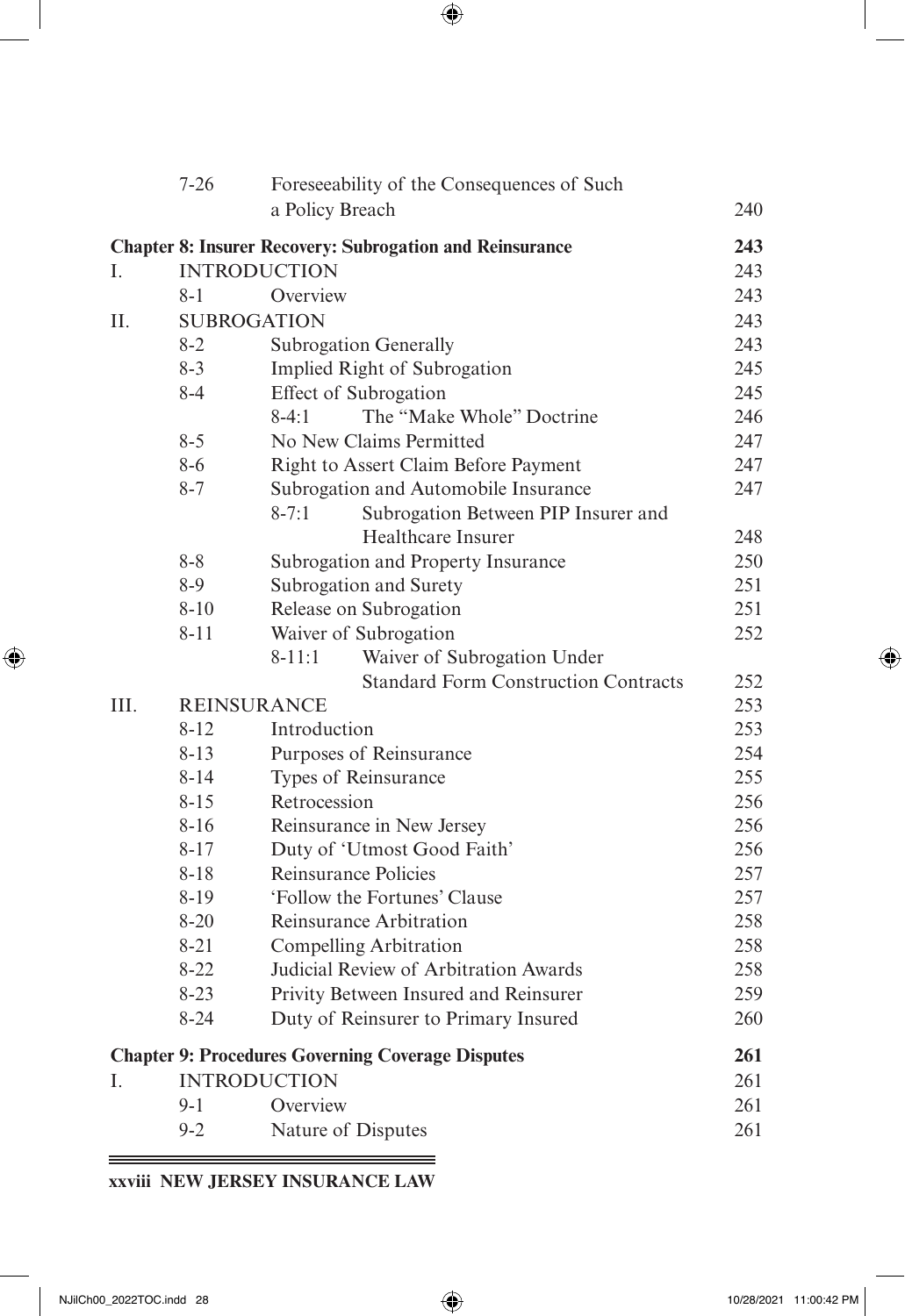| Π.   |          |                           | DECLARATORY JUDGMENTS                             | 262 |
|------|----------|---------------------------|---------------------------------------------------|-----|
|      | $9 - 3$  |                           | Purpose of Declaratory Judgment Actions           | 262 |
|      | $9 - 4$  |                           | Provisions of the Declaratory Judgments Act       | 263 |
|      | $9 - 5$  | Burden of Proof           |                                                   | 264 |
|      | $9 - 6$  |                           | Cross-Claim Against Agent or Broker               | 265 |
|      | $9 - 7$  |                           | Effect on Third-Party Claimants                   | 265 |
|      | $9 - 8$  |                           | Insurer vs. Insured                               | 265 |
|      | $9 - 9$  |                           | Insured vs. Insurer                               | 265 |
|      | $9 - 10$ |                           | Insurer vs. Insurer                               | 266 |
|      |          | $9 - 10:1$                | <b>Contribution Rights Among Insurers</b>         | 266 |
|      |          | $9-10:2$                  | Equitable Contribution                            | 266 |
| III. |          |                           | SUBSTANTIVE BASES FOR POLICY SUITS                | 269 |
|      | $9 - 11$ |                           | Sources of Contractual Disputes                   | 269 |
|      | $9 - 12$ |                           | Notice of Disputes                                | 270 |
|      |          | $9 - 12:1$                | Notice Required of Insured                        | 270 |
|      |          | $9 - 12:2$                | Notice 'As Soon as Practical'                     | 270 |
|      |          | $9 - 12:3$                | Additional Insureds Bound by                      |     |
|      |          |                           | <b>Notice Provisions</b>                          | 270 |
|      | $9 - 13$ |                           | Third-Party Rights                                | 270 |
| IV.  |          | PROCEDURAL ISSUES         |                                                   | 271 |
|      | $9 - 14$ |                           | Suits to be Filed in Law Division                 | 271 |
|      | $9 - 15$ |                           | Transfer of Action Among Divisions                | 271 |
|      | $9 - 16$ | Venue by County           |                                                   | 272 |
|      | $9 - 17$ |                           | Time for Change of Venue Motion                   | 272 |
|      | $9 - 18$ |                           | Jurisdiction and Foreign Insurers                 | 273 |
|      | $9 - 19$ | Choice of Law             |                                                   | 273 |
|      | $9 - 20$ |                           | The 'First Filed' Rule                            | 274 |
|      | $9 - 21$ |                           | Service of Suit Clauses                           | 275 |
|      | $9 - 22$ |                           | <b>Entire Controversy Doctrine</b>                | 276 |
|      | $9 - 23$ |                           | Joinder of Interested Parties                     | 276 |
|      | $9 - 24$ | <b>Interested Parties</b> |                                                   | 277 |
|      | $9 - 25$ |                           | Claimants in Underlying Action Must be Joined     | 277 |
|      | $9 - 26$ |                           | Realistic Ability to Join                         | 277 |
|      | $9 - 27$ |                           | <b>Environmental Declaratory Judgment Actions</b> | 278 |
|      | $9 - 28$ |                           | Either Party Entitled to Jury Trial               | 278 |
|      | $9 - 29$ |                           | Summary Judgment Principles Applicable            | 279 |
|      | $9 - 30$ |                           | Allegations of the Complaint Within               |     |
|      |          |                           | <b>Insuring Obligation</b>                        | 279 |

**NEW JERSEY INSURANCE LAW xxix**

<span id="page-14-0"></span> $\overline{\phantom{a}}$ 

 $\bigoplus$ 

 $\equiv$ 

 $\bigoplus$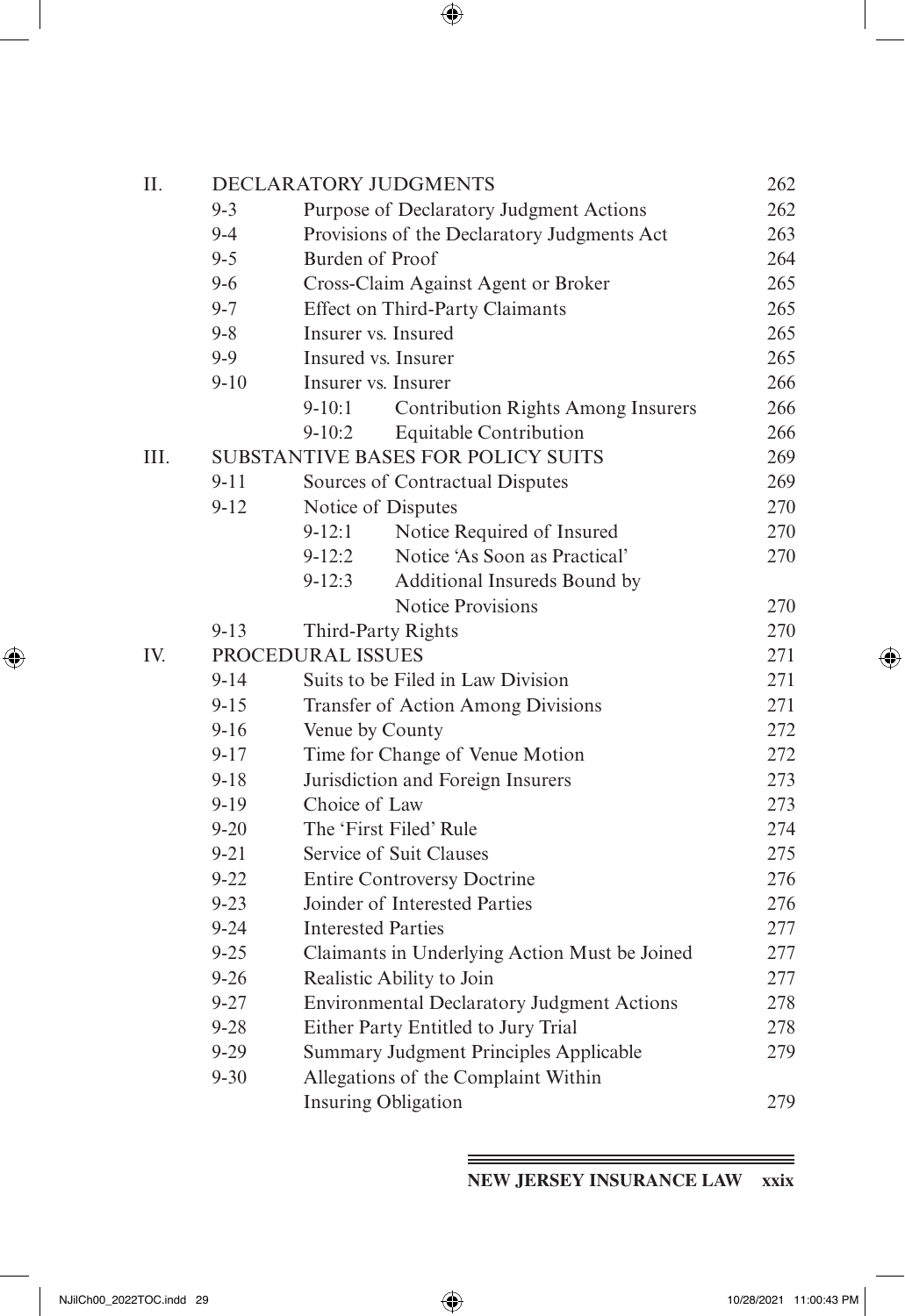|       | $9 - 31$         |                      | An Applicable Exclusion May Warrant Early |     |
|-------|------------------|----------------------|-------------------------------------------|-----|
|       |                  |                      | Declaratory Judgment Relief               | 279 |
|       | $9 - 32$         |                      | No-Action Clauses Affect on Litigation    | 280 |
|       |                  | $9 - 32:1$           | Purpose of No-Action Clauses              | 280 |
|       |                  | $9 - 32:2$           | No-Action Clause Does Not Prohibit        |     |
|       |                  |                      | Declaratory Judgment Action               | 280 |
|       | $9 - 33$         |                      | <b>Expert Testimony</b>                   | 281 |
| V.    |                  |                      | TERMINATION, CANCELLATION AND RESCISSION  | 281 |
|       | $9 - 34$         |                      | Termination of Coverage                   | 281 |
|       | $9 - 35$         |                      | The Difference Between Cancellation and   |     |
|       |                  | Rescission           |                                           | 282 |
|       | $9 - 36$         |                      | Cancellation by Agreement                 | 282 |
|       | $9 - 37$         |                      | Definition of Rescission                  | 282 |
|       | $9 - 38$         |                      | Burden of Proof on Rescission             | 283 |
|       | $9 - 39$         |                      | Return of Premium and Rescission          | 284 |
|       |                  | $9 - 39:1$           | Impact of Rescission on Innocent          |     |
|       |                  |                      | Victims in Automobile Accidents           | 284 |
| VI.   |                  | <b>REFORMATION</b>   |                                           | 285 |
|       | $9 - 40$         | Introduction         |                                           | 285 |
|       | $9 - 41$         |                      | Reformation is a Non-Jury Action          | 285 |
| VII.  | <b>DISCOVERY</b> |                      |                                           | 286 |
|       | $9 - 42$         |                      | Means of Discovery                        | 286 |
|       | $9 - 43$         |                      | Reasonably Calculated to Lead to          |     |
|       |                  |                      | Admissible Evidence                       | 286 |
|       | $9 - 44$         |                      | Work-Product Privilege Viewed Narrowly    | 286 |
|       |                  | $9 - 44:1$           | No Discovery of Bad Faith Claim During    |     |
|       |                  |                      | Litigation of Underlying Breach           |     |
|       |                  |                      | of Contract Claim                         | 287 |
| VIII. |                  |                      | <b>TRANSFER OF FEES AND COSTS</b>         | 287 |
|       | $9 - 45$         | <b>Attorney Fees</b> |                                           | 287 |
|       |                  | $9 - 45:1$           | The American Rule                         | 287 |
|       |                  | $9 - 45:2$           | Recovery of Fees Permitted in             |     |
|       |                  |                      | <b>Certain Cases</b>                      | 288 |
|       |                  | $9 - 45:3$           | Fees Not Allowed on First-Party           |     |
|       |                  |                      | Actions                                   | 289 |
|       |                  | $9 - 45:4$           | Successful Claimant                       | 290 |
|       |                  | $9 - 45:5$           | Fees in Insurer Versus Insurer Cases      | 291 |
|       |                  | $9 - 45:6$           | Court Scrutiny of Fee Requests            | 292 |
|       |                  | $9 - 45:7$           | In Automobile Insurance Cases             | 292 |

# **xxx NEW JERSEY INSURANCE LAW**

<u> 1989 - Johann Stoff, deutscher Stoff, der Stoff, der Stoff, der Stoff, der Stoff, der Stoff, der Stoff, der S</u>

 $\qquad \qquad =\qquad$ 

<span id="page-15-0"></span> $\overline{\phantom{a}}$ 

 $\bigoplus$ 

 $\bigoplus$ 

 $=$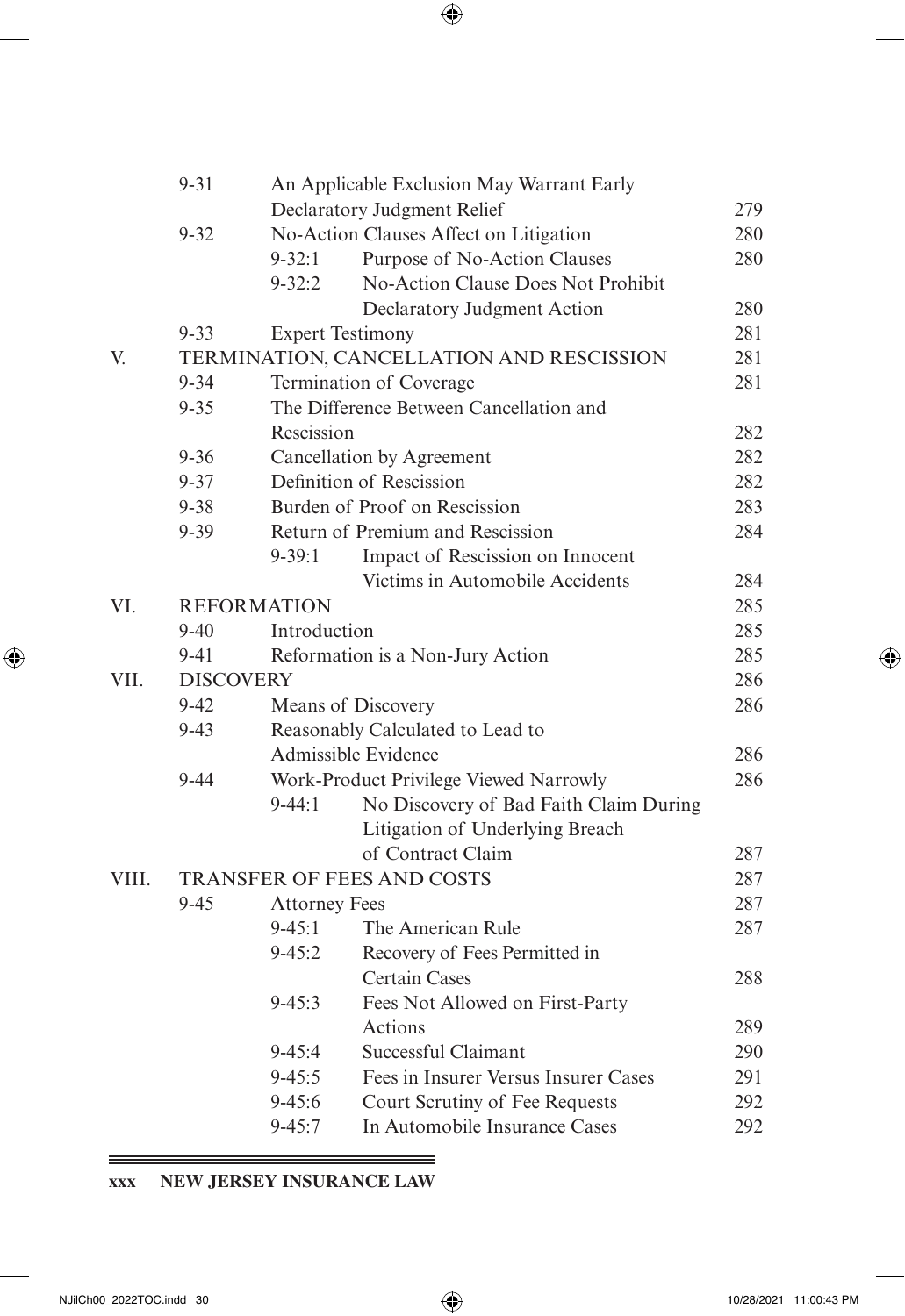|     | $9 - 46$ | Interest                     |                                                      | 293 |
|-----|----------|------------------------------|------------------------------------------------------|-----|
|     |          | $9-46:1$                     | Prejudgment Interest                                 | 293 |
|     |          | $9 - 46:2$                   | Interest Question Rests with Trial Judge             | 293 |
|     |          | $9 - 46:3$                   | Appellate Review of Fees                             | 293 |
| IX. |          | <b>LEGAL REPRESENTATION</b>  |                                                      | 294 |
|     | $9 - 47$ |                              | Attorneys Assigned to Defend Insureds                | 294 |
|     | $9 - 48$ |                              | <b>Attorney-Client Privilege</b>                     | 295 |
|     |          | $9 - 48:1$                   | Generally                                            | 295 |
|     |          | $9 - 48:2$                   | Attorney Represents Insurer and Insured              | 295 |
|     |          | $9 - 48:3$                   | Attorneys Representing Multiple Insureds             | 296 |
|     | $9-49$   |                              | Co-insureds with Crossclaims Entitled to             |     |
|     |          | Separate Counsel             |                                                      | 296 |
| Х.  |          | <b>LIMITATION OF ACTIONS</b> |                                                      | 296 |
|     | $9 - 50$ |                              | Statutory Limitations and Accrual of Actions         | 296 |
|     | $9 - 51$ |                              | Impact of Insanity on Statute of Limitations         | 297 |
|     | $9 - 52$ |                              | Discovery Doctrine Applicability                     | 297 |
|     | $9 - 53$ |                              | Policy Clause Enforceable                            | 298 |
|     | $9 - 54$ |                              | Disputes Only as to Amounts Owed                     | 299 |
|     | $9 - 55$ |                              | Mandatory Limit in Fire Insurance Policies           | 299 |
|     | $9 - 56$ |                              | Claims Accrue at the End of the Underlying Action    | 299 |
|     | $9 - 57$ | No-Fault Act                 |                                                      | 299 |
|     |          | $9 - 57:1$                   | Arbitration Subject to Statute                       |     |
|     |          |                              | <b>Limiting Contract Actions</b>                     | 299 |
|     |          | $9 - 57:2$                   | Limitation on No-Fault Actions                       | 300 |
|     |          | $9 - 57:3$                   | Insurer Suit for PIP Reimbursement                   | 300 |
|     | $9 - 58$ |                              | Actions by an Estate                                 | 300 |
|     | $9 - 59$ |                              | Minors Bound by Time Limitation                      | 301 |
|     | $9 - 60$ |                              | Equitable Principles Do Not Apply                    | 301 |
|     | $9 - 61$ |                              | Limitation on Medical Expenses                       | 302 |
|     | $9 - 62$ |                              | Limitation on Future Treatment                       | 302 |
|     | $9 - 63$ |                              | Reimbursement of Auto Insurer from Workers'          |     |
|     |          |                              | Compensation Insurer                                 | 302 |
|     | $9 - 64$ | Laches                       |                                                      | 303 |
| XI. |          | <b>ARBITRATION</b>           |                                                      | 303 |
|     | $9 - 65$ | Definition                   |                                                      | 303 |
|     | $9 - 66$ |                              | Legislative and Judicial Efforts to Stem Litigation  | 305 |
|     | $9 - 67$ |                              | Recognition of Arbitration                           | 305 |
|     | $9 - 68$ |                              | Arbitrating a Controversy                            | 305 |
|     | $9 - 69$ |                              | Impact of 'Errors of Law' or 'Insufficient Evidence' | 305 |

**NEW JERSEY INSURANCE LAW xxxi**

<span id="page-16-0"></span> $\overline{\phantom{a}}$ 

 $\bigoplus$ 

≡

 $\bigoplus$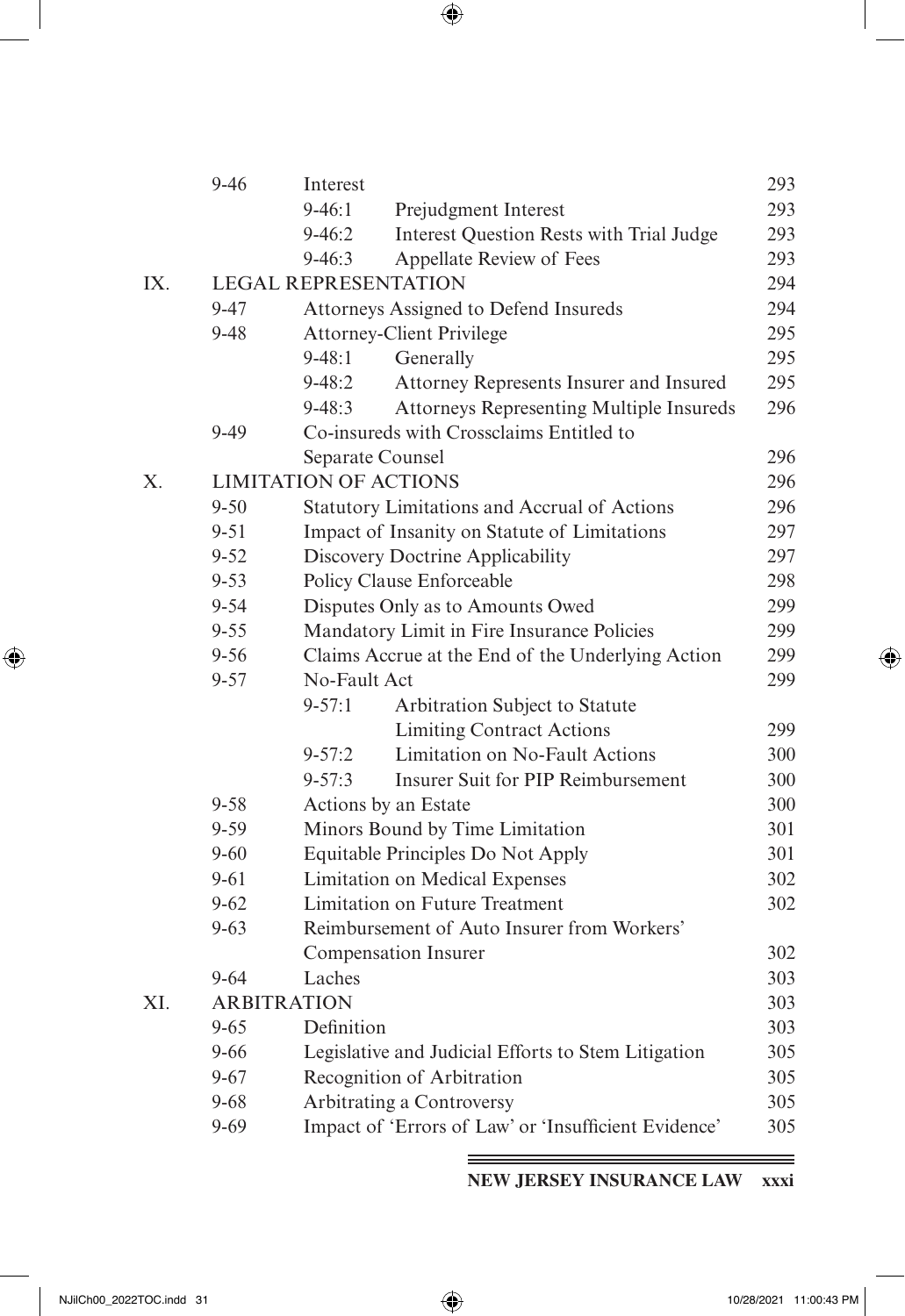|    | $9 - 70$  | <b>Interest on Arbitration Awards</b>               | 306 |
|----|-----------|-----------------------------------------------------|-----|
|    | $9 - 71$  | Award of Attorney Fees                              | 307 |
|    | $9 - 72$  | Effect in Subsequent Litigation                     | 307 |
|    | $9 - 73$  | Determination of Waiver                             | 308 |
|    | $9 - 74$  | Participation No Bar to Challenge of                |     |
|    |           | Arbitrator's Jurisdiction                           | 308 |
|    | $9 - 75$  | Direct Actions Against Insurers For Coverage        | 309 |
|    |           | $9 - 75:1$<br>Enforceability of Arbitration Clauses |     |
|    |           | Under N.J.S.A. 17:28-2 Direct Actions               | 310 |
|    |           | <b>Chapter 10: Agent and Broker Liability</b>       | 311 |
| I. |           | <b>INTRODUCTION</b>                                 | 311 |
|    | $10 - 1$  | Overview                                            | 311 |
|    | $10-2$    | <b>Broker Defined</b>                               | 312 |
|    | $10-3$    | <b>Agent Defined</b>                                | 312 |
|    | $10 - 4$  | Duty to Insured                                     | 313 |
|    | $10-5$    | Duty Not Dependent on Prior Relations               | 314 |
|    | $10-6$    | Dual Status of Intermediary                         | 314 |
|    | $10-7$    | Determination of Legal Status of                    |     |
|    |           | Insurance Intermediaries                            | 315 |
| Π. |           | <b>CONDUCT AND LIABILITY</b>                        | 315 |
|    | $10-8$    | Standard of Care                                    | 315 |
|    |           | $10 - 8:1$<br>Affidavit of Merit                    | 316 |
|    | $10-9$    | Negligent Conduct of Broker                         | 318 |
|    |           | $10-9:1$<br>Generally                               | 318 |
|    |           | $10-9:2$<br>Determination of 'Special Relationship' | 319 |
|    |           | $10-9:3$<br>Relationship of Negligent Conduct       |     |
|    |           | to Damages                                          | 320 |
|    | $10 - 10$ | Broker's Duty to Investigate Insurer                | 320 |
|    | $10 - 11$ | Broker's Negligent Investigation of Insurer         | 321 |
|    | $10 - 12$ | Failure to Obtain Coverage                          | 321 |
|    | $10 - 13$ | Improper Placement of Insurance                     | 322 |
|    | $10 - 14$ | Failure to Advise of Policy Expiration              | 322 |
|    | $10 - 15$ | Agent's Representations to Insured                  | 323 |
|    | $10 - 16$ | <b>Broker's Negligent Acts</b>                      | 323 |
|    |           | Vicarious Liability of a Producer<br>$10-16:1$      | 324 |
|    | $10 - 17$ | <b>UM/UIM Coverage Endorsements</b>                 | 324 |
|    | $10 - 18$ | Failure of Insured to Read Policy                   | 325 |
|    |           |                                                     |     |

#### <u> 1989 - Johann Harry Harry Harry Harry Harry Harry Harry Harry Harry Harry Harry Harry Harry Harry Harry Harry</u> **xxxii NEW JERSEY INSURANCE LAW**

<span id="page-17-0"></span> $\overline{\phantom{a}}$ 

 $\bigoplus$ 

 $\bigoplus$ 

 $=$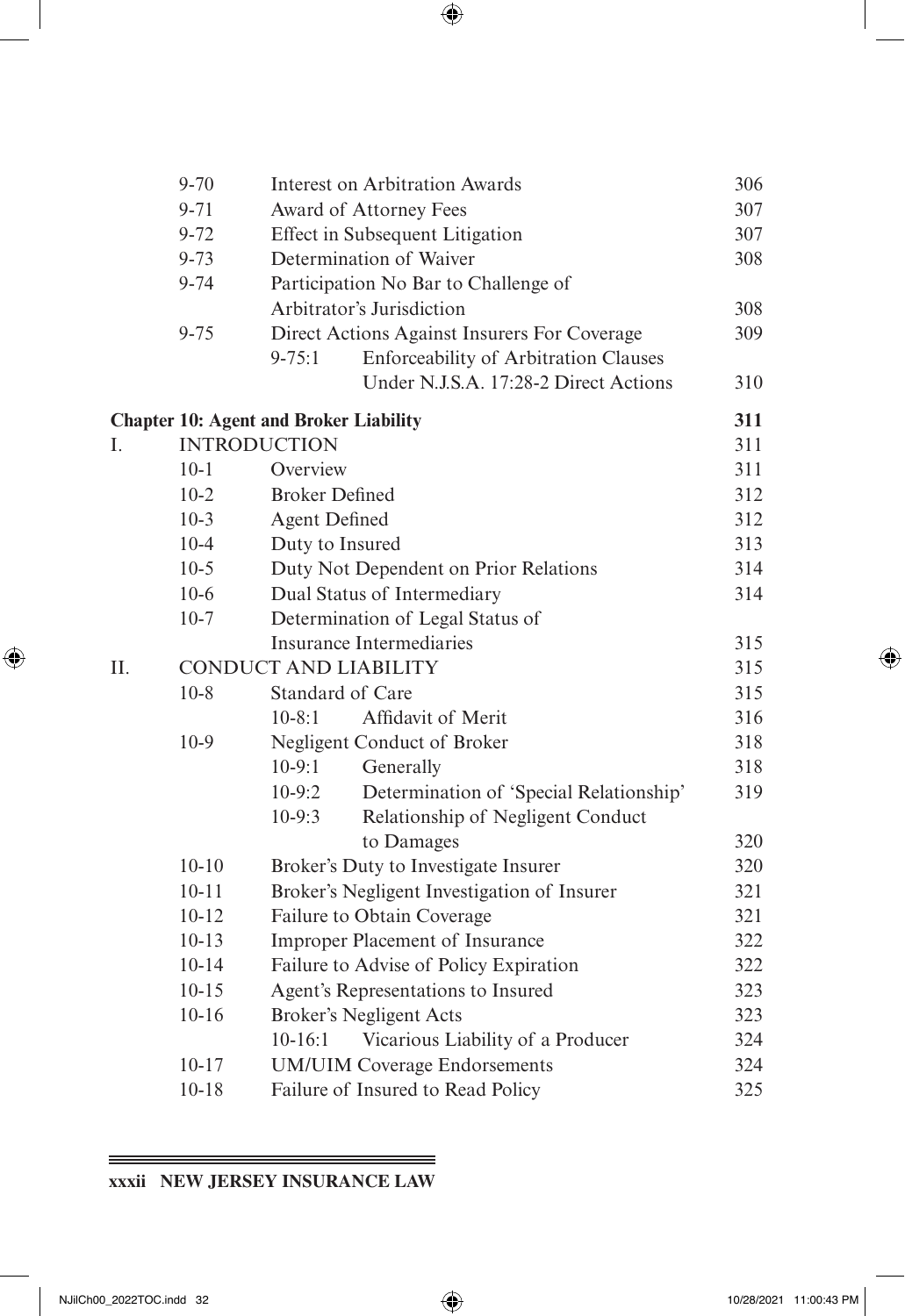|      |                                                     |                |                                | <b>Chapter 11: The New Jersey Property-Liability Insurance Guaranty</b> |     |
|------|-----------------------------------------------------|----------------|--------------------------------|-------------------------------------------------------------------------|-----|
|      |                                                     |                |                                | <b>Association Act and Unsatisfied Claim and Judgment Fund</b>          | 327 |
| I.   | <b>INTRODUCTION</b>                                 |                |                                |                                                                         | 327 |
|      | $11 - 1$                                            | Overview       |                                |                                                                         | 327 |
|      |                                                     | $11 - 1:2$     | Purpose of the Act             |                                                                         | 328 |
|      |                                                     |                | $11 - 1:2.1$                   | Application of the Act                                                  | 328 |
|      |                                                     |                | $11-1:2.2$                     | Protection Afforded                                                     | 328 |
|      |                                                     |                | $11 - 1:2.3$                   | <b>Restrictions and Limitations</b>                                     | 329 |
|      |                                                     |                | $11 - 1:2.4$                   | Pedestrian and PIP Claims                                               | 329 |
|      |                                                     |                | $11 - 1:2.5$                   | <b>Insolvent Insurance Companies</b>                                    | 330 |
|      |                                                     |                | $11-1:2.6$                     | Funding                                                                 | 330 |
|      |                                                     |                | $11-1:2.7$                     | Legal Status of Association                                             | 330 |
|      | $11-2$                                              |                | Compensation of Insureds       |                                                                         | 331 |
| Π.   |                                                     |                | OPERATION OF THE ASSOCIATION   |                                                                         | 331 |
|      | $11-3$                                              | Administration |                                |                                                                         | 331 |
|      | $11 - 4$                                            |                | Claims Covered by the Act      |                                                                         | 332 |
|      |                                                     | $11-4:1$       |                                | What are "Covered Claims"                                               | 332 |
|      | $11-5$                                              |                |                                | Maximum Recovery on a Covered Claim                                     | 333 |
|      | $11-6$                                              |                |                                | Counsel Fees and Other Claim Expenses are Excluded                      | 333 |
|      | $11 - 7$                                            |                | Priority of Payments           |                                                                         | 333 |
|      |                                                     | $11 - 7:1$     |                                | Payors are Entitled to Credits for                                      |     |
|      |                                                     |                |                                | Full Fund Liability                                                     | 334 |
|      | $11 - 8$                                            | Immunity       |                                |                                                                         | 334 |
|      | 11-9                                                |                |                                | Liability of Insured in Excess of Statutory Cap                         | 335 |
|      | $11 - 10$                                           | Residency      |                                |                                                                         | 336 |
|      | $11 - 11$                                           |                | <b>Excess Insurance Issues</b> |                                                                         | 336 |
|      | $11 - 12$                                           |                | Prejudgment Interest           |                                                                         | 337 |
|      | $11 - 13$                                           |                |                                | Workers' Compensation Reimbursement Claim                               | 337 |
| III. |                                                     |                |                                | UNSATISFIED CLAIM AND JUDGMENT FUND                                     | 338 |
|      | $11 - 14$                                           | Overview       |                                |                                                                         | 338 |
|      | $11 - 15$                                           |                | PIP Recovery Under the Fund    |                                                                         | 339 |
|      | $11 - 16$                                           |                |                                | Common Law Damages Under the Fund                                       | 340 |
|      | <b>Chapter 12: General Liability (CGL) Policies</b> |                |                                |                                                                         | 341 |
| L.   | <b>INTRODUCTION</b>                                 |                |                                |                                                                         | 341 |
|      | $12 - 1$                                            | Overview       |                                |                                                                         | 341 |
| H.   |                                                     |                |                                | HISTORY OF GENERAL LIABILITY POLICIES                                   | 342 |
|      | $12 - 2$                                            |                |                                | Early Policies Principally Covered Property Damage                      | 342 |
|      |                                                     |                |                                |                                                                         |     |

**NEW JERSEY INSURANCE LAW xxxiii**

<span id="page-18-0"></span> $\overline{\phantom{a}}$ 

 $\bigoplus$ 

 $\equiv$ 

 $\bigoplus$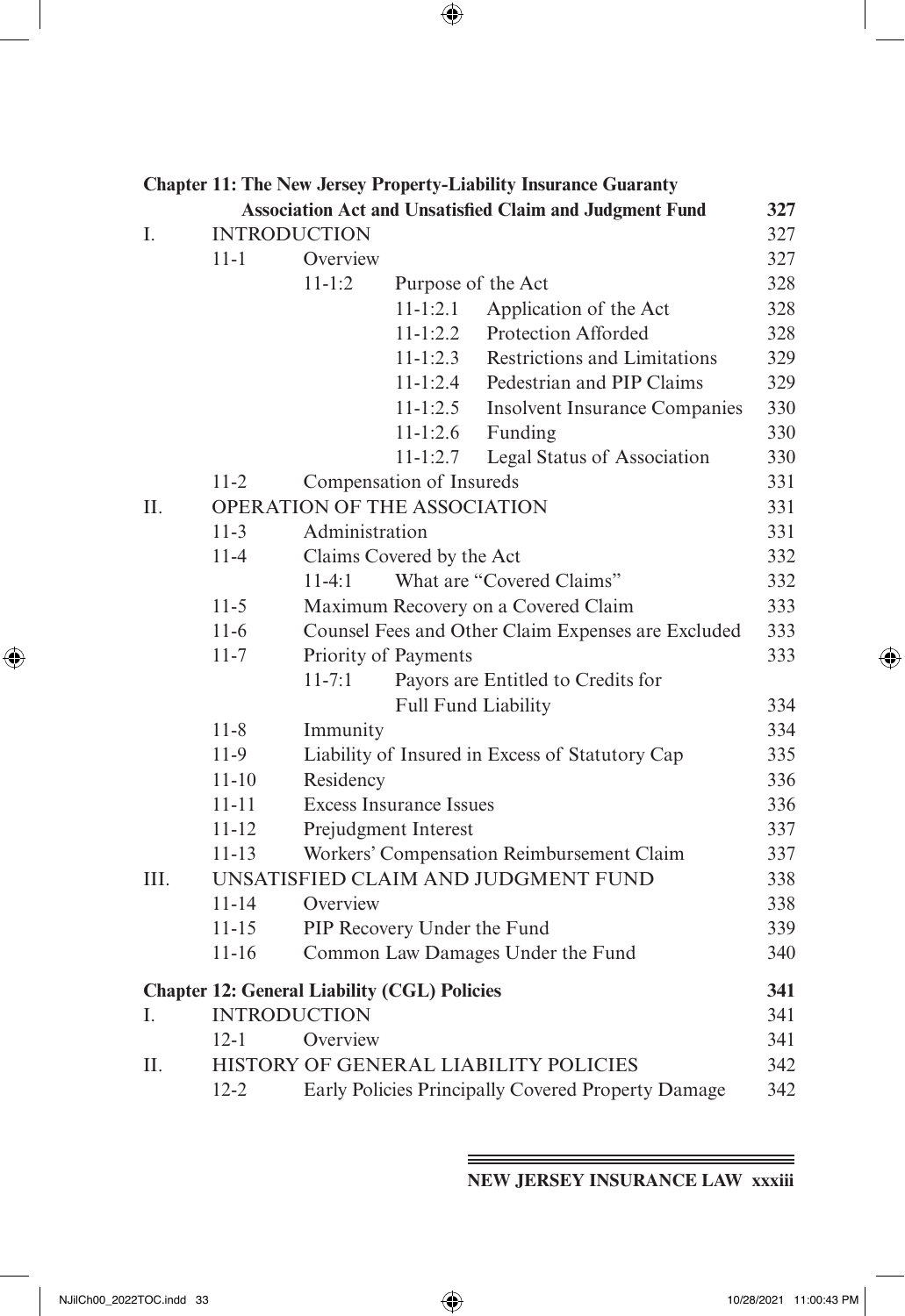|      | $12 - 3$  |                        | Early Policies Required an 'Accident'                      | 342 |  |  |  |
|------|-----------|------------------------|------------------------------------------------------------|-----|--|--|--|
|      | $12 - 4$  |                        | <b>Commercial Liability Policy Packages</b><br>343         |     |  |  |  |
|      | $12 - 5$  |                        | Occurrence-Based Policies<br>343                           |     |  |  |  |
|      | $12-6$    |                        | 1973 Revision of 'Property Damage' and 'Occurrence'<br>344 |     |  |  |  |
|      | $12 - 7$  |                        | The Modern Commercial General Liability Policy             |     |  |  |  |
|      | $12 - 8$  |                        | <b>Additional Coverage Available</b>                       | 347 |  |  |  |
|      | $12-9$    |                        | Practitioners Must Look Carefully at Policy Form           | 347 |  |  |  |
| III. |           |                        | PARTS OF A GENERAL LIABILITY POLICY                        | 348 |  |  |  |
|      | $12 - 10$ |                        | Self-Contained Single Contract                             | 348 |  |  |  |
|      | $12 - 11$ | Declarations           |                                                            | 348 |  |  |  |
|      | $12 - 12$ |                        | <b>Insuring Agreement</b>                                  | 349 |  |  |  |
|      | $12 - 13$ | Conditions             |                                                            | 349 |  |  |  |
|      | $12 - 14$ | Exclusions             |                                                            | 350 |  |  |  |
|      | $12 - 15$ | Definitions            |                                                            | 350 |  |  |  |
|      | $12 - 16$ | Endorsements           |                                                            | 350 |  |  |  |
| IV.  |           |                        | <b>ACCIDENT-BASED COVERAGE</b>                             | 350 |  |  |  |
|      | $12 - 17$ |                        | Meaning of "Accident"                                      | 350 |  |  |  |
| V.   |           |                        | OCCURRENCE-BASED COVERAGE                                  | 353 |  |  |  |
|      | $12 - 18$ |                        | The Insuring Agreement                                     | 353 |  |  |  |
|      |           | $12 - 18:1$            | Definitions                                                | 353 |  |  |  |
|      |           | $12 - 18:2$            | Coverage Limited to Listed Perils                          | 354 |  |  |  |
|      | 12-19     | Occurrence             |                                                            | 354 |  |  |  |
|      |           | $12 - 19:1$            | Look to Cause Giving Rise to Harm                          | 354 |  |  |  |
|      |           | 12-19:2                | Number of Occurrences                                      | 355 |  |  |  |
|      | $12 - 20$ | Damages                |                                                            | 356 |  |  |  |
|      |           | $12 - 20:1$            | <b>Legal Damages</b>                                       | 356 |  |  |  |
|      | $12 - 21$ | <b>Bodily Injury</b>   |                                                            | 357 |  |  |  |
|      |           | $12 - 21:1$            | Physical Injury Required                                   | 357 |  |  |  |
|      |           | $12 - 21:2$            | Physical Manifestations Required                           |     |  |  |  |
|      |           |                        | for Emotional Distress                                     | 357 |  |  |  |
|      | $12 - 22$ | <b>Property Damage</b> |                                                            | 358 |  |  |  |
|      |           | $12 - 22:1$            | Defined by Policy                                          | 358 |  |  |  |
|      | 12-23     |                        | <b>Construction Defect Coverage</b>                        | 358 |  |  |  |
|      | 12-24     | <b>Economic Losses</b> |                                                            | 360 |  |  |  |
|      |           | $12 - 24:1$            | Direct Physical Loss                                       | 361 |  |  |  |
|      | $12 - 25$ |                        | Trigger of Coverage                                        | 362 |  |  |  |
|      |           | $12 - 25:1$            | Injury or Damage Must Occur Within                         |     |  |  |  |
|      |           |                        | Policy Period                                              | 362 |  |  |  |
|      |           | $12 - 25:2$            | Injury-in-Fact                                             | 362 |  |  |  |
|      |           |                        |                                                            |     |  |  |  |

 $=$ 

#### <u> 1989 - Johann Harry Harry Harry Harry Harry Harry Harry Harry Harry Harry Harry Harry Harry Harry Harry Harry</u> **xxxiv NEW JERSEY INSURANCE LAW**

<span id="page-19-0"></span> $\overline{\phantom{a}}$ 

 $\bigoplus$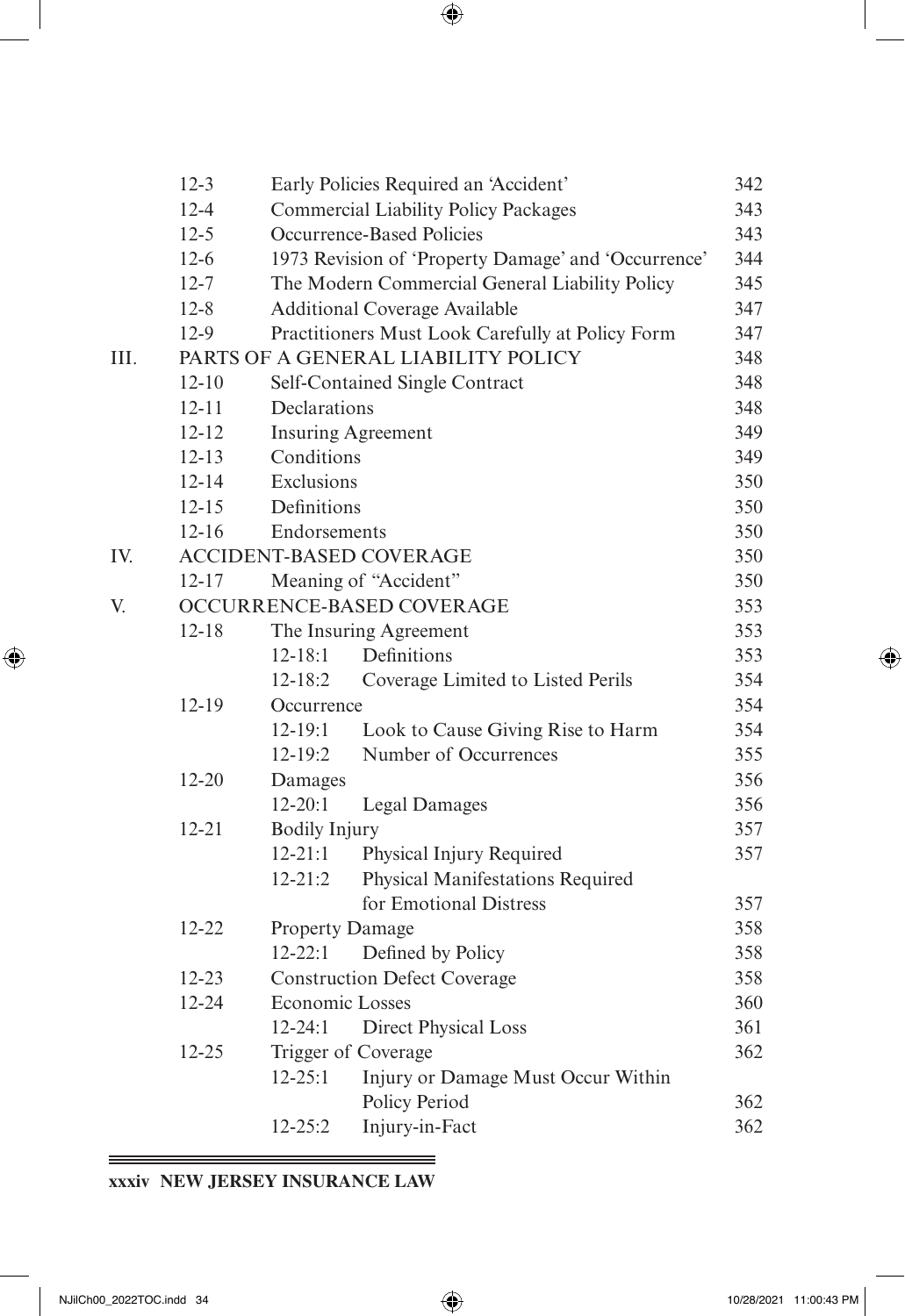| I<br>I<br>ł |
|-------------|

|       |                   | $12 - 25:3$            | Manifestation                               | 363 |
|-------|-------------------|------------------------|---------------------------------------------|-----|
|       |                   | $12 - 25:4$            | Continuous Trigger                          | 364 |
|       | $12 - 26$         |                        | What Constitutes a Suit?                    | 365 |
|       |                   | $12 - 26:1$            | Coercive and Adversarial Proceeding         | 365 |
|       |                   | $12 - 26:2$            | 'Functional Equivalent' of Suit             | 365 |
|       |                   | $12 - 26:3$            | Indicia of Court Proceeding                 | 366 |
| IV.   |                   | <b>COVERAGE PERILS</b> |                                             | 367 |
|       | 12-27             |                        | Premises/Operations                         | 367 |
|       |                   | $12 - 27:1$            | Scope                                       | 367 |
|       | 12-28             |                        | The Products Hazard and Completed           |     |
|       |                   |                        | Operations Hazard                           | 367 |
|       |                   | $12 - 28:1$            | History                                     | 367 |
|       |                   | $12 - 28:2$            | Nature of the Coverage                      | 369 |
|       |                   | $12 - 28:3$            | <b>Completed Operations</b>                 | 369 |
|       |                   | 12-28:4                | Coverage for Faulty Work by Insured's       |     |
|       |                   |                        | Subcontractor                               | 372 |
|       |                   | $12 - 28:5$            | Interplay Between "Property Damage"         |     |
|       |                   |                        | and "Impaired Property" Exclusion           |     |
|       |                   |                        | in CGL Policies                             | 373 |
| VII.  |                   | <b>DUTY TO DEFEND</b>  |                                             | 375 |
|       | 12-29             |                        | Defense Required for Covered Claim          | 375 |
| VIII. | <b>EXCLUSIONS</b> |                        |                                             | 375 |
|       | $12 - 30$         |                        | Expected or Intended Injury                 | 375 |
|       |                   | $12 - 30:1$            | The Subjective Intent of the Actor Controls | 375 |
|       |                   | $12 - 30:2$            | Objectively Reprehensible Conduct           | 376 |
|       | $12 - 31$         |                        | Contractual Liability Exclusion             | 377 |
|       |                   | $12 - 31:1$            | Generally                                   | 377 |
|       |                   | $12 - 31:2$            | No Coverage for Breach of Contract          | 378 |
|       | 12-32             |                        | Liquor Liability Exclusion                  | 379 |
|       | $12 - 33$         |                        | Products Hazard Exclusion                   | 380 |
|       | 12-34             |                        | Sistership Exclusion                        | 382 |
|       | $12 - 35$         |                        | <b>Business-Risk Exclusion</b>              | 382 |
|       | 12-36             |                        | Performance Exclusion                       | 383 |
|       | 12-37             |                        | Workers' Compensation and Employer's        |     |
|       |                   |                        | Liability Exclusions                        | 385 |
|       | 12-38             |                        | Pollution Exclusion                         | 386 |
|       | 12-39             |                        | Damage to Property Exclusion                | 386 |
|       |                   | $12 - 39:1$            | Motor Vehicle Exclusion                     | 389 |
|       |                   | 12-39:2                | Professional Services Exclusion             | 390 |
|       |                   | 12-39:3                | <b>Operations Exclusion</b>                 | 390 |

**NEW JERSEY INSURANCE LAW xxxv**

<span id="page-20-0"></span> $\overline{\phantom{a}}$ 

 $\bigoplus$ 

≡

 $\bigoplus$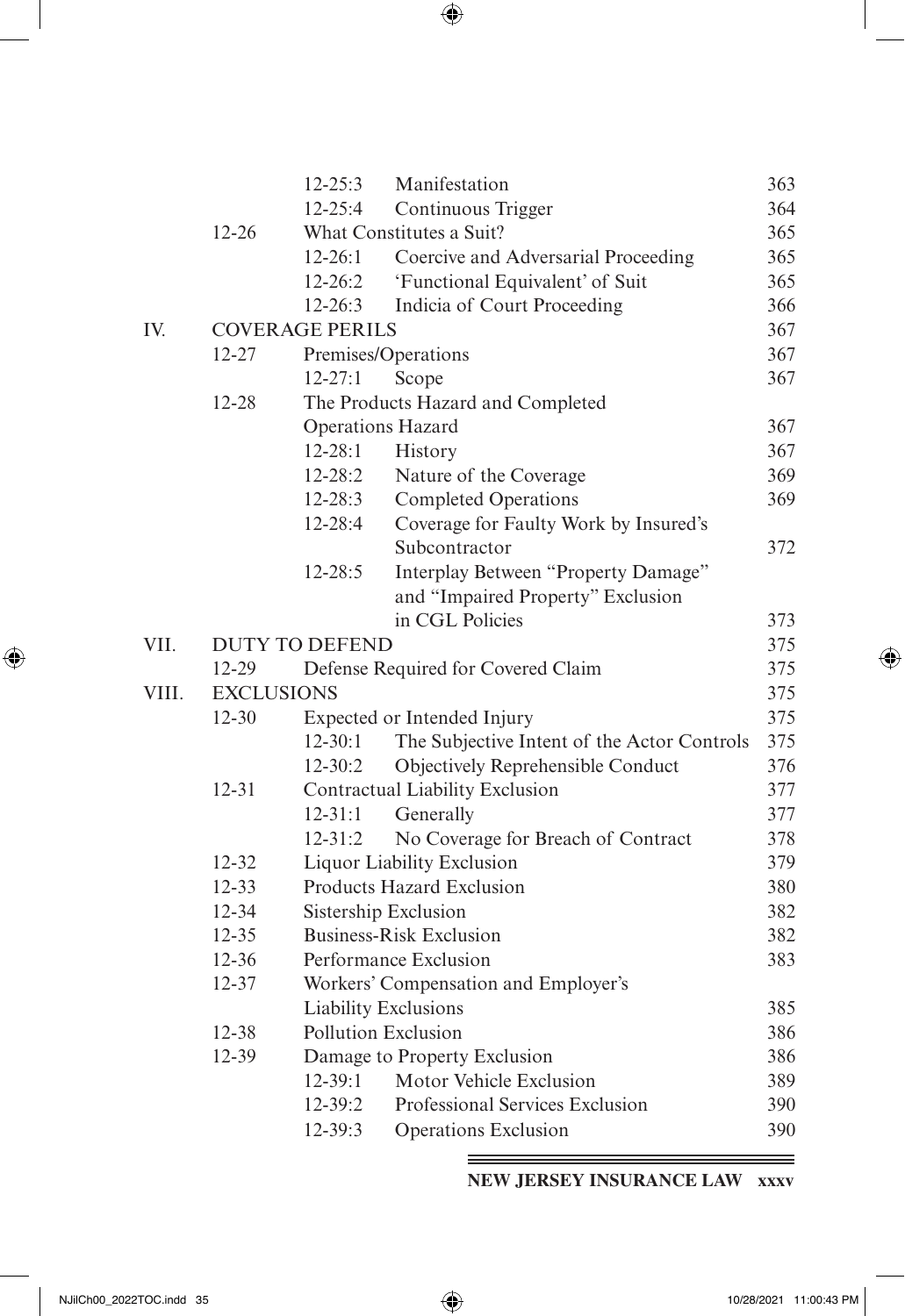| IX. |                     |                                                  | COVERAGE B: PERSONAL AND ADVERTISING INJURY      | 392 |
|-----|---------------------|--------------------------------------------------|--------------------------------------------------|-----|
|     | $12 - 40$           |                                                  | Introduction: Personal and Advertising Injury    | 392 |
|     |                     | $12-40:1$                                        | History of the Coverage                          | 392 |
|     |                     | $12 - 40:2$                                      | Common Claims                                    | 392 |
|     |                     | $12 - 40:3$                                      | Three Main Versions of Policy Language           | 393 |
|     |                     | 12-40:4                                          | The 1973 Endorsement                             | 394 |
|     |                     | $12 - 40:5$                                      | Definition of 'Personal Injury'                  | 395 |
|     |                     | $12-40:6$                                        | 1973 Definition of 'Advertising Injury'          | 395 |
|     |                     | $12 - 40:7$                                      | 1986 Personal Injury and Advertising Injury      | 396 |
|     |                     | $12 - 40:8$                                      | 1986 Definition of 'Personal Injury'             | 396 |
|     |                     | 12-40:9                                          | Definition of 'Advertising Injury'               | 397 |
|     |                     | 12-40:10                                         | 1998 Policy Language                             | 397 |
|     | $12 - 41$           |                                                  | Personal Injury Coverage                         | 399 |
|     |                     | $12 - 41:1$                                      | Limited to Enumerated Offenses                   | 399 |
|     |                     | $12 - 41:2$                                      | Distinguishing 'Personal Injury' from            |     |
|     |                     |                                                  | 'Bodily Injury'                                  | 399 |
|     |                     | $12 - 41:3$                                      | Reasonable Expectations Still Control            |     |
|     |                     |                                                  | Interpretation                                   | 400 |
|     | 12-42               | Advertising Injury                               |                                                  | 402 |
|     |                     | $12 - 42:1$                                      | Elements for Recovery                            | 402 |
|     |                     | $12 - 42:2$                                      | Patent Infringement                              | 404 |
|     |                     | $12 - 42:3$                                      | Prior Publication Exclusion                      | 405 |
| X.  |                     | <b>MEDICAL PAYMENTS</b>                          |                                                  | 405 |
|     | $12 - 43$           |                                                  | Scope of Medical Coverage                        | 405 |
|     | $12 - 44$           | <b>Medical Exclusions</b>                        |                                                  | 406 |
|     |                     | <b>Chapter 13: Automobile Liability Policies</b> |                                                  | 407 |
| L   | <b>INTRODUCTION</b> |                                                  |                                                  | 407 |
|     | $13-1$              | Overview                                         |                                                  | 407 |
|     | $13 - 2$            |                                                  | Right to Maintain a Liability Claim              | 408 |
|     | $13 - 3$            |                                                  | The Role of Unsatisfied Claim and Judgment Fund  | 408 |
| II. |                     |                                                  | <b>LIABILITY INSURANCE POLICIES</b>              | 410 |
|     | $13-4$              |                                                  | Policy Must Conform to Statute                   | 410 |
|     | $13 - 5$            |                                                  | Primary Purpose of Liability Insurance           | 410 |
|     | $13-6$              |                                                  | Insurance Business Affected with Public Interest | 410 |
|     | $13 - 7$            |                                                  | <b>Interpretation Favors Coverage</b>            | 411 |
|     | $13 - 8$            |                                                  | Automobile Policy Language                       | 411 |
|     |                     | $13 - 8:1$                                       | <b>Typical Insuring Agreements</b>               | 411 |
|     |                     | $13 - 8:2$                                       | Automobile Rental Insurance                      | 417 |
|     |                     |                                                  |                                                  |     |

#### <u> 1989 - Johann Harry Harry Harry Harry Harry Harry Harry Harry Harry Harry Harry Harry Harry Harry Harry Harry</u> **xxxvi NEW JERSEY INSURANCE LAW**

<span id="page-21-0"></span> $\overline{\phantom{a}}$ 

 $\bigoplus$ 

 $\bigoplus$ 

 $=$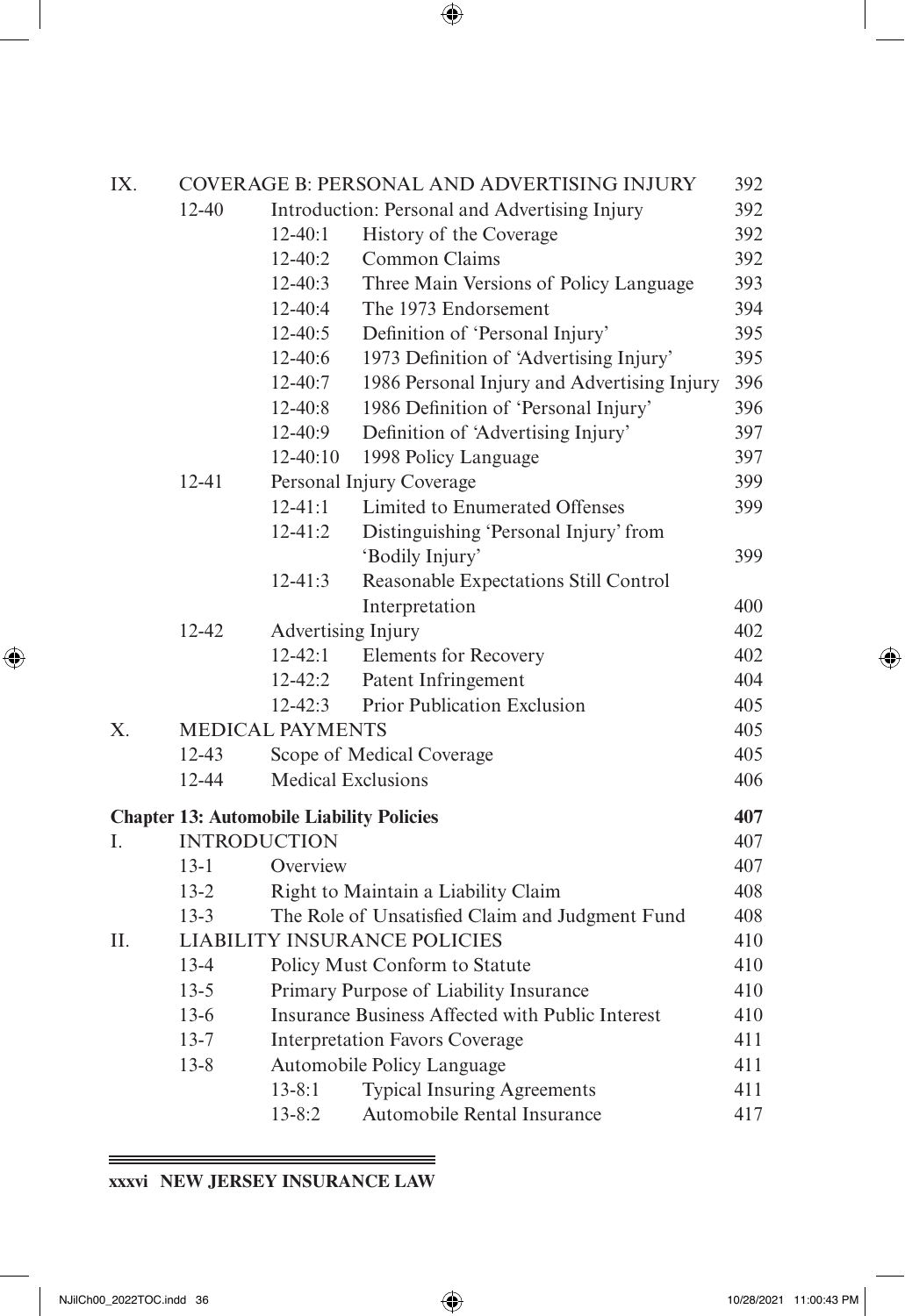| III. |                |                         | <b>VEHICLES AND PERSONS COVERED</b>                          | 417 |
|------|----------------|-------------------------|--------------------------------------------------------------|-----|
|      | $13-9$         | Vehicle Coverage        |                                                              | 417 |
|      |                | $13-9:1$                | Extension of Coverage Beyond                                 |     |
|      |                |                         | <b>Identified Vehicles</b>                                   | 417 |
|      |                | $13-9:2$                | <b>Subsequently Acquired Vehicles</b>                        | 418 |
|      |                | $13-9:3$                | Non-Owned Vehicles Coverage                                  | 418 |
|      |                | 13-9:4                  | Regular Use of Non-Owned Automobiles                         | 419 |
|      | $13 - 10$      | Persons Covered         |                                                              | 420 |
|      |                | $13 - 10:1$             | Initial and Implied Permission                               | 420 |
|      |                | $13 - 10:2$             | Reasonable Belief Standard                                   | 422 |
|      |                | $13 - 10:3$             | Deviation from Initial Permission                            | 423 |
|      |                | $13 - 10:4$             | Relationship of Parties                                      | 423 |
|      |                | $13 - 10:5$             | Theft or the Like                                            | 424 |
|      |                | 13-10:6                 | Scope of Use                                                 | 425 |
| IV.  |                |                         | LOSSES FROM OWNERSHIP, MAINTENANCE                           |     |
|      | <b>AND USE</b> |                         |                                                              | 425 |
|      | $13 - 11$      |                         | Losses Arising Out of Use of the Automobile                  | 425 |
|      |                | $13 - 11:1$             | 'Arising Out of Use' Generally                               | 425 |
|      |                | $13 - 11:2$             | Broad Interpretation of 'Use'                                | 426 |
|      |                | $13 - 11:3$             | Repossession as "Use"                                        | 427 |
|      | $13 - 12$      |                         | Maintenance of a Vehicle                                     | 429 |
|      | $13 - 13$      |                         | Scope of Coverage Under I.C.C. Rules                         | 430 |
|      | $13 - 14$      | <b>Bobtail Coverage</b> |                                                              | 431 |
| V.   |                |                         | <b>LOADING AND UNLOADING</b>                                 | 432 |
|      | $13 - 15$      |                         | <b>Complete Operations Doctrine</b>                          | 432 |
|      | $13 - 16$      |                         | Loading and Unloading Coverage Required by Statute           | 433 |
|      | $13 - 17$      |                         | Fact Specific Loading and Unloading Cases                    | 433 |
|      | $13 - 18$      |                         | The 'Borrower' Exception                                     | 436 |
|      | 13-19          |                         | Attempt to Limit Scope of Loading and Unloading              | 436 |
| VI.  |                | <b>SELF-INSURANCE</b>   |                                                              | 437 |
|      | 13-20          |                         | Self-Insurer Requirements                                    | 437 |
|      | $13 - 21$      |                         | Self-Insurers' Coverage Obligations                          | 437 |
| VII. |                | OTHER COVERAGE ISSUES   |                                                              | 438 |
|      | 13-22          |                         | <b>Insurance Required for Rental Vehicles</b>                | 438 |
|      | 13-23          |                         | Other Insurance Coverage                                     | 439 |
|      |                |                         | <b>Chapter 14: Personal Injury Protection (PIP) Coverage</b> | 441 |
| I.   |                | <b>INTRODUCTION</b>     |                                                              | 441 |
|      | $14-1$         | Overview                |                                                              | 441 |
|      |                |                         |                                                              |     |

**NEW JERSEY INSURANCE LAW xxxvii**

<span id="page-22-0"></span> $\overline{\phantom{a}}$ 

 $\bigoplus$ 

 $\equiv$ 

 $\bigoplus$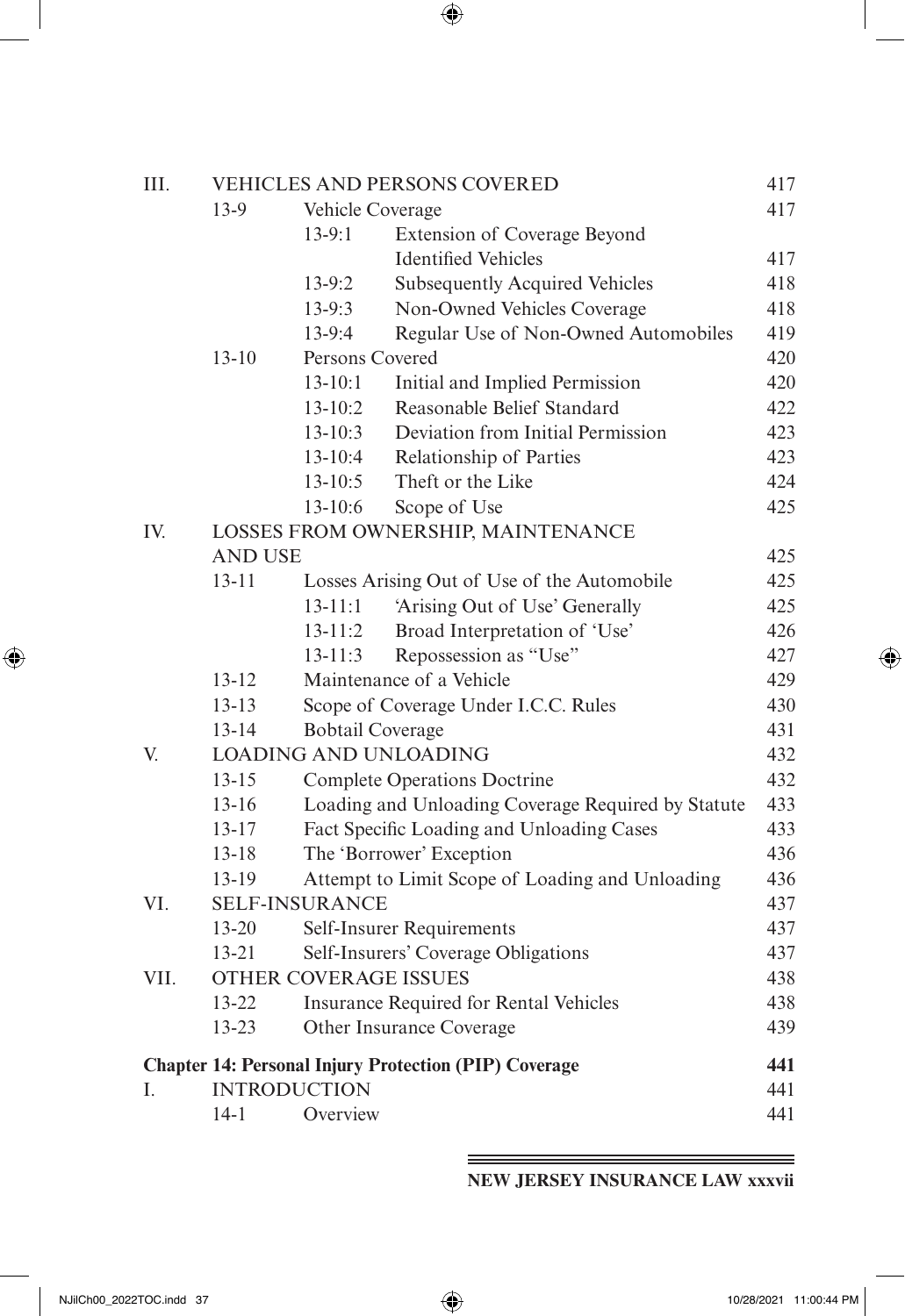| I<br>I<br>ç<br>۰.<br>٧ |
|------------------------|
|                        |

|          | $14 - 1:1$           | <b>Research Focus</b>                          | 443 |
|----------|----------------------|------------------------------------------------|-----|
|          | $14 - 1:2$           | <b>Underlying Assumption</b>                   | 443 |
| $14 - 2$ |                      | Legislative Background                         | 443 |
| $14-3$   |                      | Constitutionality of the No-Fault Act          | 445 |
|          | $14 - 3:1$           | Challenges Struck Down by Courts               | 445 |
|          | $14 - 3:2$           | No Denial of Equal Protection                  | 445 |
|          | $14 - 3:3$           | No Denial of Equal Protection                  |     |
|          |                      | for Motorcyclists                              | 445 |
|          | $14 - 3:4$           | Perfection Not Required                        | 445 |
|          | $14 - 3:5$           | Renewal Requirement Constitutional             | 445 |
|          | $14 - 3:6$           | Out-of-State Drivers' Rights Not Violated      | 446 |
|          | $14 - 3:7$           | Constitutionality of N.J.S.A. 39:6A-8          | 446 |
|          | $14 - 3:8$           | Constitutionality of N.J.S.A. 17:28-1.4        | 446 |
|          | $14-3:9$             | Constitutionality of Alternative Procedure     |     |
|          |                      | for Dispute Resolution Act (APDRA),            |     |
|          |                      | N.J.S.A. 2A:23A-1 to -19                       | 447 |
| $14 - 4$ | <b>Other Matters</b> |                                                | 448 |
|          | $14 - 4:1$           | <b>Statutory Considerations</b>                | 448 |
|          |                      | <b>AUTHORITY OF INSURANCE COMMISSIONER</b>     | 450 |
| $14 - 5$ |                      | Commissioner Must Comply with Statutory Intent | 450 |
|          |                      | RIGHT TO SUE THIRD PARTIES FOR                 |     |
|          |                      | <b>COMPENSATORY DAMAGES</b>                    | 451 |
| $14-6$   |                      | Verbal Threshold                               | 451 |
|          | $14-6:1$             | Implementation of the Verbal Threshold         | 452 |
|          | $14-6:2$             | 'While Operating an Uninsured Vehicle'         | 455 |
|          | $14-6:3$             | Operating a Vehicle While Intoxicated          | 456 |
|          | $14-6:4$             | Out-of-State Plaintiffs or Defendants          | 456 |
|          | $14-6:5$             | Implementation of N.J.S.A. 17:28-1.4           | 458 |
|          | $14-6:6$             | Deemer Statute                                 | 459 |
|          | $14-6:7$             | Property Damage Recovery by One                |     |
|          |                      | Without PIP Coverage                           | 460 |
|          | $14 - 6:8$           | Aggravation of Pre-Existing Injury             | 460 |
|          | 14-6:9               | 'Portee' Claims                                | 461 |
|          |                      | <b>COVERAGE REQUIREMENTS</b>                   | 461 |
| $14 - 7$ |                      | Scope of Coverage                              | 461 |
|          | $14 - 7:1$           | Automobiles Garaged in New Jersey              | 462 |
|          | $14 - 7:2$           | Geographical Coverage                          | 462 |
|          | $14 - 7:3$           | <b>Additional Optional Coverage</b>            | 463 |
|          | $14 - 7:4$           | Exclusions Limited as Statutorily Specified    | 463 |
|          |                      |                                                |     |

 $\qquad \qquad =$ 

# **xxxviii NEW JERSEY INSURANCE LAW**

 $\equiv$ 

\_\_\_\_

<span id="page-23-0"></span> $\overline{\phantom{a}}$ 

 $\bigoplus$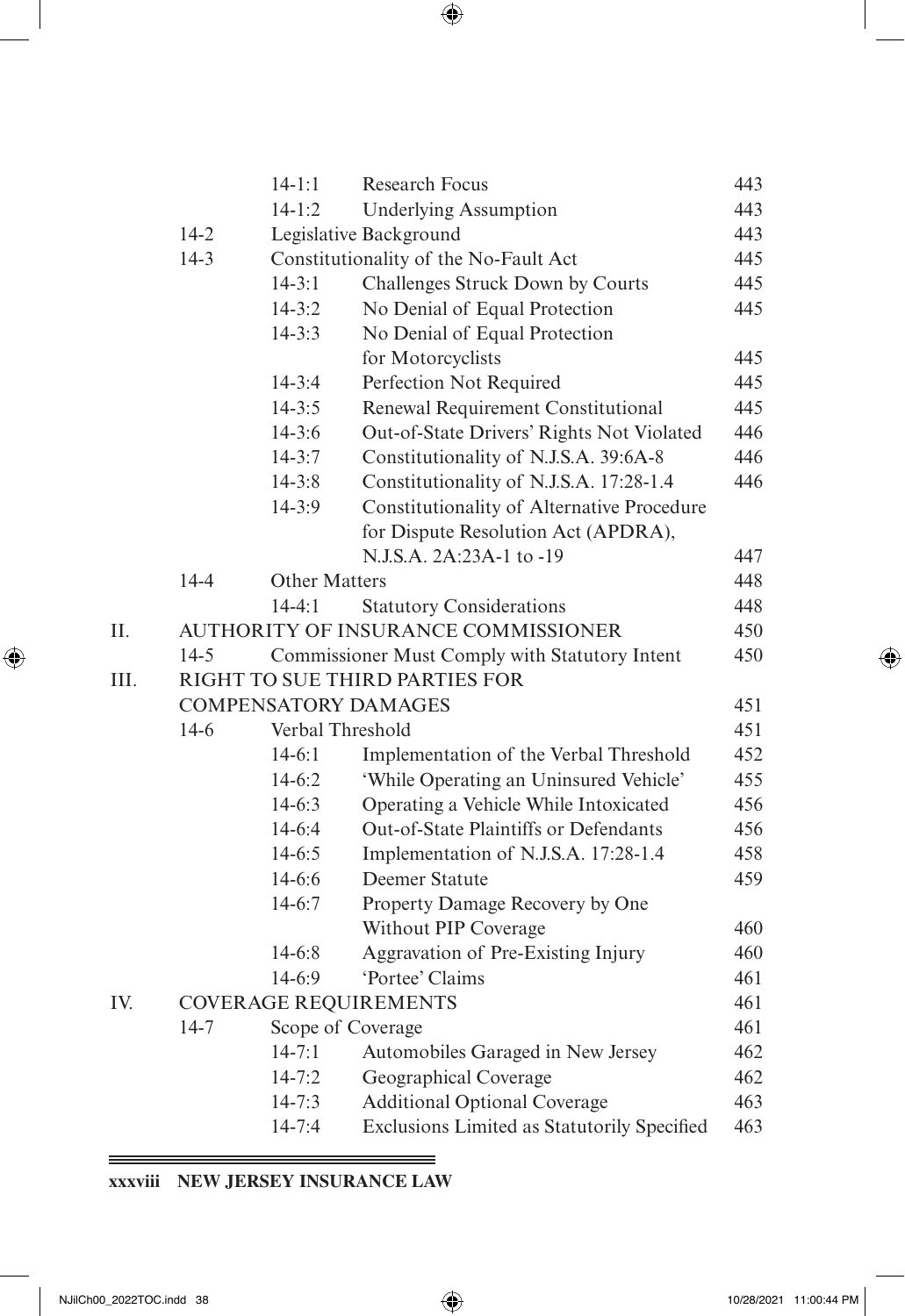| V.   |                                                 | <b>RULES APPLICABLE TO BENEFITS</b>    |                            |                                            | 464        |
|------|-------------------------------------------------|----------------------------------------|----------------------------|--------------------------------------------|------------|
|      | $14 - 8$<br>The Law of Benefits Payments<br>464 |                                        |                            |                                            |            |
|      |                                                 | $14 - 8:1$                             |                            | Benefits Based on Actual Loss              | 464        |
|      |                                                 | $14 - 8:2$                             |                            | Death of Claimant                          | 464        |
|      |                                                 | $14 - 8:3$                             |                            | Insurer as Primary Payor                   | 464        |
|      |                                                 | $14 - 8:4$                             | Prompt Payment             |                                            | 464        |
|      | 14-9                                            |                                        | Double Recovery Prohibited |                                            | 465        |
|      |                                                 | $14-9:1$                               |                            | Prohibition Against Double Recovery        | 465        |
|      |                                                 | $14-9:2$                               |                            | <b>Stacking Prohibited</b>                 | 466        |
|      |                                                 | $14-9:3$                               |                            | Payment of Other Benefits                  | 467        |
|      |                                                 | 14-9:4                                 |                            | <b>PIP Insurer Primary</b>                 | 468        |
|      |                                                 | $14-9:5$                               |                            | Benefits Subject to Collateral Source Rule | 469        |
|      |                                                 | 14-9:6                                 |                            | <b>Agreements Allowing Duplicated</b>      |            |
|      |                                                 |                                        | <b>Medical Benefits</b>    |                                            | 469        |
|      |                                                 | 14-9:7                                 |                            | Workers' Compensation                      | 469        |
|      |                                                 |                                        | 14-9:7.1                   | Lost Income Reduced by                     |            |
|      |                                                 |                                        |                            | Workers' Compensation                      | 469        |
|      |                                                 |                                        | 14-9:7.2                   | <b>Survivor Benefits Reduced</b>           |            |
|      |                                                 |                                        |                            | by Workers' Compensation                   | 470        |
|      |                                                 |                                        | 14-9:7.3                   | Workers' Compensation                      |            |
|      |                                                 |                                        |                            | <b>Ultimate Recovery Source</b>            | 470        |
|      |                                                 |                                        | 14-9:7.4                   | Reimbursement of PIP Benefits              | 470        |
|      |                                                 |                                        | 14-9:7.5                   | Workers' Compensation                      |            |
|      |                                                 |                                        |                            | Procedural Law                             | 471        |
|      |                                                 | $14-9:8$                               |                            | Temporary Disability Benefits              | 471        |
|      |                                                 |                                        | $14-9:8.1$                 | Setoff of Other Lost-Income                |            |
|      |                                                 |                                        |                            | <b>Benefits</b>                            | 471        |
|      |                                                 |                                        | 14-9:8.2                   | Private Supplementary                      |            |
|      |                                                 |                                        |                            | <b>Disability Plans</b>                    | 472        |
| VI.  |                                                 | TYPES OF PIP COVERAGE POLICIES         |                            |                                            | 472        |
|      | $14 - 10$                                       | <b>Standard Policy</b>                 |                            |                                            | 472        |
|      |                                                 | $14 - 10:1$                            |                            | Basic Automobile Insurance Policy          | 473        |
|      |                                                 | $14 - 10:2$                            |                            | Special Automobile Insurance Policy        | 473        |
| VII. |                                                 | PIP COVERAGE BENEFITS                  |                            |                                            | 475        |
|      | $14 - 11$                                       |                                        | Benefits Provided by PIP   |                                            | 475        |
|      |                                                 | <b>Expenses Covered</b><br>$14 - 11:1$ |                            |                                            | 475        |
|      | $14 - 12$                                       | Qualifications for Benefits            |                            |                                            | 475        |
|      |                                                 | $14 - 12:1$                            |                            | Persons to Whom Benefits are Payable       | 475        |
|      |                                                 | $14 - 12:2$                            |                            | Persons Who Qualify as Insureds            | 476<br>476 |
|      |                                                 | $14 - 12:3$                            | Lessees as Insureds        |                                            |            |

**NEW JERSEY INSURANCE LAW xxxix**

<span id="page-24-0"></span> $\overline{\phantom{a}}$ 

 $\bigoplus$ 

 $=$ 

 $\bigoplus$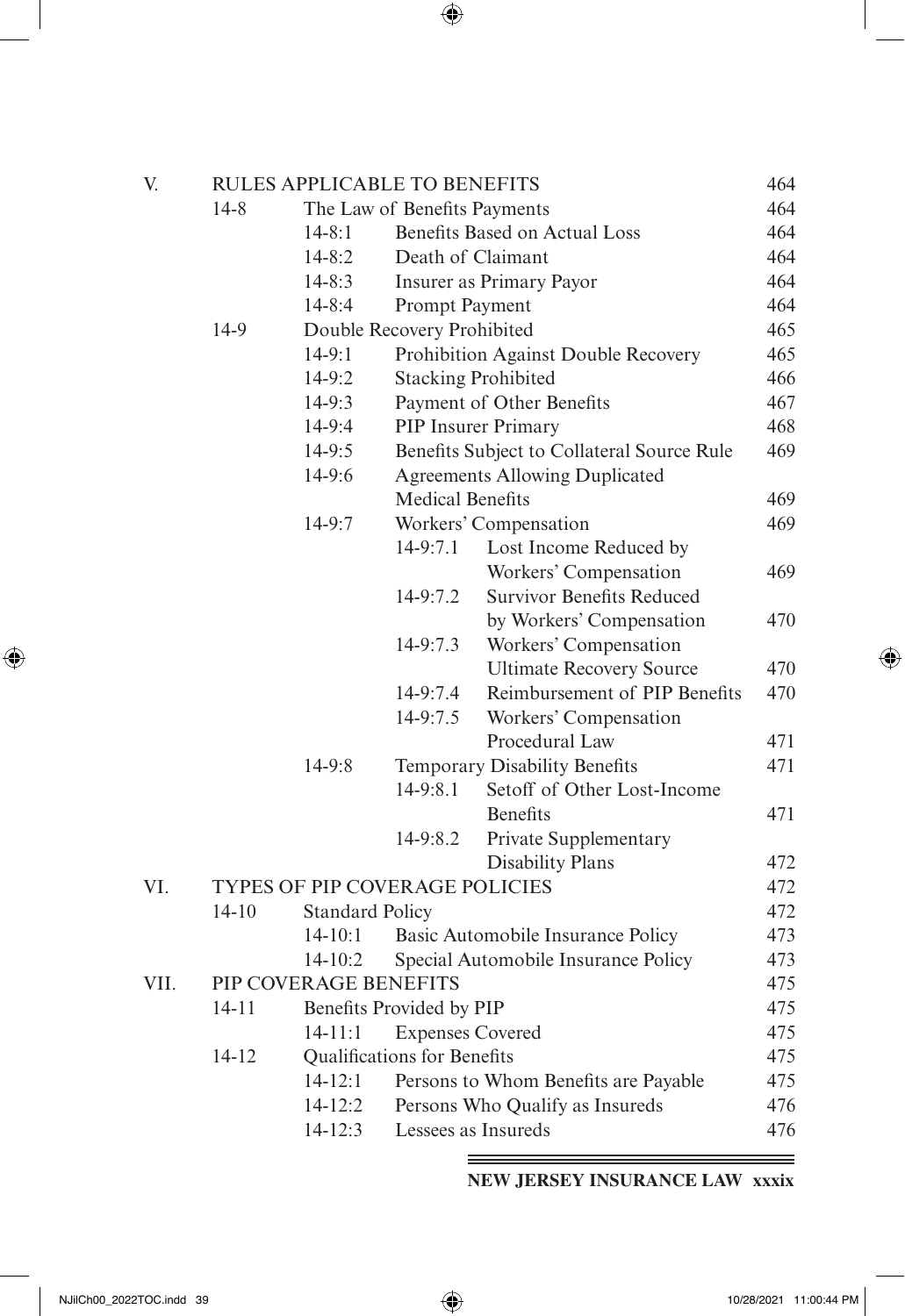| VIII. |           |                       | <b>BUYER'S GUIDE AND NOTICE</b>             | 476 |
|-------|-----------|-----------------------|---------------------------------------------|-----|
|       | $14 - 13$ |                       | Requirement of Buyer's Guide                | 476 |
|       |           | $14 - 13:1$           | Contents of Buyer's Guide                   | 476 |
|       |           | $14 - 13:2$           | <b>Effect of Completed Coverage</b>         |     |
|       |           |                       | <b>Selection Form</b>                       | 477 |
| IX.   |           | <b>FAMILY MEMBERS</b> |                                             | 479 |
|       | $14 - 14$ |                       | Who is Covered as a Family Member           | 479 |
|       |           | $14 - 14:1$           | Spouses as Household Residents              | 479 |
|       |           | $14 - 14:2$           | 'Family' or 'Resident Relative'             | 479 |
|       |           | $14 - 14:3$           | Definition of 'Immediate Family'            | 480 |
|       |           | $14 - 14:4$           | Definition of 'Members of the Family'       | 480 |
|       |           | $14 - 14:5$           | Policies May Not Restrict Definition of     |     |
|       |           |                       | 'Family Members'                            | 480 |
|       |           | 14-14:6               | 'Family Members' Same as                    |     |
|       |           |                       | 'Resident Relatives'                        | 480 |
|       |           | $14 - 14:7$           | <b>Surviving Spouse</b>                     | 481 |
|       |           | $14 - 14:8$           | <b>Essential Service Benefits Class</b>     | 481 |
|       |           | $14-14:9$             | Determination of Household Residents        | 481 |
|       |           | $14-14:10$            | Non-Custodial Support Payments              | 482 |
|       |           | 14-14:11              | <b>Extramarital Cohabitation</b>            | 482 |
|       |           | 14-14:12              | Effect of Cohabitation on Child             | 482 |
|       |           | 14-14:13              | Family Corporation Owner                    | 483 |
| X.    |           |                       | OTHER EXCLUSIONS FROM COVERAGE              | 483 |
|       | $14 - 15$ |                       | <b>Intentional Conduct Exclusion</b>        | 483 |
|       |           | $14 - 15:1$           | Exclusion Based on Registration Abuse       | 483 |
|       |           | $14 - 15:2$           | Uninsured Vehicle in Storage                | 484 |
|       |           | $14 - 15:3$           | Unlicensed Driver Exclusion                 | 484 |
|       |           | $14 - 15:4$           | Occupying or Operating Auto                 |     |
|       |           |                       | <b>Without Permission</b>                   | 484 |
| XI.   |           | PEDESTRIAN COVERAGE   |                                             | 485 |
|       | $14 - 16$ | Pedestrians           |                                             | 485 |
|       |           | $14 - 16:1$           | <b>Statutory Definition</b>                 | 485 |
|       |           | $14 - 16:2$           | Pedestrian Locations                        | 486 |
|       |           | $14 - 16:3$           | Pedestrian Pushing Vehicle from Road        | 486 |
|       |           | 14-16:4               | Minibike and Dirt Bike Operators            | 486 |
|       |           | $14 - 16:5$           | <b>Bicyclists as Pedestrians</b>            | 486 |
|       |           | 14-16:6               | Moped Operators Not Pedestrians             | 486 |
|       |           | 14-16:7               | Injuries "Caused by" Automobile             | 487 |
|       |           | 14-16:8               | Stolen Vehicle No Bar to Benefits           | 488 |
|       |           | 14-16:9               | Pedestrian Benefits on Alternative Vehicles | 488 |

# **xl NEW JERSEY INSURANCE LAW**

 $\qquad \qquad =$ 

<span id="page-25-0"></span> $\overline{\phantom{a}}$ 

 $\bigoplus$ 

 $\bigoplus$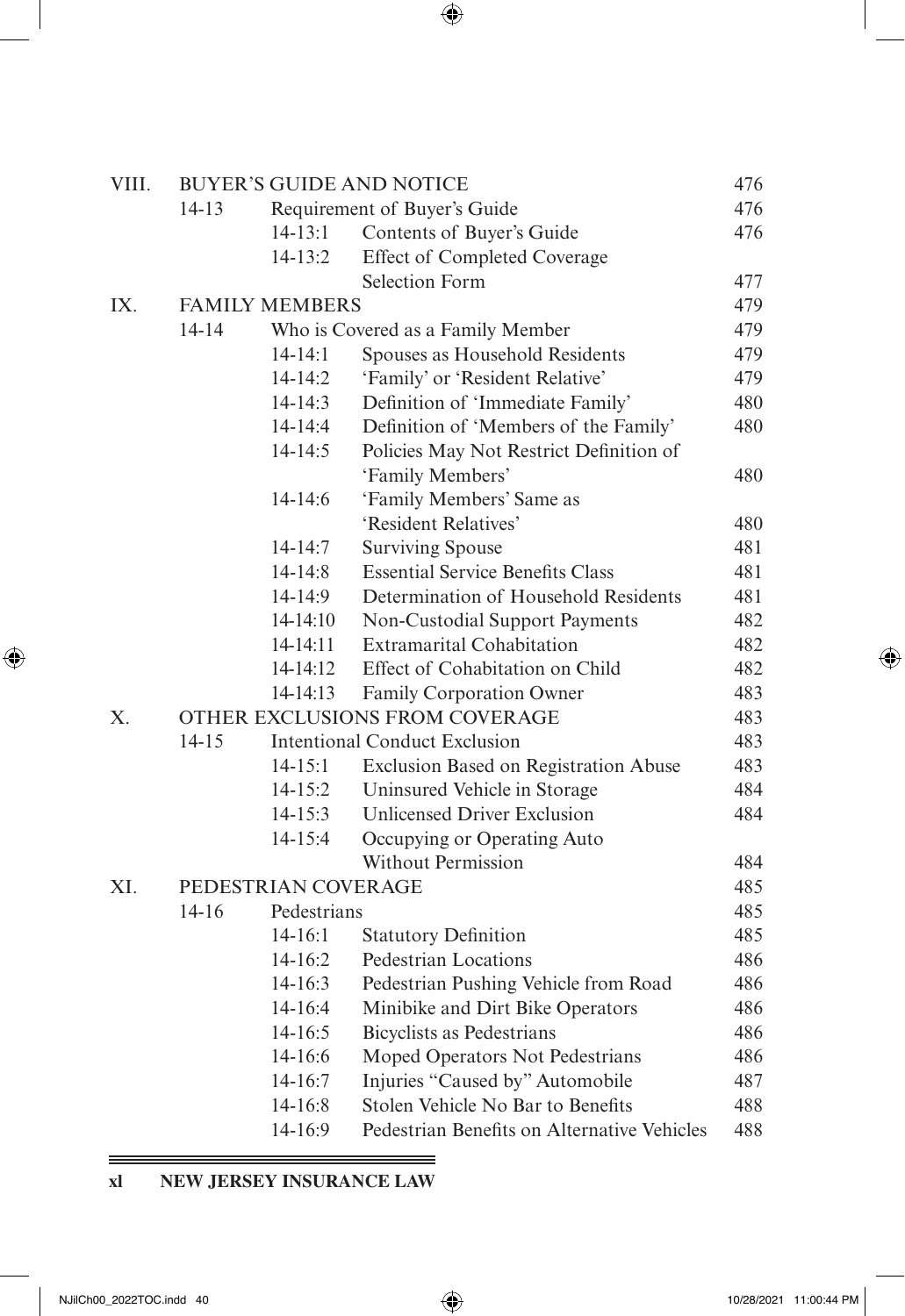| XII.  |                 |             | VEHICLES THAT QUALIFY AS 'AUTOMOBILES'  | 488 |
|-------|-----------------|-------------|-----------------------------------------|-----|
|       | $14 - 17$       |             | Definition of 'Automobile'              | 488 |
|       |                 | $14 - 17:1$ | Vehicle Cannot be Used in               |     |
|       |                 |             | <b>Income Production</b>                | 489 |
|       |                 | $14 - 17:2$ | Primary Use on Highway                  | 489 |
|       |                 | $14 - 17:3$ | The Nature of a 'Private' Automobile    | 490 |
|       |                 | $14 - 17:4$ | <b>Marginal Business Use</b>            | 490 |
|       |                 | $14 - 17:5$ | <b>Autos with Dealer Plates</b>         | 491 |
|       |                 | $14-17:6$   | Use of Vehicle as Public Livery         | 491 |
|       |                 | $14 - 17:7$ | Motorcycle Occupants Excluded from PIP; |     |
|       |                 |             | Pedestrians Covered                     | 491 |
|       |                 | $14 - 17:8$ | Taxicab Passengers Not Eligible for     |     |
|       |                 |             | <b>Benefits</b>                         | 492 |
|       |                 | 14-17:9     | PIP Coverage to Bus Passengers          | 492 |
|       |                 | $14-17:10$  | Required Ownership of Automobile        | 492 |
| XIII. |                 |             | THE AUTOMOBILE-ACCIDENT NEXUS           | 493 |
|       | $14 - 18$       |             | What is an Accident?                    | 493 |
|       |                 | $14 - 18:1$ | No Requirement for Physical Contact     | 493 |
|       |                 | $14 - 18:2$ | <b>Intentional Acts Not Excluded</b>    | 493 |
|       | 14-19           |             | The Automobile-Accident Nexus           | 493 |
|       |                 | $14 - 19:1$ | 'Use of Vehicle' as Nexus               | 493 |
|       |                 | $14-19:2$   | Eligibility Tightened                   | 495 |
|       |                 | $14-19:3$   | Proximate Relationship of Accident to   |     |
|       |                 |             | Automobile                              | 495 |
|       |                 | 14-19:4     | <b>Fetus Covered</b>                    | 496 |
|       |                 | $14-19:5$   | When Automobile 'Setting' Insufficient  |     |
|       |                 |             | for Coverage                            | 496 |
| XIV.  | <b>BENEFITS</b> |             |                                         | 497 |
|       | 14-20           |             | Medical-Expense Benefits Generally      | 497 |
|       |                 | $14 - 20:1$ | <b>Coordination Among Insurers</b>      | 497 |
|       |                 | 14-20:2     | Reasonableness of Expenses              | 497 |
|       |                 | $14 - 20:3$ | Compliance with Standards               | 498 |
|       |                 | 14-20:4     | Nature of Health Care Expenses          | 499 |
|       |                 | $14 - 20:5$ | <b>Attendant Care Covered</b>           | 499 |
|       |                 | 14-20:6     | <b>Customized Vans Not Covered</b>      | 499 |
|       |                 | 14-20:7     | Travel to Medical Facility Covered      | 499 |
|       |                 | 14-20:8     | Necessity of Medical Treatment          | 500 |
|       |                 | 14-20:9     | <b>Chiropractic Treatments Covered</b>  | 500 |

**NEW JERSEY INSURANCE LAW xli**

<span id="page-26-0"></span> $\overline{\phantom{a}}$ 

 $\bigoplus$ 

 $\, = \,$ 

 $\bigoplus$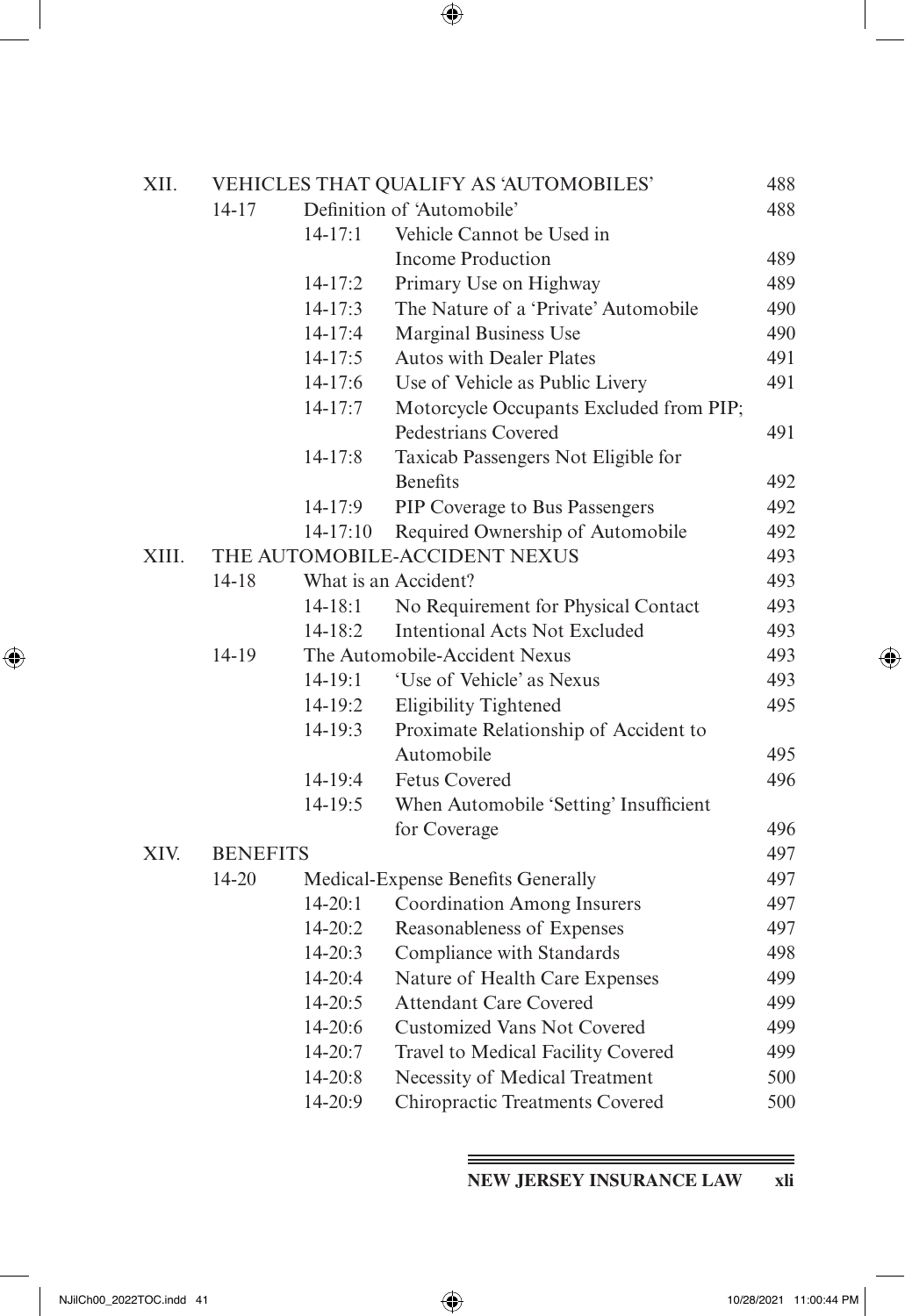<span id="page-27-0"></span>

|     |           | $14 - 20:10$                 | Thermography Covered as a                         |     |
|-----|-----------|------------------------------|---------------------------------------------------|-----|
|     |           |                              | Diagnostic Aid                                    | 500 |
|     |           | $14 - 20:11$                 | <b>Brain-Death Determination</b>                  |     |
|     |           |                              | Procedures Covered                                | 500 |
|     | $14 - 21$ |                              | <b>Income Continuation</b>                        | 501 |
|     |           | $14 - 21:1$                  | Definition of Income                              | 501 |
|     |           | $14 - 21:2$                  | <b>Income Loss Not Prorated</b>                   | 501 |
|     |           | $14 - 21:3$                  | Definition of Income Producer                     | 501 |
|     |           | $14 - 21:4$                  | Unemployment is Not a Criterion                   |     |
|     |           |                              | of Coverage                                       | 501 |
|     |           | $14 - 21:5$                  | Proof of Income Loss Required                     | 502 |
|     |           | $14 - 21:6$                  | Ineligible Claimants                              | 502 |
|     |           | $14 - 21:7$                  | Income Increase Does Not Bar Benefits             | 503 |
|     | 14-22     | <b>Essential Services</b>    |                                                   | 503 |
|     |           | $14 - 22:1$                  | <b>Statutory Definition</b>                       | 503 |
|     |           | $14 - 22:2$                  | Limits on Reimbursement                           | 503 |
|     |           | $14 - 22:3$                  | Loss Replacement Theory                           | 504 |
|     |           | $14 - 22.4$                  | <b>Essential Services Benefits on Death Claim</b> | 504 |
|     | $14 - 23$ | <b>Survivor Benefits</b>     |                                                   | 504 |
|     |           | $14 - 23:1$                  | Survivor Entitled to Maximum                      |     |
|     |           |                              | <b>Essential-Services Benefits</b>                | 504 |
|     |           | $14 - 23:2$                  | <b>Bill Submission Not Required</b>               | 505 |
|     |           | $14 - 23:3$                  | Perfection Not Required                           | 505 |
|     | $14 - 24$ | <b>Funeral Benefits</b>      |                                                   | 505 |
|     |           | $14 - 24:1$                  | \$1,000 Maximum on Expenses                       | 505 |
|     |           | $14 - 24:2$                  | No Duplication of Workers'                        |     |
|     |           |                              | <b>Compensation Recovery</b>                      | 505 |
| XV. |           | <b>LIMITATION OF ACTIONS</b> |                                                   | 506 |
|     | $14 - 25$ |                              | <b>Statutory Limits on Actions</b>                | 506 |
|     |           | $14 - 25:1$                  | Limits Apply to Infants                           | 506 |
|     |           | $14 - 25:2$                  | Commencement of Action by an Estate               | 506 |
|     |           | $14 - 25:3$                  | Judicial Construction                             | 507 |
|     |           | 14-25:4                      | Triggering Mechanism for Statute                  | 507 |
|     |           | $14 - 25:5$                  | Discovery Rule Applicable                         | 507 |
|     |           | 14-25:6                      | Actual Payment of Benefits Adds                   |     |
|     |           |                              | Two Years                                         | 508 |
|     |           | $14 - 25:7$                  | Denial of Additional Payments as Trigger          | 508 |
|     |           | 14-25:8                      | <b>Exception for Future Treatments</b>            | 509 |

 $\equiv$ 

# **xlii NEW JERSEY INSURANCE LAW**

 $\equiv$ 

 $\bigoplus$ 

 $\bigoplus$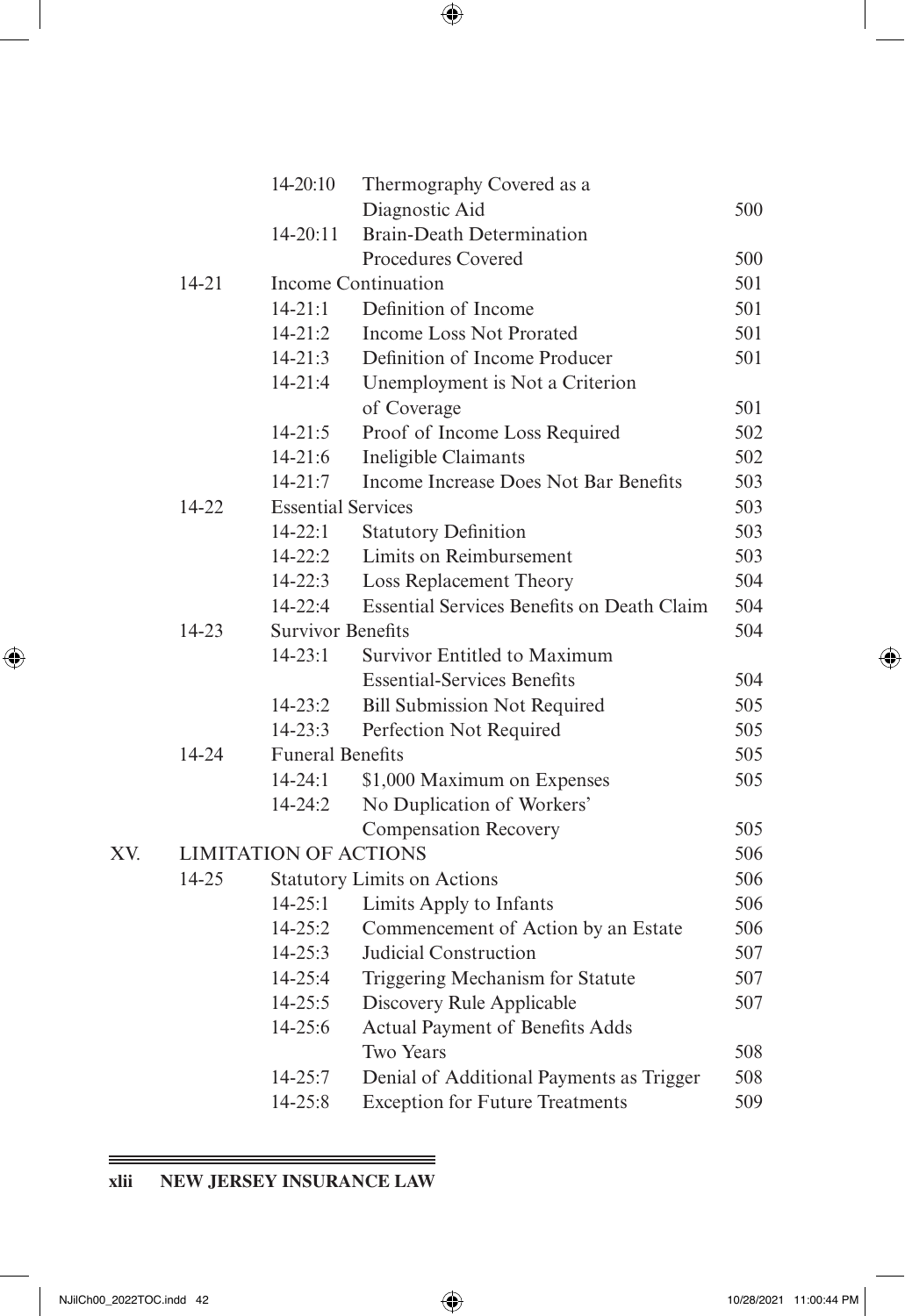| XVI.  |           | TIME FOR PIP PAYMENT          |                                                    | 510 |
|-------|-----------|-------------------------------|----------------------------------------------------|-----|
|       | 14-26     |                               | Time Limit for Benefits Payment                    | 510 |
|       |           | $14 - 26:1$                   | <b>Interest Required on Overdue Payments</b>       | 510 |
|       |           | $14 - 26:2$                   | Failure to Give Notice                             | 510 |
| XVII. |           | <b>ARBITRATION</b>            |                                                    | 510 |
|       | $14 - 27$ |                               | Arbitration for Dispute Resolution                 | 510 |
|       |           | $14 - 27:1$                   | <b>Dispute Resolution Procedure</b>                | 511 |
|       |           | $14 - 27:2$                   | Judicial Intervention                              | 513 |
|       |           | $14 - 27:3$                   | Appeal and Remand                                  | 514 |
|       |           | XVIII. FEES AND COSTS         |                                                    | 516 |
|       | 14-28     | Fees and Costs                |                                                    | 516 |
|       |           | $14 - 28:1$                   | Costs Borne by Insurer                             | 516 |
|       |           | 14-28:2                       | Award of Fees Within Judge's Discretion            | 516 |
|       |           | $14 - 28:3$                   | Recovery of Expert Witness Fees                    | 517 |
|       |           | 14-28:4                       | <b>Punitive Damages</b>                            | 517 |
| XIX.  |           |                               | RIGHT OF INSURER TO OBTAIN INFORMATION             | 518 |
|       | 14-29     |                               | Information Gathering by Insurers                  | 518 |
|       |           | $14 - 29:1$                   | Insurer's Obligation to Investigate Claim          | 518 |
|       |           | 14-29:2                       | <b>Insured Must Execute All</b>                    |     |
|       |           |                               | <b>Necessary Documents</b>                         | 518 |
|       |           | 14-29:3                       | Access to Employer and Medical Records             | 518 |
|       |           | 14-29:4                       | Insured Must Comply with Request                   |     |
|       |           |                               | for Examination                                    | 518 |
|       |           | $14 - 29:5$                   | Examination for Chiropractic Treatment             | 518 |
|       |           | 14-29:6                       | Place of Examination                               | 519 |
|       |           | 14-29:7                       | Availability of Local Examining Physicians         | 519 |
|       |           | 14-29:8                       | Deposition or Statement from Claimant              | 519 |
|       |           | 14-29:9                       | <b>Conditional Payment Barred</b>                  | 519 |
|       |           | 14-29:10                      | <b>Court Resolves Discovery Disputes</b>           | 520 |
| XX.   |           | <b>INTER-INSURER DISPUTES</b> |                                                    | 520 |
|       | $14 - 30$ |                               | Allocating Financial Responsibility Among Insurers | 520 |
|       |           | $14 - 30:1$                   | Primary PIP Coverage of Named Insured              | 520 |
|       |           | $14 - 30:2$                   | Primacy Limited to Family Relationships            | 521 |
|       |           | $14 - 30:3$                   | Health Coverage as Primary                         | 521 |
|       |           | 14-30:4                       | Recovery of Duplicated Benefits                    | 522 |
|       |           | 14-30:5                       | <b>Intercompany Arbitration</b>                    | 522 |
|       |           | 14-30:6                       | Obligations of Insurer in Arbitration              | 522 |
|       |           | 14-30:7                       | <b>Statutory Subrogation Remedies</b>              | 523 |
|       |           | 14-30:8                       | Follow-the-Family Exclusion                        | 525 |

**NEW JERSEY INSURANCE LAW xliii**

<span id="page-28-0"></span> $\overline{\phantom{a}}$ 

 $\bigoplus$ 

≡

 $\bigoplus$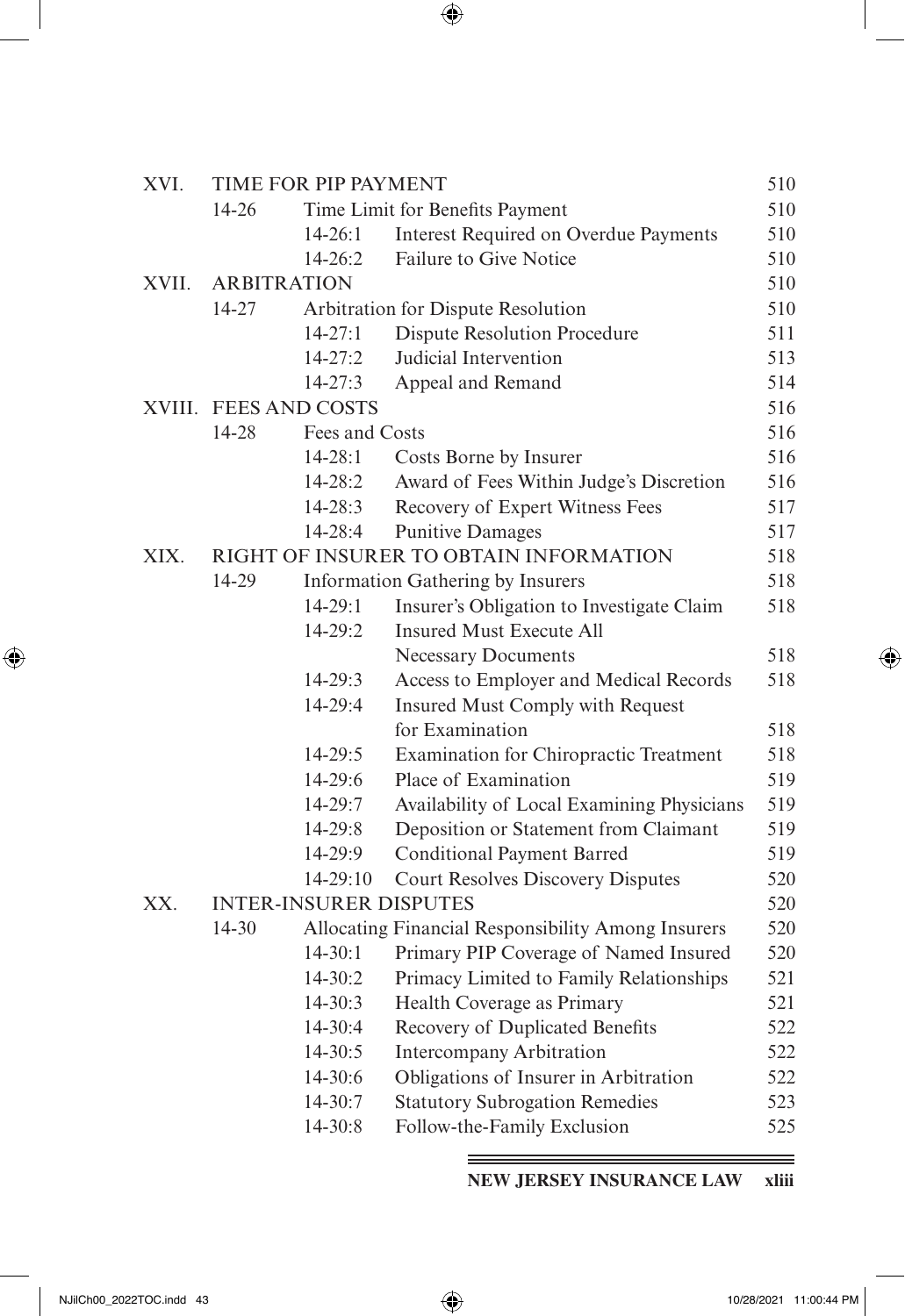<span id="page-29-0"></span>

|    |          |                     | <b>Chapter 15: Uninsured and Underinsured Motorist Coverage</b>  | 527 |
|----|----------|---------------------|------------------------------------------------------------------|-----|
| I. |          | <b>INTRODUCTION</b> |                                                                  | 527 |
|    | $15 - 1$ | Overview            |                                                                  | 527 |
|    | $15 - 2$ |                     | Statutory Requirements for UM and UIM Coverage                   | 527 |
| Н. |          | UM COVERAGE         |                                                                  | 528 |
|    | $15-3$   |                     | <b>UM Coverage Generally</b>                                     | 528 |
|    | $15 - 4$ |                     | Required UM Coverage                                             | 529 |
|    |          | $15-4:1$            | The Required Minimum Amounts of UM                               |     |
|    |          |                     | Coverage                                                         | 529 |
|    |          | $15 - 4:2$          | The Required Offer of Optional                                   |     |
|    |          |                     | <b>UM</b> Coverage                                               | 529 |
|    |          | $15-4:3$            | Policies Cannot Limit Mandatory                                  |     |
|    |          |                     | <b>UM</b> Coverage                                               | 529 |
|    |          | $15 - 4:4$          | What Motor Vehicles Must Carry                                   | 530 |
|    | $15 - 5$ |                     | <b>UM</b> Coverage<br>Self-Insurance and UM                      | 530 |
|    |          | $15 - 5:1$          | Self-Insurer Must Cover the Same Risks                           | 530 |
|    |          | $15 - 5:2$          | <b>Public Entities Must Purchase</b>                             |     |
|    |          |                     |                                                                  |     |
|    |          |                     | UM Insurance; Not Applicable to<br><b>Out-of-State Residents</b> | 531 |
|    | $15 - 6$ |                     | What is an Uninsured Vehicle?                                    | 532 |
|    |          | $15-6:1$            | Motor Vehicle with No Liability Coverage                         | 532 |
|    |          | $15-6:2$            | When Insurer Denies Coverage                                     | 532 |
|    |          | $15-6:3$            | When Insurer Unable to Pay                                       | 532 |
|    |          | 15-6:4              | Vehicle Involved in Hit-and-Run Accident                         | 533 |
|    |          | $15 - 6:5$          | When Special Policy Applies                                      | 533 |
|    | $15 - 7$ |                     | When is a Vehicle Not Uninsured?                                 | 533 |
|    |          | $15 - 7:1$          | Vehicle Owned by Named Insured                                   | 533 |
|    |          | $15 - 7:2$          | Self-Insured Vehicle                                             | 534 |
|    |          | $15 - 7:3$          | Vehicle Owned by Public Entity                                   | 534 |
|    |          | $15 - 7:4$          | Vehicle Operated on Rails                                        | 534 |
|    |          | $15 - 7:5$          | <b>Stationary Vehicle</b>                                        | 534 |
|    |          | $15 - 7:6$          | Off Road Vehicle                                                 | 534 |
|    |          | $15 - 7:7$          | Vehicle with Basic Coverage                                      | 535 |
|    | $15 - 8$ |                     | Issues Surrounding Issuance and Interpretation of                |     |
|    |          |                     | the UM Endorsement                                               | 535 |
|    |          | $15 - 8:1$          | UM Coverage Governed by Terms of the                             |     |
|    |          |                     | Contract and UM                                                  | 535 |
|    |          | $15 - 8:2$          | Interpretation of the UM Endorsement                             | 535 |

Ξ

# **xliv NEW JERSEY INSURANCE LAW**

 $=$ 

 $\bigoplus$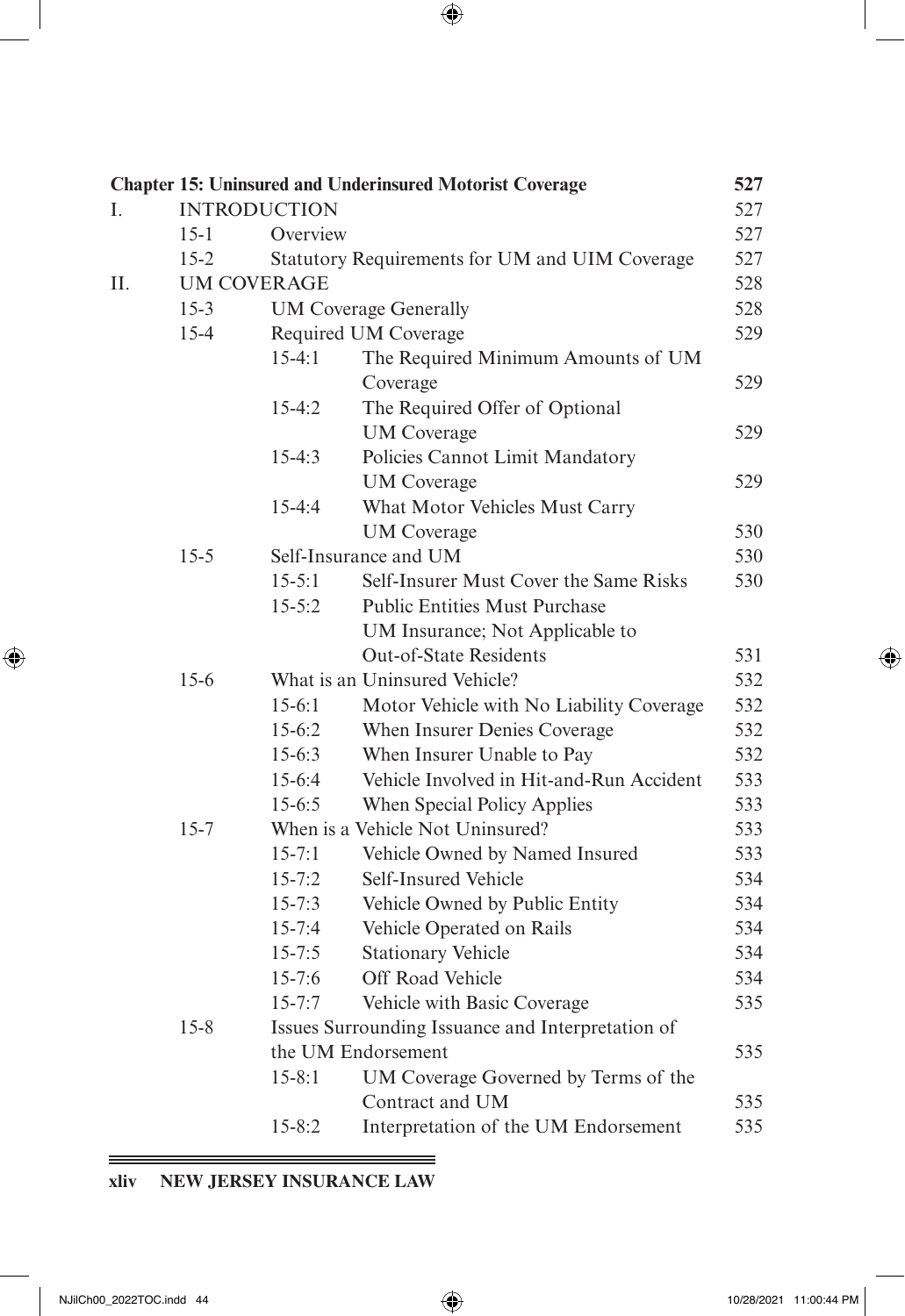|           | $15 - 8:3$         | UM Coverage is Subject to Approval and<br>Close Supervision by the Commissioner |     |
|-----------|--------------------|---------------------------------------------------------------------------------|-----|
|           |                    | of Insurance                                                                    | 536 |
|           | $15 - 8:4$         | Provisions that Conflict with Statute                                           |     |
|           |                    | are Void                                                                        | 536 |
| $15-9$    | <b>UM Recovery</b> |                                                                                 | 536 |
|           | $15-9:1$           | Overview                                                                        | 536 |
|           | $15-9:2$           | Choice of Law                                                                   | 536 |
| $15-10$   |                    | Who is an Insured?                                                              | 537 |
| $15 - 11$ |                    | Family Member Issues                                                            | 537 |
|           | $15 - 11:1$        | Cohabitation as Basis for Recovery                                              | 537 |
|           | $15 - 11:2$        | Scope of Coverage for 'Relatives'                                               | 539 |
|           | $15 - 11:3$        | UM (and UIM) Coverage Required for                                              |     |
|           |                    | <b>Separated Spouse</b>                                                         | 541 |
|           | $15 - 11:4$        | Divorced Family Issues                                                          | 542 |
| $15 - 12$ |                    | An Accident 'Arising Out of the Ownership,                                      |     |
|           |                    | Maintenance or Use'                                                             | 542 |
|           | $15 - 12:1$        | Generally                                                                       | 542 |
|           | $15 - 12:2$        | Accident                                                                        | 542 |
|           | $15 - 12:3$        | 'Arising Out of the Ownership,                                                  |     |
|           |                    | Maintenance or Use' of an                                                       |     |
|           |                    | Uninsured Motor Vehicle                                                         | 543 |
| $15 - 13$ | Notice             |                                                                                 | 548 |
|           | $15 - 13:1$        | Late Notice                                                                     | 548 |
| $15 - 15$ |                    | Workers' Compensation Issues                                                    | 548 |
|           | $15 - 15:1$        | No Double Recovery with Workers'                                                |     |
|           |                    | Compensation                                                                    | 548 |
|           | $15 - 15:2$        | Limitation on Workers'                                                          |     |
|           |                    | Compensation Lien                                                               | 549 |
|           | $15 - 15:3$        | Co-Employee as Uninsured Tortfeasor                                             | 550 |
| $15 - 16$ |                    | Allocation Among More than One UM Policy                                        | 551 |
|           | $15-16:1$          | Multiple Claimants and                                                          |     |
|           |                    | <b>Multiple Policies</b>                                                        | 551 |
|           | 15-16:2            | Multiple Claimants Measure                                                      |     |
|           |                    | of Recovery                                                                     | 552 |
| $15 - 17$ |                    | Claimant's Option to Proceed Against UM Insurers                                | 553 |
|           | $15 - 17:1$        | Not All Relevant Insurers                                                       |     |
|           |                    | Must be Joined                                                                  | 553 |
|           | $15 - 17:2$        | Other Sources of Recovery                                                       | 553 |

**NEW JERSEY INSURANCE LAW xlv**

<span id="page-30-0"></span> $\overline{\phantom{a}}$ 

 $\bigoplus$ 

 $=$ 

 $\bigoplus$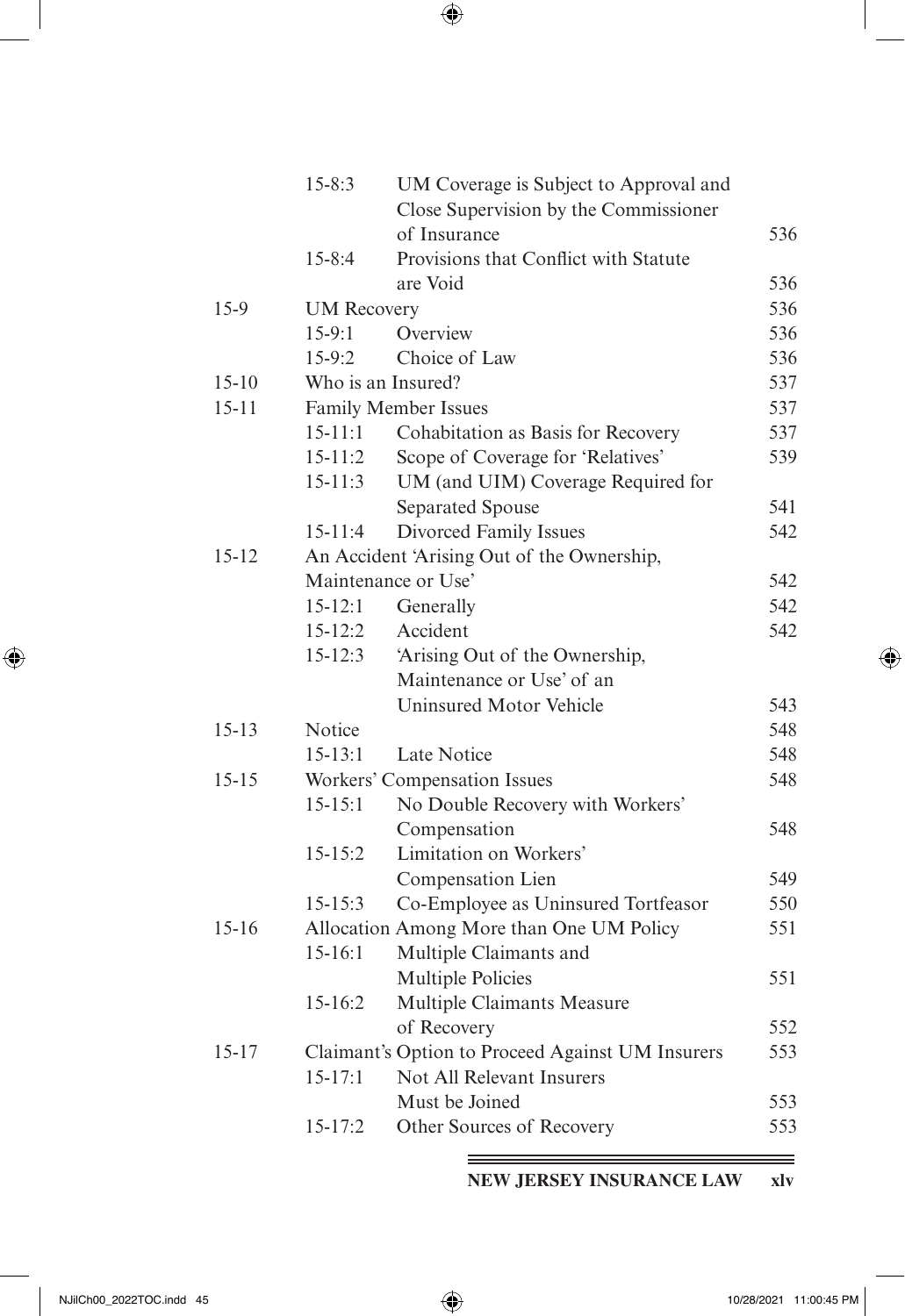| I<br>I<br>ę<br>۰.<br>٧ |
|------------------------|
|------------------------|

|     |           | $15 - 17:3$         | <b>UM</b> Subrogation                    | 554 |
|-----|-----------|---------------------|------------------------------------------|-----|
|     |           | $15 - 17:4$         | Impacts of UM Settlements                | 554 |
|     | $15 - 18$ |                     | UM and Bad Faith                         | 554 |
|     |           | $15 - 18:1$         | Insured Not Entitled to Pursue or        |     |
|     |           |                     | Obtain Discovery on Bad Faith Claims     |     |
|     |           |                     | While Litigating UM/UIM Claim            | 556 |
|     | 15-19     |                     | 'For Fee' Exclusions Unenforceable       | 557 |
|     | $15 - 20$ |                     | Failure to Maintain Medical Expenses     |     |
|     |           |                     | Coverage Bars Recovery                   | 557 |
| HI. |           | <b>UIM COVERAGE</b> |                                          | 558 |
|     | $15 - 21$ | Introduction        |                                          | 558 |
|     | 15-22     | <b>UIM History</b>  |                                          | 559 |
|     | 15-23     |                     | Definition of 'Underinsured'             | 559 |
|     | 15-24     |                     | UIM Coverage is Optional                 | 560 |
|     |           | $15-24:1$           | Required Optional Offer to               |     |
|     |           |                     | Purchase UIM Coverage                    | 560 |
|     |           | $15 - 24:2$         | Limitations on the Purchase of           |     |
|     |           |                     | <b>UIM</b> Coverage                      | 560 |
|     | 15-25     |                     | <b>UIM Coverage Cannot be Stacked</b>    | 560 |
|     | 15-26     |                     | Differences Between UM and UIM Coverage  | 561 |
|     | 15-27     |                     | Single Endorsement Allowed for UM and    |     |
|     |           | <b>UIM</b> Coverage |                                          | 561 |
|     | 15-28     |                     | Self Insurance and Public Entities       | 561 |
|     | 15-29     | <b>UIM Recovery</b> |                                          | 561 |
|     |           | $15-29:1$           | Overview                                 | 561 |
|     | $15 - 30$ |                     | When is a Vehicle "Underinsured"?        | 562 |
|     |           | $15-30:1$           | The UIM Endorsement Controls             |     |
|     |           |                     | Recovery                                 | 562 |
|     |           | $15 - 30:2$         | Recovery Limited to Own                  |     |
|     |           |                     | <b>UIM</b> Limits                        | 562 |
|     | $15 - 31$ |                     | Primary and Excess UIM Coverage          | 563 |
|     | 15-32     |                     | UIM Recovery and Longworth-The 'Roadmap' |     |
|     |           | to UIM Recovery     |                                          | 564 |
|     |           | $15 - 32:1$         | UIM Insurer Seeking Recovery from        |     |
|     |           |                     | Tortfeasor                               | 565 |
|     |           | $15 - 32:2$         | Consequences of Breach of the            |     |
|     |           |                     | 30-Day Notice Requirement                | 565 |
|     |           | $15 - 32:3$         | Insurer's Duty to Provide Notice to      |     |
|     |           |                     | Other Insurers                           | 566 |
|     |           |                     |                                          |     |

# **xlvi NEW JERSEY INSURANCE LAW**

 $\equiv$ 

<span id="page-31-0"></span> $\overline{\phantom{a}}$ 

 $\bigoplus$ 

 $\bigoplus$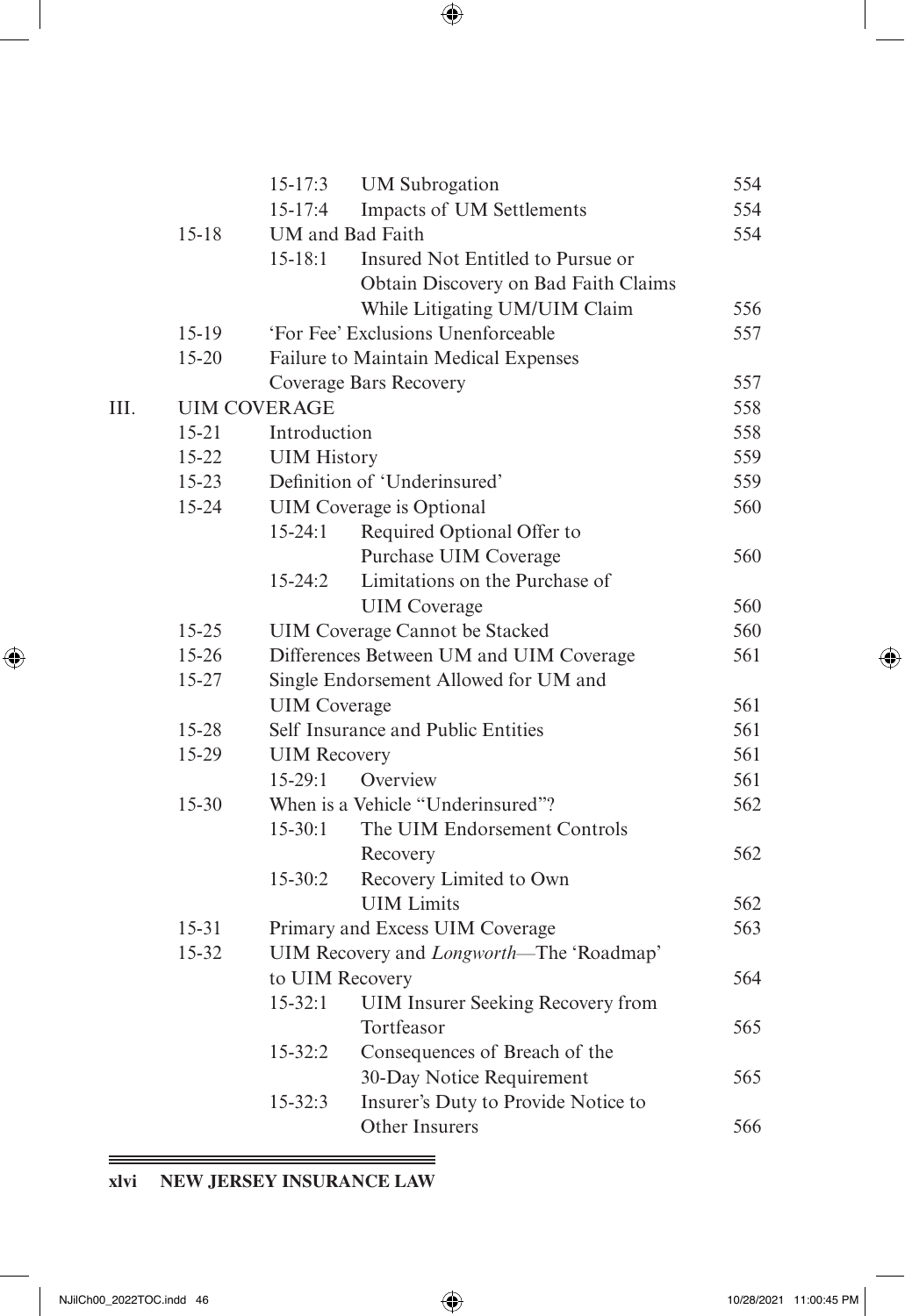|     |           | 15-32:4                 | Prejudice Issues that Surround                      |     |
|-----|-----------|-------------------------|-----------------------------------------------------|-----|
|     |           |                         | Longworth Notice                                    | 567 |
|     |           | $15 - 32:5$             | No Prejudice Need to be Shown if                    |     |
|     |           |                         | Insured's Actions Nullify UIM                       |     |
|     |           |                         | Insurer's Right to Subrogation                      | 568 |
|     |           | $15 - 32:6$             | When the UIM and Tortfeasor's                       |     |
|     |           |                         | Insurer is the Same Carrier                         | 568 |
|     |           | $15 - 32:7$             | Insurer Refuses Consent at Its Own Risk             | 570 |
|     |           | $15 - 32:8$             | No Need to Exhaust Tortfeasor's                     |     |
|     |           |                         | Policy Limits                                       | 570 |
|     |           | 15-32:9                 | <b>Effect of Liability Settlements</b>              |     |
|     |           |                         | Deduction Based on Actual                           |     |
|     |           |                         | Policy Limits                                       | 571 |
|     |           | $15 - 32:10$            | Payment of Claims to Others Does                    |     |
|     |           |                         | Not Reduce Coverage to Injured Party                | 572 |
|     |           | $15 - 32:11$            | Credit Under Split Limits                           | 573 |
|     |           | 15-32:12                | Intervention by UIM Insurer                         | 573 |
|     | $15 - 33$ |                         | Proration of Multiple Policies Applicable to        |     |
|     |           | <b>UIM Claims</b>       |                                                     | 573 |
|     |           | $15 - 33:1$             | <b>Statutory Coverage Limit</b>                     | 573 |
|     |           | $15 - 33:2$             | Single Claimant and Multiple Policies               | 575 |
|     |           | $15 - 33:3$             | Multiple Named Insureds Under                       |     |
|     |           |                         | <b>Multiple Policies</b>                            | 575 |
|     | 15-34     |                         | Total Limits of Tortfeasor Must be Less than        |     |
|     |           | <b>Total UIM Limits</b> |                                                     | 576 |
|     |           | $15 - 34:1$             | Multiple Tortfeasors and UIM                        | 577 |
|     | $15 - 35$ |                         | Non-Auto Tortfeasor Limits Compared to              |     |
|     |           | <b>UIM</b> Limits       |                                                     | 578 |
|     | 15-36     |                         | No Proration for Specialty Policies                 | 578 |
|     | 15-37     |                         | Exclusions May Bar UM/UIM Coverage                  | 578 |
| IV. |           |                         | NOTIFICATION OF OPTION TO PURCHASE UM/UIM           |     |
|     |           |                         | COVERAGE; RELATED CAUSES OF ACTION                  | 579 |
|     | 15-38     |                         | <b>Statutory Requirement</b>                        | 579 |
|     | 15-39     |                         | Satisfying Requirement to Notify Insured of Options | 580 |
|     | 15-40     |                         | Sources of Breach of Duty to an Insured:            |     |
|     |           | <b>UM/UIM Context</b>   |                                                     | 581 |
|     | 15-41     |                         | Broker Not Required to Initiate Contact             | 581 |
|     | 15-42     |                         | Limited Causes of Action Against Producers          | 582 |
|     |           | $15 - 42:1$             | Remedies Against the Producer                       | 582 |

**NEW JERSEY INSURANCE LAW xlvii**

<span id="page-32-0"></span> $\overline{\phantom{a}}$ 

 $\bigoplus$ 

 $\equiv$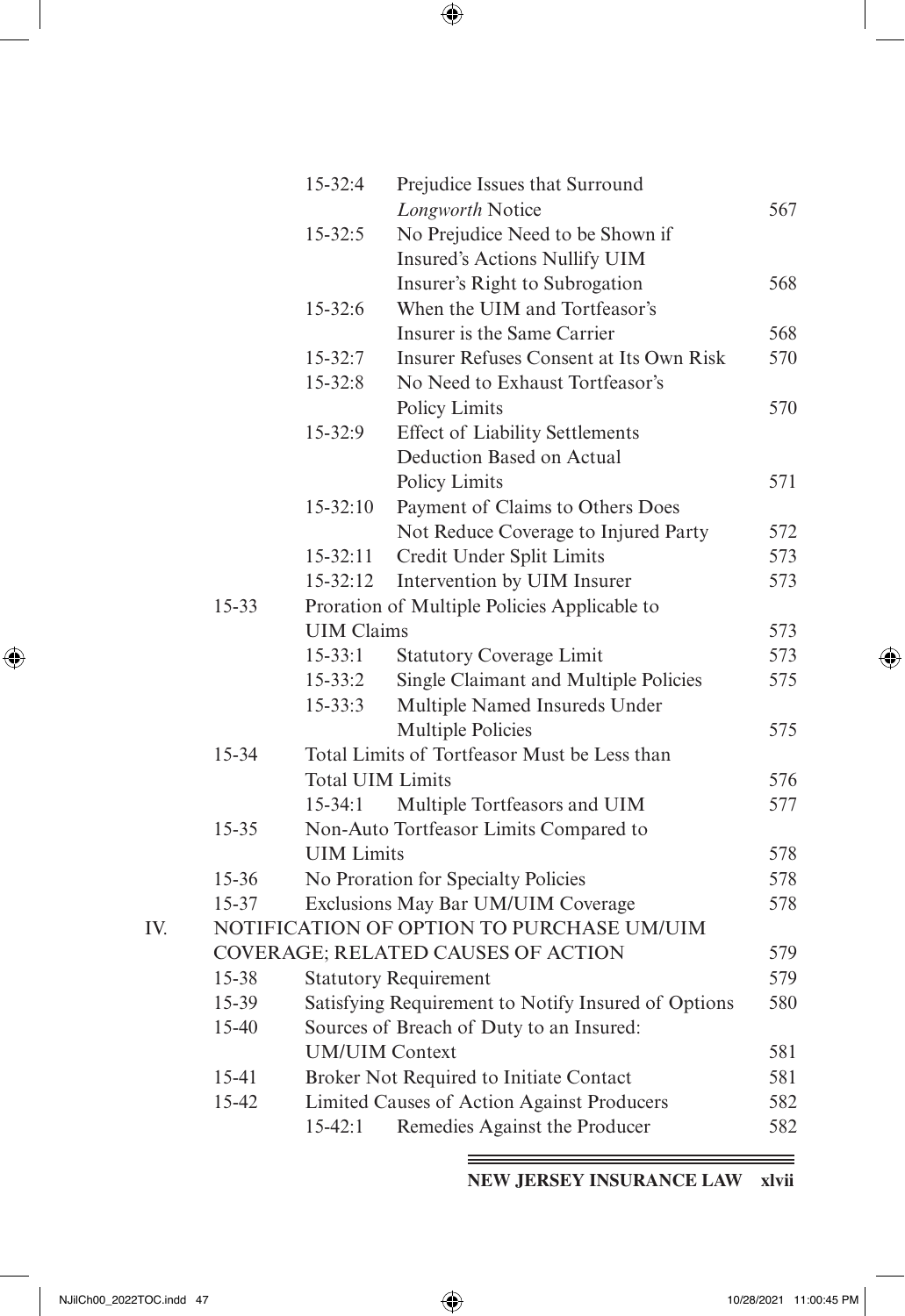| V.  |           | <b>ARBITRATION</b>                    |                                                    | 582 |
|-----|-----------|---------------------------------------|----------------------------------------------------|-----|
|     | 15-43     | Introduction                          |                                                    | 582 |
|     | 15-44     |                                       | Issues to be Decided                               | 583 |
|     |           | $15-44:1$                             | What Can be Arbitrated?                            | 583 |
|     | 15-45     |                                       | <b>Arbitration Procedure</b>                       | 585 |
|     |           | $15 - 45:1$                           | Look to Policy                                     | 585 |
|     | 15-46     |                                       | <b>Statute of Limitations</b>                      | 585 |
|     |           | $15-46:1$                             | Limits on Commencement of Action                   | 585 |
|     | 15-47     |                                       | <b>UM</b> Arbitration Issues                       | 586 |
|     |           | $15 - 47:1$                           | <b>Phantom Vehicles</b>                            | 586 |
|     |           | $15 - 47:2$                           | Theft and Carjacking                               | 587 |
|     | 15-48     |                                       | Impact of Third-Party Settlement on                |     |
|     |           | Judicial Estoppel                     |                                                    | 587 |
|     | 15-49     |                                       | <b>UIM</b> Arbitration Issues                      | 588 |
|     |           | $15-49:1$                             | What is Different About                            |     |
|     |           |                                       | <b>UIM</b> Arbitration                             | 588 |
|     | $15 - 50$ |                                       | Aggregate Liability Determines UIM Coverage        | 588 |
| VI. |           |                                       | PROCEDURAL ASPECTS OF UIM CLAIMS                   | 589 |
|     | $15 - 51$ | The Right to Trial                    |                                                    | 589 |
|     |           | $15 - 51:1$                           | When Does an Arbitration Award                     |     |
|     |           |                                       | Qualify as "Exceeding" the                         |     |
|     |           |                                       | <b>Statutory Minimum?</b>                          | 590 |
|     |           | $15 - 51:2$                           | No Extra Contractual Award                         |     |
|     |           |                                       | Where UM Insurer's Conduct                         |     |
|     |           |                                       | Was Fairly Debatable                               | 590 |
|     | $15 - 52$ |                                       | Wrongful Death Actions for UM and                  |     |
|     |           | <b>UIM</b> Benefits                   |                                                    | 591 |
|     | $15 - 53$ | Per Quod Claims                       |                                                    | 591 |
|     | 15-54     |                                       | Circumstances Under Which Host Vehicle             |     |
|     |           |                                       | Coverage is Primary                                | 592 |
|     | 15-55     |                                       | Offer of Judgment Applicable to UM/UIM             | 593 |
|     | 15-56     |                                       | <b>Statutes of Limitations and Insurer Conduct</b> | 594 |
|     | $15 - 57$ |                                       | Class Actions in UM/UIM Cases                      | 595 |
|     |           | <b>Chapter 16: Homeowner Policies</b> |                                                    | 597 |
| L   |           | <b>INTRODUCTION</b>                   |                                                    | 597 |
|     | $16-1$    | Overview                              |                                                    | 597 |
|     | $16-2$    |                                       | Types of Homeowner Policies                        | 597 |
|     | $16 - 3$  |                                       | Liability Coverage Analysis                        | 598 |
|     | $16-4$    |                                       | Claims for Damage and Loss                         | 599 |
|     |           |                                       |                                                    |     |

# **xlviii NEW JERSEY INSURANCE LAW**

<span id="page-33-0"></span> $\overline{\phantom{a}}$ 

 $\bigoplus$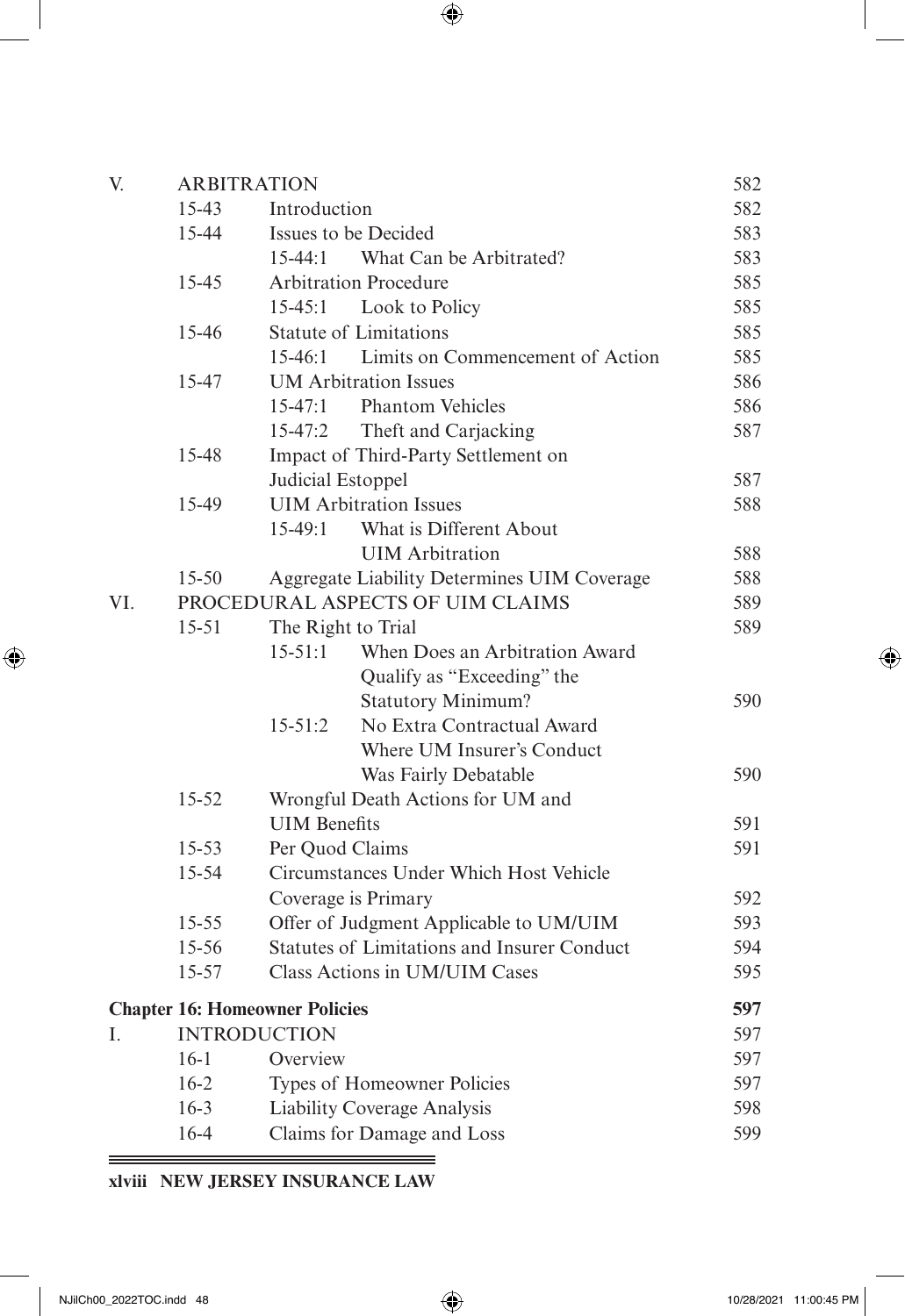| II.  |                   |                      | <b>DWELLING AND CONTENTS COVERAGE</b>             | 600 |
|------|-------------------|----------------------|---------------------------------------------------|-----|
|      | $16 - 5$          |                      | Coverage A-The Dwelling                           | 600 |
|      | $16-6$            |                      | Coverage B-Other Structures                       | 600 |
|      | $16-7$            |                      | Coverage C-Personal Property                      | 600 |
|      | $16 - 8$          |                      | Coverage D-Loss of Use/Additional Living Expenses | 600 |
|      | 16-9              |                      | <b>Additional Coverages</b>                       | 600 |
| III. |                   | FIRST-PARTY COVERAGE |                                                   | 601 |
|      | $16-10$           |                      | Insured Members of Household                      | 601 |
|      | $16 - 11$         |                      | Coverage Limited to Identified Premises           | 601 |
|      | $16 - 12$         |                      | Applicable Exclusions                             | 602 |
|      | $16-13$           |                      | Wind or Water Loss                                | 603 |
|      | $16 - 14$         |                      | Causation Which Includes an Insured Peril         | 603 |
|      | $16 - 15$         |                      | Theft or Mysterious Disappearance                 | 604 |
|      | $16-16$           |                      | Impairment to Structural Integrity:               |     |
|      |                   |                      | Reasonable Expectations                           | 605 |
|      | $16 - 17$         | Mold Loss            |                                                   | 606 |
|      | $16 - 18$         |                      | Payment for Structures                            | 606 |
|      | 16-19             |                      | Actual Cash Value: The Broad Evidence Rule        | 607 |
|      | $16 - 20$         |                      | <b>Constructive Total Loss</b>                    | 608 |
| IV.  |                   | LIABILITY COVERAGE   |                                                   | 608 |
|      | $16 - 21$         |                      | Coverage Limited to Identified Premises           | 608 |
|      | $16 - 22$         |                      | Applicable Exclusions                             | 608 |
| V.   | <b>EXCLUSIONS</b> |                      |                                                   | 609 |
|      | 16-23             |                      | <b>Criminal Conduct Exclusions</b>                | 609 |
|      |                   | $16 - 23:1$          | Coverage Excluded for Criminal Acts               | 609 |
|      |                   | $16 - 23:2$          | <b>Effect of Criminal Conviction</b>              | 610 |
|      |                   | $16 - 23:3$          | Guilty Plea Not Necessarily Conclusive            | 610 |
|      |                   | 16-23:4              | When Conviction Establishes Intent                |     |
|      |                   |                      | to Injure                                         | 612 |
|      |                   | $16 - 23:5$          | <b>Innocent Insured Not Barred</b>                |     |
|      |                   |                      | from Recovery                                     | 612 |
|      | $16 - 24$         |                      | <b>Business Pursuits Exclusion</b>                | 613 |
|      |                   | $16 - 24:1$          | <b>Business Pursuits</b>                          | 613 |
|      |                   | $16-24:2$            | Activities 'Ordinarily Incident' to               |     |
|      |                   |                      | <b>Non-Business Pursuits</b>                      | 614 |
|      |                   | $16 - 24:3$          | Professional Services Excluded                    | 615 |
|      |                   | 16-24:4              | Babysitting and Child Care                        | 615 |
|      | $16 - 25$         |                      | Motor Vehicle Exclusions                          | 615 |

**NEW JERSEY INSURANCE LAW xlix**

<span id="page-34-0"></span> $\overline{\phantom{a}}$ 

 $\bigoplus$ 

 $\equiv$ 

 $\bigoplus$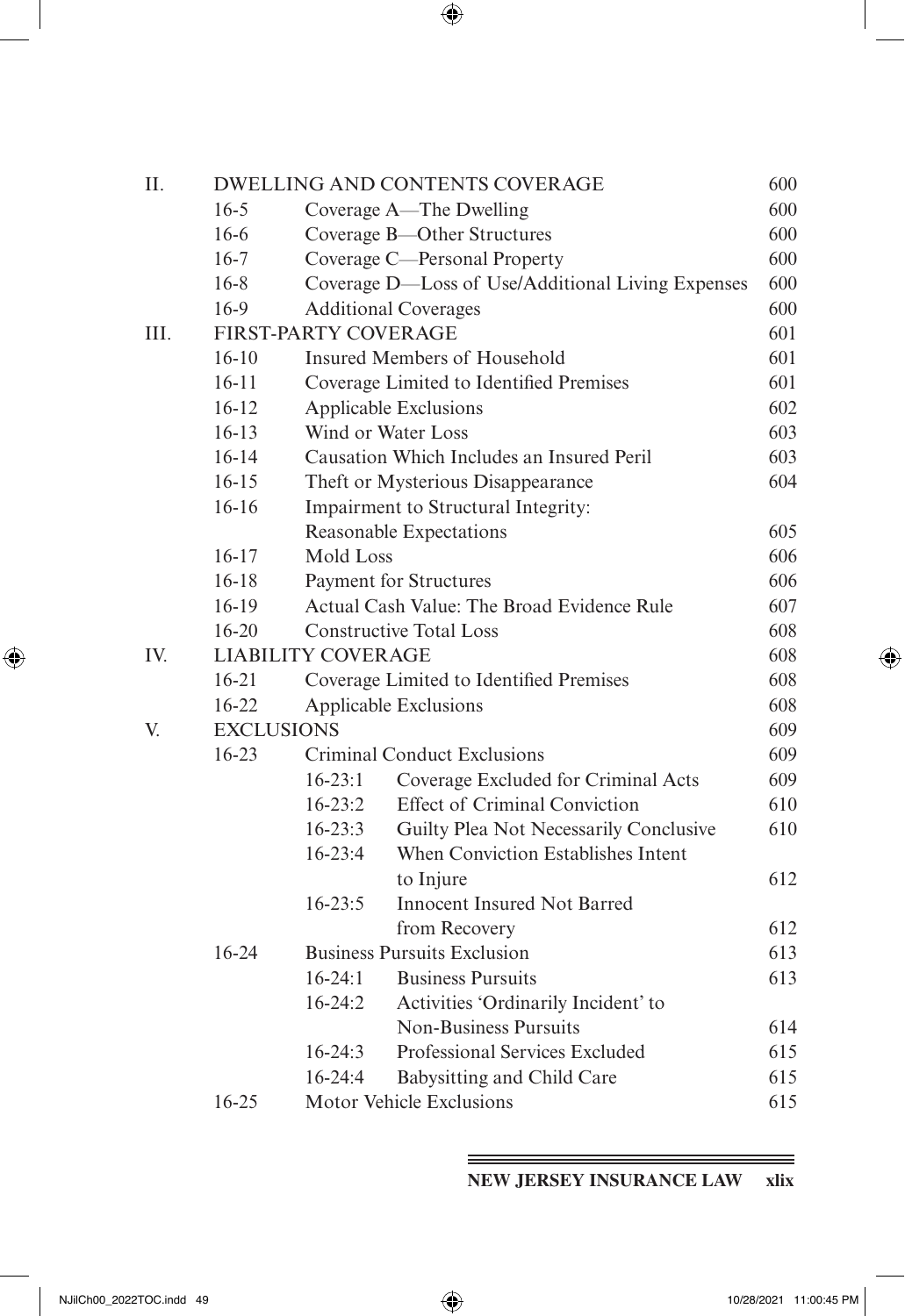|      |           | $16 - 25:1$<br>The Instrumentality Theory:<br>The Moraca Case                                        | 615 |
|------|-----------|------------------------------------------------------------------------------------------------------|-----|
|      |           |                                                                                                      | 616 |
|      |           | $16 - 25:2$<br>Concurrent Cause Theory: The Oliver Case<br>What is a 'Motor Vehicle'?<br>$16 - 25:3$ |     |
|      |           |                                                                                                      | 618 |
|      | $16 - 26$ | Intra-Family Exclusion                                                                               | 619 |
|      | $16 - 27$ | 'Arising Out of' Exclusion<br>Flood and Surface Water Exclusions                                     | 620 |
|      | 16-28     |                                                                                                      | 620 |
|      |           | <b>Chapter 17: Professional Liability Policies</b>                                                   | 623 |
| L    |           | <b>INTRODUCTION</b>                                                                                  | 623 |
|      | $17 - 1$  | Overview                                                                                             | 623 |
|      | $17 - 2$  | Claims-Made Policies vs. Occurrence Policies                                                         | 624 |
|      | $17-3$    | Claims-Made Policies                                                                                 | 624 |
| II.  |           | POLICY PROVISIONS                                                                                    | 625 |
|      | $17 - 4$  | Common Insuring Agreements in Professional Policies                                                  | 625 |
|      | $17 - 5$  | The Effect of a Deductible                                                                           | 626 |
|      | $17-6$    | Claims Expenses                                                                                      | 626 |
|      | $17 - 7$  | Professional Acts and Services                                                                       | 627 |
|      | $17 - 8$  | Retroactive and Extended Discovery Clauses                                                           | 628 |
|      | $17-9$    | Varying Policy Provisions                                                                            | 629 |
|      | $17 - 10$ | Duty to Defend Concepts                                                                              | 629 |
|      | $17 - 11$ | Separate Trial on Duty to Defend                                                                     | 629 |
| III. |           | <b>CLAIMS-MADE POLICIES</b>                                                                          | 630 |
|      | $17 - 12$ | <b>Essentials of Coverage</b>                                                                        | 630 |
|      | $17 - 13$ | Notice: No Appreciable Prejudice                                                                     | 630 |
| IV.  |           | <b>CLAIM AND DISPUTE RESOLUTION</b>                                                                  | 632 |
|      | $17 - 14$ | Disputes Among Insurers                                                                              | 632 |
|      | $17 - 15$ | Effect of Consent to Settle and Deductible Clauses                                                   | 633 |
|      | $17 - 16$ | Criminal Conduct as Affecting Coverage                                                               | 634 |
|      | $17 - 17$ | Scope of Professional Association Coverage                                                           | 635 |
|      | $17 - 18$ | Application for Professional Liability Coverage                                                      | 635 |
|      | 17-19     | Effect of Misrepresentation                                                                          | 636 |
|      | 17-20     | <b>Effect of Exclusions</b>                                                                          | 636 |
| V.   |           | <b>COVERAGE FOR DIRECTORS AND OFFICERS</b>                                                           | 637 |
|      | $17 - 21$ | Directors and Officers (D&O) Liability Policies                                                      | 637 |
|      | $17 - 22$ | D&O Exclusions                                                                                       | 638 |
| VI.  |           | <b>DIMINISHING LIMIT POLICIES</b>                                                                    | 638 |
|      | $17 - 23$ | Policies in Which the Limits Are Reduced by                                                          |     |
|      |           | Legal Costs                                                                                          | 638 |

 $\equiv$ 

# **l NEW JERSEY INSURANCE LAW**

===

<span id="page-35-0"></span> $\overline{\phantom{a}}$ 

 $\bigoplus$ 

 $\bigoplus$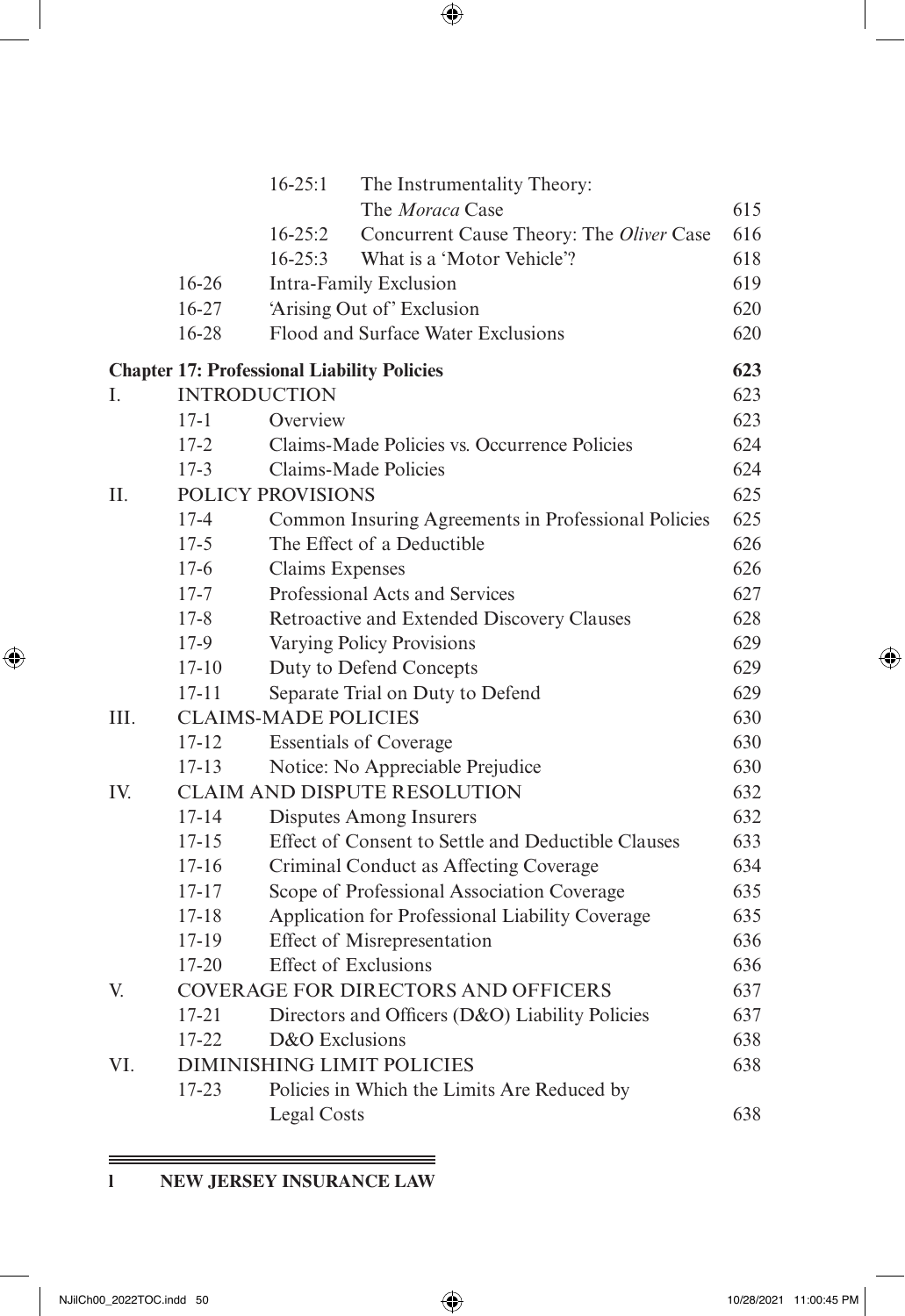| I<br>I<br>ł<br>۰.<br>٧ |
|------------------------|

| VII. |                      |                           | MEDICAL MALPRACTICE COVERAGE                          | 639 |
|------|----------------------|---------------------------|-------------------------------------------------------|-----|
|      | $17 - 24$            |                           | Mandatory Coverage for Doctors and Podiatrists        | 639 |
|      | $17 - 25$            |                           | Rescission of Medical Malpractice Policies for Fraud  | 640 |
|      |                      |                           | <b>Chapter 18: Life, Accident and Health Policies</b> | 643 |
| L    |                      | <b>INTRODUCTION</b>       |                                                       | 643 |
|      | $18-1$               | Overview                  |                                                       | 643 |
|      | $18-2$               |                           | Definition of Life Insurance                          | 644 |
|      | $18-3$               |                           | 'Accidental Means' Requirement                        | 644 |
| Н.   |                      | <b>INSURABLE INTEREST</b> |                                                       | 644 |
|      | $18-4$               |                           | Parties with Insurable Interest                       | 644 |
| III. |                      |                           | STATUTORY REQUIREMENTS/INDIVIDUAL                     |     |
|      | <b>LIFE POLICIES</b> |                           |                                                       | 646 |
|      | $18-5$               |                           | Standardization of Policies                           | 646 |
|      | $18-6$               |                           | Grace-Period Requirements                             | 647 |
|      | $18-7$               |                           | Ten-Day Cancellation Period                           | 647 |
|      | $18 - 8$             |                           | Reinstatement of Policy                               | 647 |
|      | 18-9                 |                           | Statements in Application as Part of Policy           | 648 |
|      | $18 - 10$            |                           | Other Policy Requirements                             | 648 |
|      | $18 - 11$            |                           | Insured as Owner of Policy for Loans                  | 649 |
|      | 18-12                |                           | Right of Insurer to Waive                             | 649 |
|      | $18 - 13$            |                           | Manner of Premium Payment                             | 650 |
|      | 18-14                |                           | Limitation on Time for Suit                           | 650 |
|      | $18 - 15$            |                           | Life Policy Incontestability                          | 650 |
|      |                      | $18 - 15:1$               | Generally                                             | 650 |
|      |                      | $18 - 15:2$               | Limits on Incontestability                            | 651 |
|      |                      | $18 - 15:3$               | Contesting a Reinstated Policy                        | 651 |
|      | $18 - 16$            |                           | Reformation Due to Age Discrepancy                    | 651 |
|      | 18-17                |                           | <b>Readability Requirements</b>                       | 651 |
|      |                      | $18 - 17:1$               | Minimum Language Standards                            | 651 |
|      |                      | $18-17:2$                 | Nonapplicable Statutes                                | 652 |
|      |                      | $18 - 17:3$               | Non-English Language Policies                         | 652 |
| IV.  |                      |                           | <b>APPLICATION FOR INSURANCE</b>                      | 652 |
|      | 18-18                | <b>False Statements</b>   |                                                       | 652 |
|      | 18-19                |                           | Two-Year Contestability Limit                         | 653 |
|      | 18-20                |                           | Two-Year Limit on Equitable Fraud Actions             | 653 |
|      | 18-21                |                           | Fraudulent Misrepresentation Extends Incontestability | 653 |
|      | 18-22                |                           | The Manzo Doctrine                                    | 654 |
|      | 18-23                |                           | Nature of the Application Question                    | 655 |

**NEW JERSEY INSURANCE LAW li**

 $\bigoplus$ 

<span id="page-36-0"></span> $\overline{\phantom{a}}$ 

 $\bigoplus$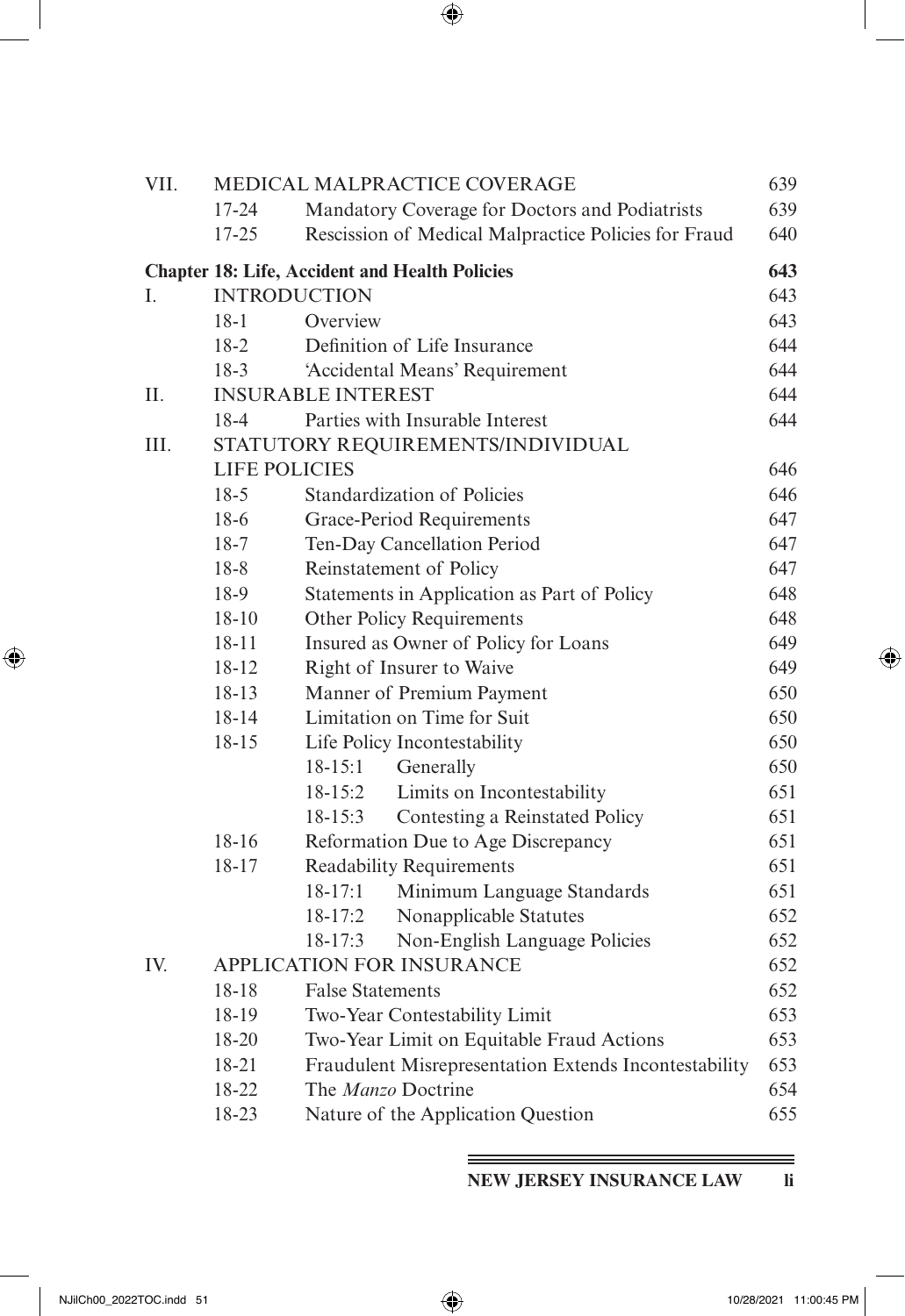|       | 18-24                | Insurer Has No Duty to Inquire                               | 656 |
|-------|----------------------|--------------------------------------------------------------|-----|
|       | 18-25                | Admissible Evidence                                          | 656 |
|       | 18-26                | Obligation to Advise Policy Applicant of Health Risks        | 657 |
| V.    |                      | DEATH BY ACCIDENT OR ACCIDENTAL MEANS                        | 657 |
|       | 18-27                | Accident Independent of Other Causes                         | 657 |
|       | 18-28                | Primary Test for Determination of Coverage                   | 658 |
|       | 18-29                | Trauma Inflicted by Insured's Own Illegal Conduct            | 659 |
| VI.   | <b>BENEFICIARIES</b> |                                                              | 660 |
|       | 18-30                | Beneficiary's Rights                                         | 660 |
|       | 18-31                | Person, Not Relationship, Decides Beneficiary                | 660 |
|       | 18-32                | Substantial Compliance with Policy Terms                     | 661 |
|       | 18-33                | Change of Beneficiary Received After Death                   | 663 |
|       | 18-34                | Effect of Marriage or Termination of Marriage on             |     |
|       |                      | Beneficiary                                                  | 663 |
|       | 18-35                | Court Can Order Spouse to Obtain Insurance                   | 664 |
|       | 18-36                | Compliance with Policy Terms Absolves Insurer                | 665 |
|       | 18-37                | The Effects of Careless Record Keeping                       | 665 |
|       | 18-38                | Insurer Not Liable for Forged Payment Check                  | 665 |
| VII.  |                      | MURDER INVOLVING BENEFICIARY                                 | 666 |
|       | 18-39                | Beneficiaries Who are Murderers                              |     |
|       |                      | <b>Cannot Recover</b>                                        | 666 |
| VIII. | <b>SUICIDE</b>       |                                                              | 667 |
|       | 18-40                | Suicide a Defense to Payment                                 | 667 |
|       | 18-41                | Suicide Exclusion in Policy Allowable                        | 668 |
|       | 18-42                | Burden of Proof on Additional Benefits Claim                 | 668 |
| IX.   |                      | PROOF OF DEATH                                               | 668 |
|       | 18-43                | Requirements for Presumption of Death                        | 668 |
|       | 18-44                | Determination of Death                                       | 669 |
|       | 18-45                | Probate No Bar to Insurer Challenge                          | 669 |
|       |                      | <b>Chapter 19: Employment-Related Insurance Issues</b>       | 671 |
| L.    | <b>INTRODUCTION</b>  |                                                              | 671 |
|       | $19-1$               | Overview                                                     | 671 |
|       | $19-2$               | Potential Sources of Coverage for                            |     |
|       |                      | <b>Employment-Related Acts</b>                               | 672 |
| П.    |                      | TYPES OF EMPLOYMENT-RELATED POLICIES                         | 672 |
|       | $19-3$               | <b>General Liability Policies</b>                            | 672 |
|       |                      | $19 - 3:1$<br><b>Employment-Related Practices Exclusions</b> |     |
|       |                      | Preclude Most Employment Matters                             | 673 |
|       |                      |                                                              |     |

 $=$ 

# **lii NEW JERSEY INSURANCE LAW**

<span id="page-37-0"></span> $\overline{\phantom{a}}$ 

 $\bigoplus$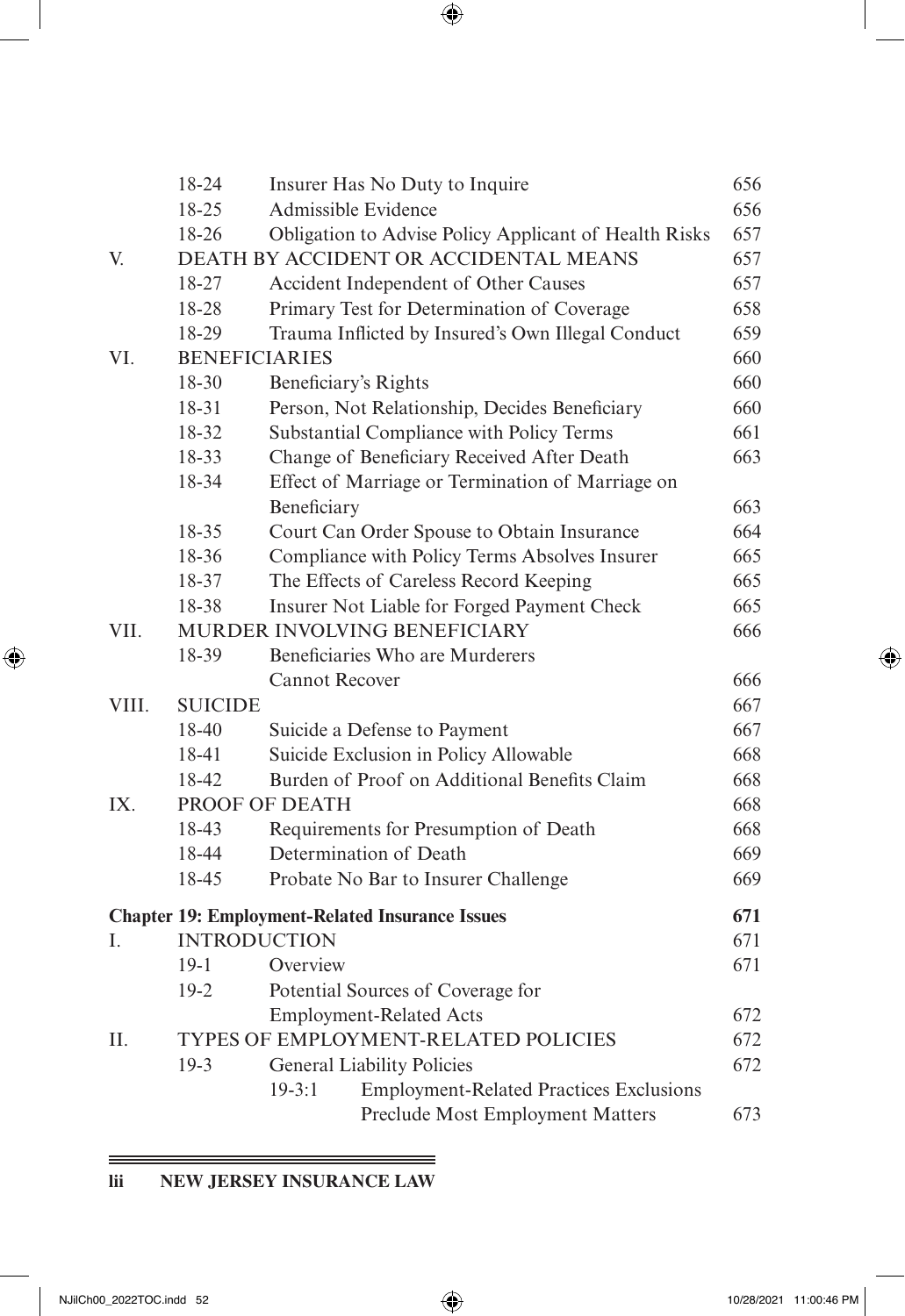|      |                 | $19 - 3:2$                | Expected or Intended Injury under<br><b>General Liability Policies</b> | 674 |
|------|-----------------|---------------------------|------------------------------------------------------------------------|-----|
|      | 19-4            |                           | Workers' Compensation and Employers'                                   |     |
|      |                 | <b>Liability Policies</b> |                                                                        | 674 |
|      |                 | $19-4:1$                  | Coverage Provided by Workers'                                          |     |
|      |                 |                           | Compensation and Employers'                                            |     |
|      |                 |                           | <b>Liability Policies</b>                                              | 675 |
|      |                 | $19-4:2$                  | Differences Between Workers' Compensation                              |     |
|      |                 |                           | and Employers' Liability Coverage                                      | 675 |
|      |                 | $19-4:3$                  | Common Law Actions Against Employers                                   |     |
|      |                 |                           | for Allegedly Intentional Acts                                         | 676 |
|      |                 | 19-4:4                    | Work-Related Harassment                                                | 677 |
|      |                 | $19-4:5$                  | Claims of Underage Employees                                           | 678 |
|      | $19-5$          |                           | Homeowner Policies                                                     | 678 |
|      | 19-6            |                           | <b>Employment Practices Liability Policies</b>                         | 678 |
|      | $19-7$          |                           | Coverage of Emotional Distress Claims Arising Out                      |     |
|      |                 |                           | of Employment Situations                                               | 679 |
| III. |                 |                           | EMPLOYMENT-RELATED DUTY TO DEFEND ISSUES                               | 679 |
|      | $19-8$          |                           | Defense for Employment-Related Claims                                  | 679 |
|      |                 | $19 - 8:1$                | Defense of EEOC Proceedings                                            | 679 |
| IV.  |                 |                           | PROTECTION FOR EMPLOYERS FROM EMPLOYEE                                 |     |
|      | <b>CONDUCT</b>  |                           |                                                                        | 680 |
|      | $19-9$          |                           | <b>Employee Dishonesty Policies</b>                                    | 680 |
| V.   |                 |                           | ADMINISTRATION OF WORKERS' COMPENSATION                                |     |
|      | <b>POLICIES</b> |                           |                                                                        | 681 |
|      | $19-10$         |                           | Jurisdiction to Decide Policy Coverage Issues                          | 681 |
|      | $19 - 11$       |                           | Employer's Obligation to Employee under the                            |     |
|      |                 |                           | Workers' Compensation Act                                              | 682 |
|      | 19-12           |                           | <b>Cancellation Procedure</b>                                          | 683 |
|      | $19 - 13$       |                           | General Contractor Responsible for Uninsured                           |     |
|      |                 | Subcontractor             |                                                                        | 684 |
|      | 19-14           |                           | Employee's Right of Action Under the Workers'                          |     |
|      |                 |                           | <b>Compensation Policy</b>                                             | 685 |
|      | $19 - 15$       |                           | Notice or Knowledge of Injury by Insurer                               | 687 |
|      | 19-16           |                           | Restrictions on Limitation of Liability                                | 687 |
|      |                 |                           | <b>Chapter 20: Property Insurance and Fire Insurance</b>               | 689 |
| I.   |                 | <b>INTRODUCTION</b>       |                                                                        | 689 |
|      | $20 - 1$        | Overview                  |                                                                        | 689 |

**NEW JERSEY INSURANCE LAW liii**

<span id="page-38-0"></span> $\overline{\phantom{a}}$ 

 $\bigoplus$ 

 $=$ 

 $\bigoplus$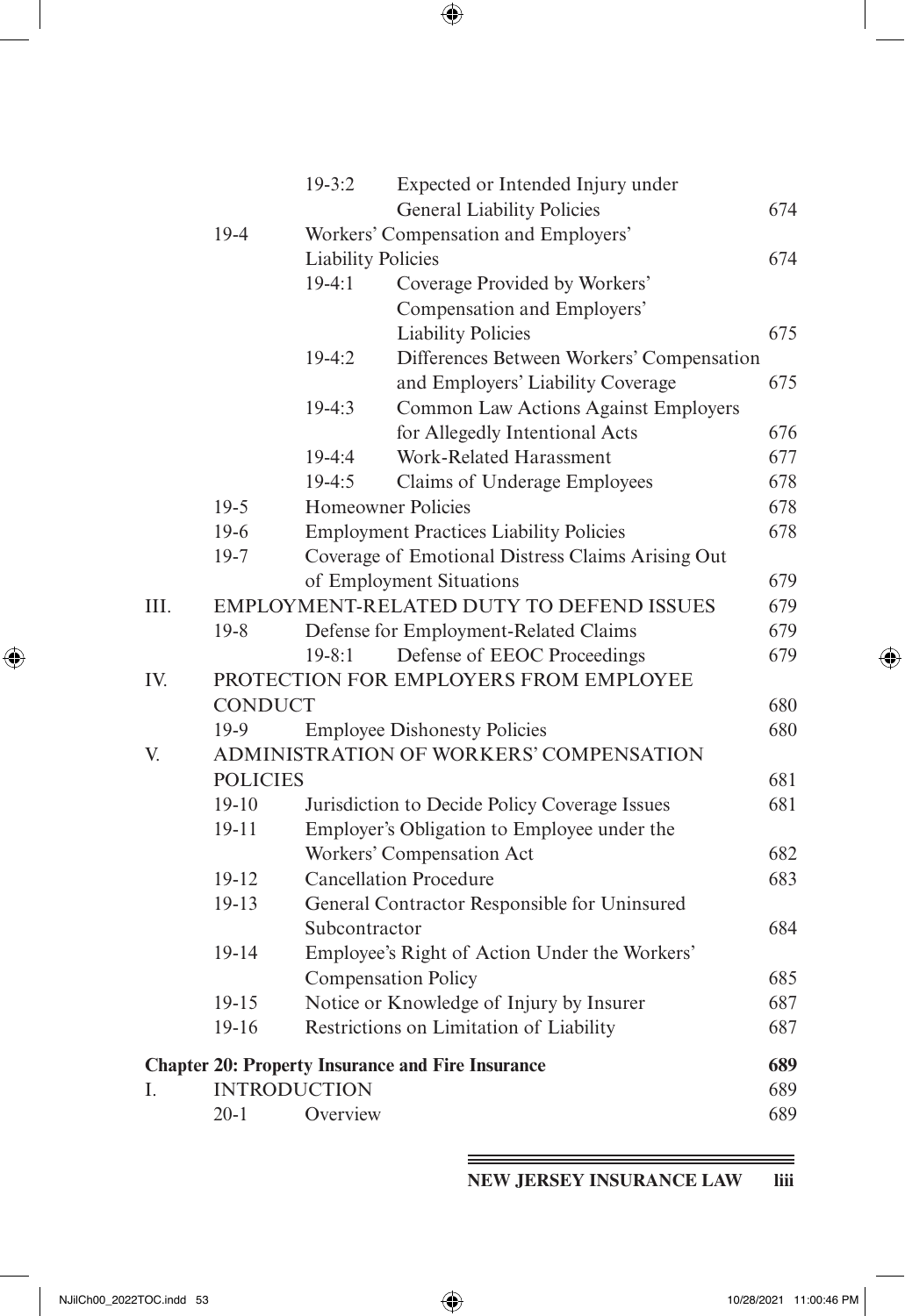| Π.   |                     |                        | <b>TYPES OF PROPERTY INSURANCE</b>                      | 689 |
|------|---------------------|------------------------|---------------------------------------------------------|-----|
|      | $20 - 2$            |                        | Covered Perils or All Risk Coverage                     | 689 |
|      |                     | 20-2:1                 | <b>Commercial Property Insurance</b>                    | 690 |
|      | $20 - 3$            |                        | Differences Between First- and Third-Party Insurance    | 691 |
| III. |                     |                        | MISCELLANEOUS FIRST-PARTY POLICY ISSUES                 | 691 |
|      | $20 - 4$            |                        | Construction and Interpretation of First-Party Policies | 691 |
|      | $20 - 5$            | Appraisal              |                                                         | 692 |
|      | $20 - 6$            | <b>Inventory Lists</b> |                                                         | 694 |
|      | $20 - 7$            |                        | Bad Faith Claim Handling and First-Party Insurance      | 695 |
|      | $20 - 8$            |                        | Trigger of Coverage Under First-Party Policy            | 696 |
|      | $20-9$              | Collapse Peril         |                                                         | 697 |
|      | $20-10$             | Increase of Hazard     |                                                         | 698 |
| IV.  |                     |                        | <b>FIRE INSURANCE POLICIES</b>                          | 699 |
|      | $20 - 11$           |                        | Development of the Standard Policy                      | 699 |
|      |                     | $20 - 11:1$            | <b>Business Interruption Insurance</b>                  | 700 |
|      |                     | $20 - 11:2$            | Similarities to Other Insurance Policies                | 701 |
|      | $20 - 12$           |                        | Issues Raised by Fire Policies                          | 702 |
| V.   |                     |                        | STANDARD REQUIREMENTS AND FIRE                          |     |
|      | <b>POLICY FORMS</b> |                        |                                                         | 702 |
|      | $20 - 13$           |                        | New Jersey Statutory Requirements for Fire Insurance    | 702 |
|      |                     | $20 - 13:1$            | Statutory Authority for Form and                        |     |
|      |                     |                        | Language                                                | 702 |
|      |                     | 20-13:2                | Scope of Coverage                                       | 702 |
|      |                     | $20 - 13:3$            | Limits on Actual Cash Value                             | 702 |
|      |                     | $20 - 13:4$            | Limits on Recovery                                      | 703 |
|      |                     | $20 - 13:5$            | Assignment Requires Insurer's                           |     |
|      |                     |                        | <b>Written Consent</b>                                  | 703 |
|      |                     | 20-13:6                | Concealment and Misrepresentation                       |     |
|      |                     |                        | Void Policy                                             | 703 |
|      |                     | $20 - 13:7$            | <b>Financial Tender Excluded</b>                        | 703 |
|      |                     | $20 - 13:8$            | Acts of War and Insurrection Excluded                   | 704 |
|      |                     | $20 - 13:9$            | Loss by Theft and Neglect Excluded                      | 704 |
|      |                     | 20-13:10               | Restrictions on Other Insurance                         | 704 |
|      |                     | $20 - 13:11$           | Restrictions on Insurer's Liability                     | 704 |
|      |                     | 20-13:12               | Coverage by Endorsement for Other Perils                | 705 |
|      |                     | 20-13:13               | <b>Additional Provisions Not Inconsistent</b>           |     |
|      |                     |                        | with Statutory Form                                     | 705 |
|      |                     | 20-13:14               | <b>Cancellation Notice Requirement</b>                  | 705 |
|      |                     | 20-13:15               | Loss May be Paid to Mortgagee                           | 705 |

# **liv NEW JERSEY INSURANCE LAW**

 $\qquad \qquad =\qquad$ 

<span id="page-39-0"></span> $\overline{\phantom{a}}$ 

 $\bigoplus$ 

 $\bigoplus$ 

 $=$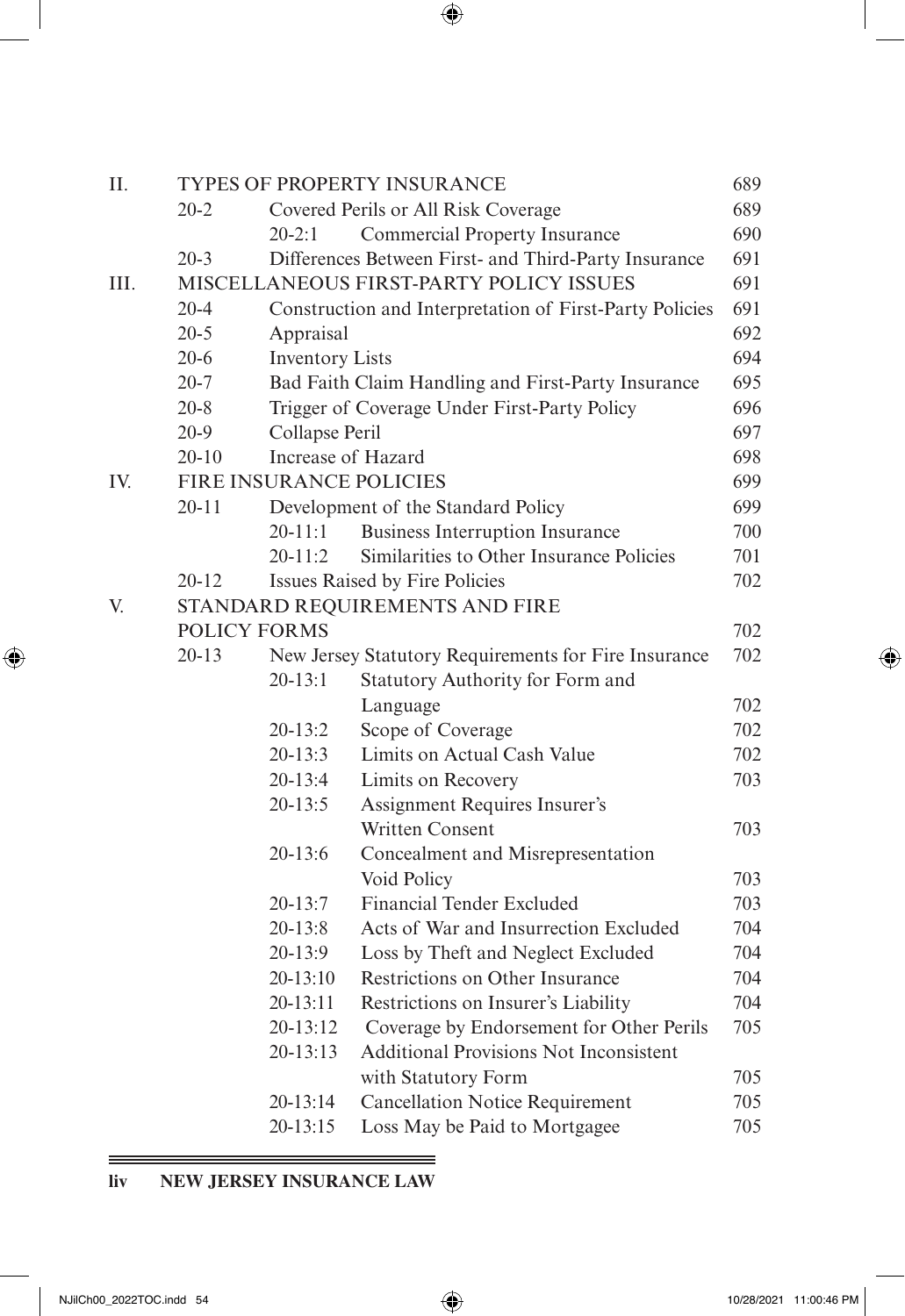<span id="page-40-0"></span>

|       |           | 20-13:16                  | Insurer's Liability to be Prorated            | 706 |
|-------|-----------|---------------------------|-----------------------------------------------|-----|
|       |           | 20-13:17                  | Insured's Requirements in the Event           |     |
|       |           |                           | of a Loss                                     | 706 |
|       |           | 20-13:18                  | <b>Insured's Cooperation Required</b>         | 706 |
|       |           | 20-13:19                  | Selection of Appraisers                       | 707 |
|       |           | 20-13:20                  | Insurer's Options as to Damaged Property      | 707 |
|       |           | 20-13:21                  | Time for Payment of Loss                      | 707 |
|       |           | 20-13:22                  | Requirements for Filing Suit                  | 707 |
|       |           | 20-13:23                  | Insurer's Right of Subrogation                | 708 |
|       |           | 20-13:24                  | Commissioner May Approve Another              |     |
|       |           |                           | Policy Form                                   | 708 |
| VI.   |           |                           | FIRE AS THE BASIS FOR RECOVERY                | 708 |
|       | $20 - 14$ |                           | The Elements of 'Fire'                        | 708 |
|       |           | $20 - 14:1$               | Determination of 'Friendly' Fire              | 708 |
| VII.  |           | <b>INSURABLE INTEREST</b> |                                               | 709 |
|       | $20 - 15$ |                           | The Test for Insurable Interest               | 709 |
|       |           | $20 - 15:1$               | Degree of Interest                            | 709 |
|       |           | $20 - 15:2$               | Title Problems No Bar to Recovery             | 710 |
|       |           | 20-15:3                   | Interest of Successor Sufficient for Recovery | 710 |
|       |           | $20 - 15:4$               | Interest Determined as of Time of Loss        | 710 |
|       |           | $20 - 15:5$               | Demolition Plans No Bar to Recovery           | 710 |
| VIII. |           | <b>OTHER INSURANCE</b>    |                                               | 711 |
|       | $20 - 16$ |                           | Primary Excess Coverage                       | 711 |
| IX.   |           |                           | <b>CANCELLATION OF FIRE POLICY</b>            | 711 |
|       | $20 - 17$ |                           | Notice Requirements                           | 711 |
|       |           | $20 - 17:1$               | Cancellation                                  | 711 |
|       |           | $20 - 17:2$               | Expiration                                    | 711 |
|       |           | $20 - 17:3$               | Insurer Not Required to Notify                |     |
|       |           |                           | Mortgagee of Expiration                       | 712 |
|       | $20 - 18$ |                           | Burdens of Proof Regarding Cancellation       | 712 |
|       |           | $20 - 18:1$               | Insurer Burden to Prove Effective             |     |
|       |           |                           | Cancellation                                  | 712 |
|       |           | 20-18:2                   | Proof of Mailing Requirement                  | 713 |
|       |           | $20 - 18:3$               | Proof by Insured of Non-Receipt               | 713 |
| X.    |           | <b>ACTUAL CASH VALUE</b>  |                                               | 713 |
|       | $20-19$   |                           | The Measure of Loss: Actual Cash Value        | 713 |
|       |           | $20-19:1$                 | Measured as of Time of Loss                   | 713 |
|       |           | 20-19:2                   | Prohibition to Rebuild as Constructive        |     |
|       |           |                           | <b>Total Loss</b>                             | 713 |

**NEW JERSEY INSURANCE LAW lv**

=

 $\bigoplus$ 

 $\bigoplus$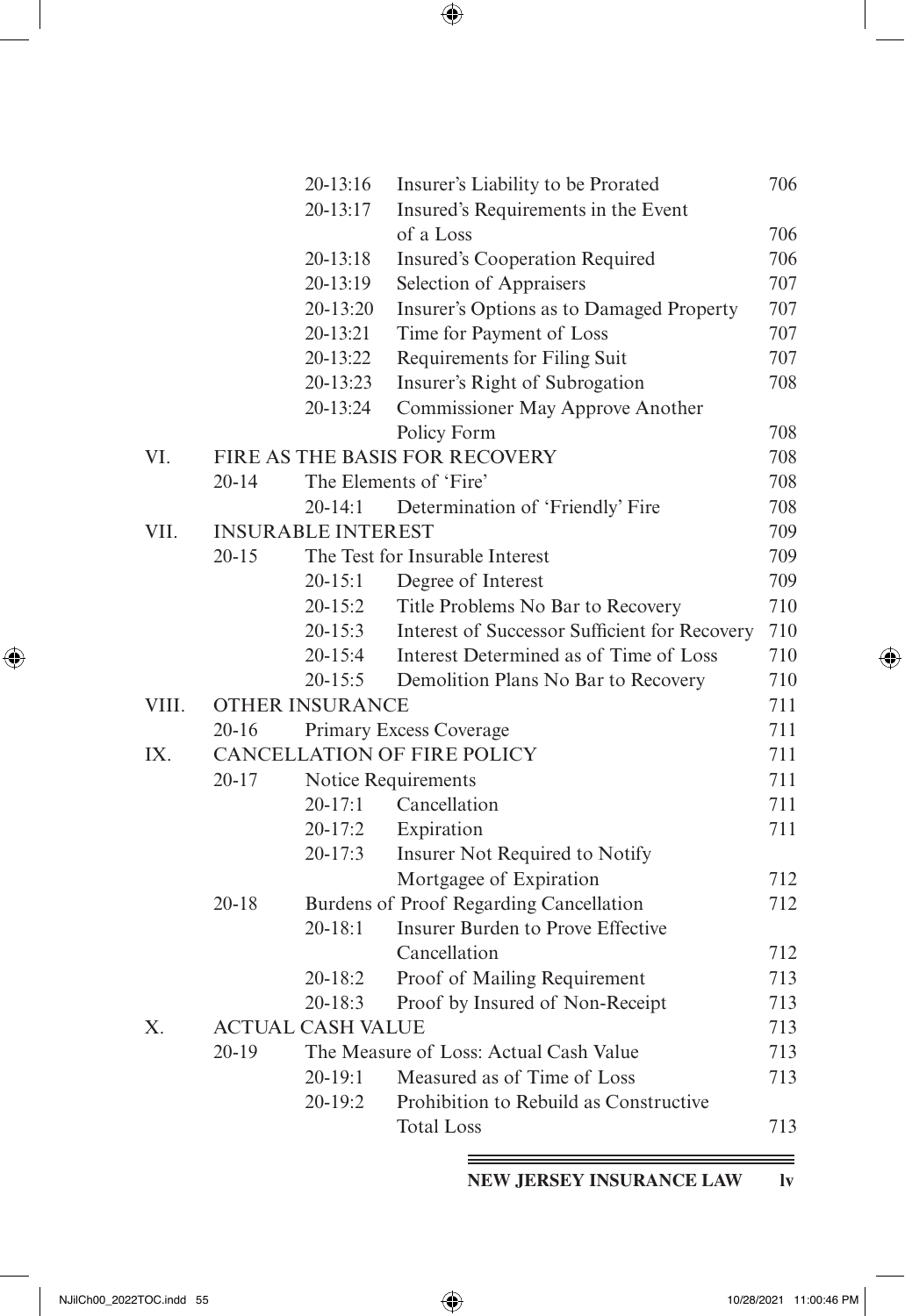|       |           | $20 - 19:3$                 | <b>Broad-Evidence Rule Measures Actual</b>                         |     |
|-------|-----------|-----------------------------|--------------------------------------------------------------------|-----|
|       |           |                             | Cash Value                                                         | 714 |
|       |           | 20-19:4                     | Impossibility of Insured's Performance                             |     |
|       |           |                             | Caused by Insurer                                                  | 714 |
| XI.   |           |                             | MISCELLANEOUS POLICY PROVISIONS AND ISSUES                         | 715 |
|       | $20 - 20$ |                             | <b>Insurer Protections</b>                                         | 715 |
|       |           | $20 - 20:1$                 | Suspension of Coverage for                                         |     |
|       |           |                             | <b>Increased Hazard</b>                                            | 715 |
|       |           | $20 - 20:2$                 | Insured's Knowledge of Increased Hazard                            | 716 |
|       |           | $20 - 20:3$                 | Insured's Disabling of Sprinkler System                            | 716 |
|       |           | $20-20:4$                   | Insured's Voluntary Relinquishment                                 |     |
|       |           |                             | of Control                                                         | 717 |
|       | 20-21     |                             | <b>Intentionally Set Fires</b>                                     | 717 |
|       |           | $20 - 21:1$                 | No Recovery for Intentionally Set Fire                             | 717 |
|       |           | $20 - 21:2$                 | Arson Proved by Preponderance                                      |     |
|       |           |                             | of Evidence                                                        | 718 |
|       | 20-22     |                             | Innocent Co-insured's Right to Recover                             | 718 |
| XII.  |           | <b>RIGHTS OF MORTGAGEES</b> |                                                                    | 719 |
|       | $20 - 23$ |                             | Mortgagor and Mortgagee as Beneficiaries                           | 719 |
|       | $20 - 24$ |                             | Mortgagor's Obligation to Keep Policy in Force                     | 719 |
|       | $20 - 25$ |                             | <b>Independent Contract Created</b>                                | 720 |
|       | $20 - 26$ |                             | Mortgagee's Use of Proceeds                                        | 720 |
| XIII. |           | <b>FIRE LOSS LITIGATION</b> |                                                                    | 721 |
|       | 20-27     | Choice of Law               |                                                                    | 721 |
|       | $20 - 28$ |                             | Time for Filing Suit                                               | 721 |
|       | $20 - 29$ |                             | Notice to Insurer Tolls Limitations Period                         | 721 |
| XIV.  |           | <b>SUBROGATION RIGHTS</b>   |                                                                    | 722 |
|       | $20 - 30$ |                             | Assignment by Insured                                              | 722 |
|       | $20 - 31$ |                             | Tortfeasor's Right to Legal and Equitable Defenses                 | 722 |
|       | $20 - 32$ |                             | Indemnity Limited to Amount Insurer Paid                           | 722 |
| XV.   |           | <b>WATER DAMAGE CLAIMS</b>  |                                                                    | 723 |
|       | $20 - 33$ |                             | "Named Windstorm" vs. "Flood" Sub Limit                            | 723 |
|       |           |                             | <b>Chapter 21: Insurance Coverage for Environmental Claims and</b> |     |
|       |           | <b>Other Latent Injury</b>  |                                                                    | 725 |
| I.    |           | <b>INTRODUCTION</b>         |                                                                    | 725 |
|       | $21 - 1$  | Overview                    |                                                                    | 725 |
| II.   |           | <b>DUTY TO DEFEND</b>       |                                                                    | 726 |
|       | $21 - 2$  |                             | Duty to Defend: Covered Allegations                                | 726 |

# **lvi NEW JERSEY INSURANCE LAW**

<u> 1989 - Johann Stoff, deutscher Stoffen und der Stoffen und der Stoffen und der Stoffen und der Stoffen und der</u>

<span id="page-41-0"></span> $\overline{\phantom{a}}$ 

 $\bigoplus$ 

 $\bigoplus$ 

 $=$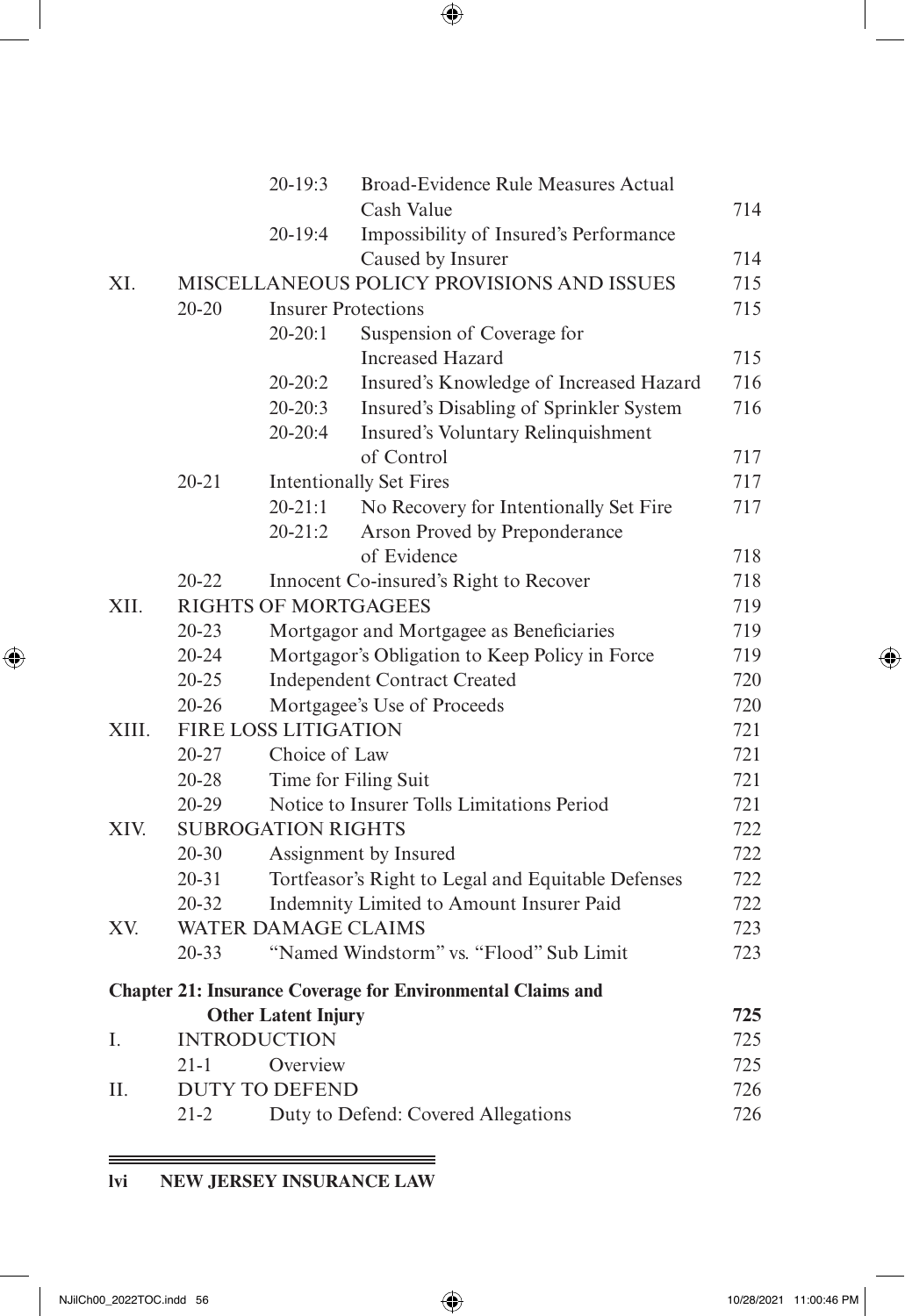<span id="page-42-0"></span>

|      | $21 - 3$  | Duty to Defend: PRP Letters and What is a "Suit"?       | 727 |
|------|-----------|---------------------------------------------------------|-----|
|      | $21 - 4$  | Duty to Defend: When Questions of Coverage Exist        | 727 |
|      | $21 - 5$  | No Automatic Defense of Underlying Action               | 728 |
|      | $21 - 6$  | Morton International: Supreme Court's                   |     |
|      |           | Discussion of Duty to Defend                            | 729 |
|      | $21 - 7$  | Post-Morton International Debate on the                 |     |
|      |           | Duty to Defend Underlying Environmental Claims          | 730 |
|      | $21 - 8$  | Allocation of Defense Costs Among Covered and           |     |
|      |           | Noncovered Claims                                       | 731 |
| III. |           | CHOICE OF LAW FOR ENVIRONMENTAL AND OTHER               |     |
|      |           | "LONG TAIL" CLAIMS                                      | 732 |
|      | $21-9$    | Introduction                                            | 732 |
|      | $21 - 10$ | Choice of Law Basics For Contract Disputes              | 733 |
|      |           | Does a "Conflict" Exist?<br>$21 - 10:1$                 | 734 |
|      | $21 - 11$ | Choice of Law: Insurance Policies                       | 734 |
|      | $21 - 12$ | Choice of Law: Application of Restatement               | 735 |
|      | $21 - 13$ | Environmental and Other Long Tail                       |     |
|      |           | <b>Insurance Disputes</b>                               | 737 |
|      |           | $21 - 13:1$<br>The Site-Specific Approach Adopted       |     |
|      |           | in New Jersey                                           | 737 |
|      |           | Determining the Location of the 'Risk'<br>$21 - 13:2$   | 740 |
|      | $21 - 14$ | Summary of Choice of Law and For Environmental          |     |
|      |           | and Long Tail Insurance Litigation                      | 740 |
|      | $21 - 15$ | Waste Generated in New Jersey Predictably               |     |
|      |           | Disposed of in Another State                            | 742 |
|      | $21 - 16$ | Insured's Status as a New Jersey Resident Favors        |     |
|      |           | New Jersey Law                                          | 742 |
|      | $21 - 17$ | Multiple Filings in Different Jurisdictions             | 743 |
|      |           | "Special Equities" That May Override the<br>$21 - 17:1$ |     |
|      |           | <b>First Filed Rule</b>                                 | 743 |
|      | $21 - 18$ | The Same Law Must Apply to Primary and                  |     |
|      |           | <b>Excess Coverage</b>                                  | 745 |
|      | $21 - 19$ | Choice of Law: Appellate Review                         | 745 |
| IV.  |           | THE BASIC INSURING AGREEMENT                            | 745 |
|      | $21 - 20$ | Common Coverage Issues                                  | 745 |
|      | $21 - 21$ | Common Disputes over the Insuring Agreement             | 746 |
|      |           | $21 - 21:1$<br>'Accident' or 'Occurrence' Causing       |     |
|      |           | Damage                                                  | 746 |
|      |           |                                                         |     |

**NEW JERSEY INSURANCE LAW lvii**

 $\bigoplus$ 

=

 $\bigoplus$ 

Ξ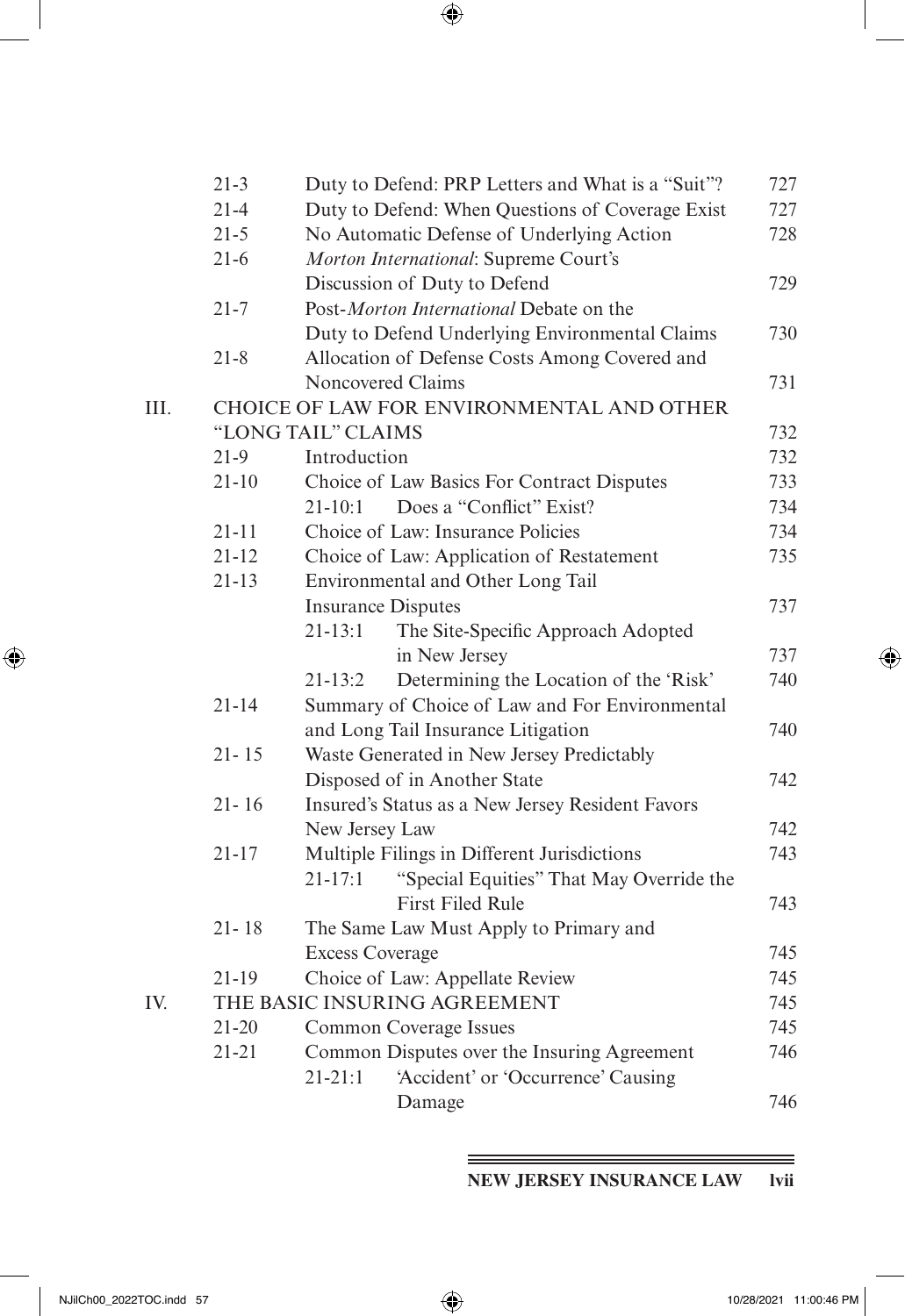|    |           | $21 - 21:2$ | Insured Bears Burden of Demonstrating                                                                                                                      |     |
|----|-----------|-------------|------------------------------------------------------------------------------------------------------------------------------------------------------------|-----|
|    |           |             | Claim Falls Within Policy                                                                                                                                  | 747 |
|    | 21-22     |             | What Constitutes an 'Accident' or 'Occurrence'                                                                                                             | 748 |
|    |           | $21 - 22:1$ | "Accident" Policies                                                                                                                                        | 748 |
|    |           | $21 - 22:2$ | "Occurrence" Policies                                                                                                                                      | 749 |
|    |           | $21 - 22:3$ | Unintentional Result No Bar to Coverage                                                                                                                    | 749 |
|    |           | $21 - 22:4$ | Application of the Intentional Act                                                                                                                         |     |
|    |           |             | Analysis to Environmental Cases                                                                                                                            | 750 |
|    | $21 - 23$ |             | What Are Covered "Damages"?                                                                                                                                | 752 |
|    |           | $21 - 23:1$ | Cleanup Costs Constitute 'Damages'                                                                                                                         | 752 |
|    |           | $21 - 23:2$ | 'Damages' Not Limited to                                                                                                                                   |     |
|    |           |             | <b>Traditional Judgment Damages</b>                                                                                                                        | 752 |
|    |           | $21 - 23:3$ | Mandatory Remediation Costs are                                                                                                                            |     |
|    |           |             | Damages                                                                                                                                                    | 754 |
|    |           | $21 - 23:4$ | Remedial Investigation/Feasibility                                                                                                                         |     |
|    |           |             | <b>Study Costs as Damages</b>                                                                                                                              | 754 |
| V. |           |             |                                                                                                                                                            | 755 |
|    | $21 - 24$ |             |                                                                                                                                                            | 755 |
|    |           | 21-24:1     | THE POLLUTION EXCLUSION<br>Overview of the Pollution Exclusion<br>Two Primary Exclusions<br>'Sudden and Accidental' Exclusion<br><b>Exclusion Language</b> | 755 |
|    | $21 - 25$ |             |                                                                                                                                                            | 755 |
|    |           | $21 - 25:1$ |                                                                                                                                                            | 755 |
|    |           | $21 - 25:2$ | 'Sudden and Accidental' Interpretation                                                                                                                     |     |
|    |           |             | <i>Issues</i>                                                                                                                                              | 756 |
|    |           | 21-25:3     | In New Jersey, the Sudden and Accidental                                                                                                                   |     |
|    |           |             | Exclusion Bars Coverage for Intentional                                                                                                                    |     |
|    |           |             | Discharges of Known Pollutants                                                                                                                             | 757 |
|    |           | 21-25:4     | The Morton Factors Determine a                                                                                                                             |     |
|    |           |             | "Knowing Discharge"                                                                                                                                        | 759 |
|    |           | $21 - 25:5$ | Post-Morton Pollution Exclusion                                                                                                                            |     |
|    |           |             | Principles                                                                                                                                                 | 760 |
|    | $21 - 26$ |             | The Absolute Pollution Exclusion                                                                                                                           | 761 |
|    |           | $21 - 26:1$ | Nature of the Exclusion                                                                                                                                    | 761 |
|    |           | $21 - 26:2$ | Absolute Exclusion: Language and                                                                                                                           |     |
|    |           |             | History                                                                                                                                                    | 761 |
|    |           | $21 - 26:3$ | The Absolute Pollution Exclusion                                                                                                                           |     |
|    |           |             | <b>Bars Coverage For Traditional</b>                                                                                                                       |     |
|    |           |             | Pollution-Related Claims                                                                                                                                   | 763 |
|    |           | 21-26:4     | The Absolute Pollution Exclusion                                                                                                                           |     |
|    |           |             | Bars Coverage For "Personal Injury"                                                                                                                        | 764 |
|    |           |             |                                                                                                                                                            |     |

# **lviii NEW JERSEY INSURANCE LAW**

 $\qquad \qquad =$ 

<span id="page-43-0"></span> $\overline{\phantom{a}}$ 

 $\bigoplus$ 

 $\bigoplus$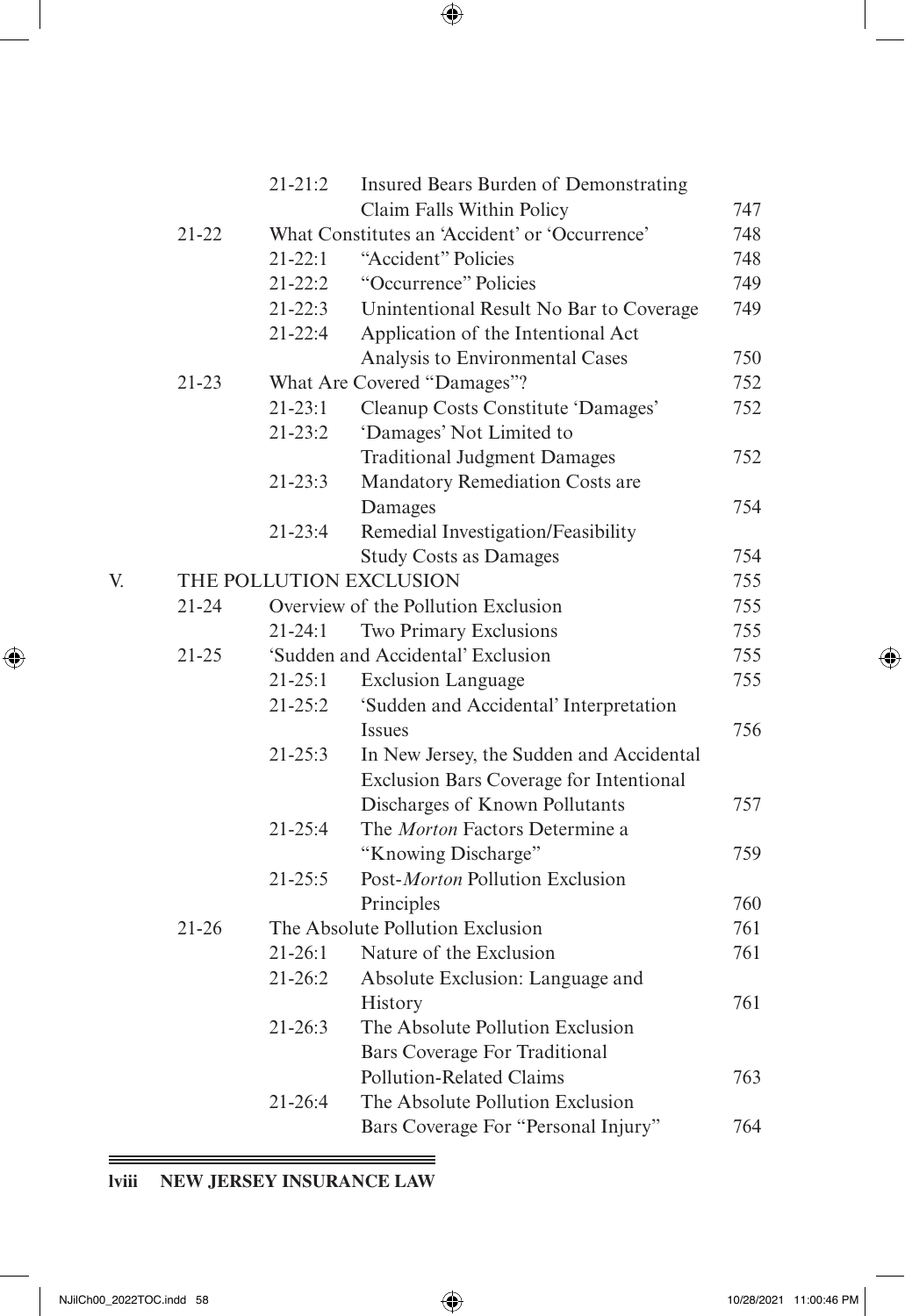|       |           | $21 - 26:5$                | The Absolute Pollution Exclusion                                                                         |            |
|-------|-----------|----------------------------|----------------------------------------------------------------------------------------------------------|------------|
|       |           |                            | Does Not Apply To Traditional                                                                            |            |
|       |           |                            | D&O Claims                                                                                               | 764        |
|       |           | $21 - 26:6$                | The Pollution Exclusions and                                                                             |            |
| VI.   |           |                            | <b>Indoor Air Pollution</b><br><b>OWNED-PROPERTY EXCLUSION</b>                                           | 764<br>766 |
|       | $21 - 27$ |                            |                                                                                                          | 766        |
|       | $21 - 28$ |                            | Nature of the Owned-Property Exclusion                                                                   |            |
|       | $21-29$   |                            | State of New Jersey v. Signo Trading International, Inc.<br>Groundwater and the Owned-Property Exclusion | 768<br>770 |
|       |           | $21 - 29:1$                | Allocation of Costs Associated With                                                                      |            |
|       |           |                            | Owned and Third Party Property                                                                           | 773        |
|       |           | $21 - 29:2$                | Alienated-Premises Exclusion                                                                             | 773        |
| VII.  |           | <b>TRIGGER OF COVERAGE</b> |                                                                                                          | 774        |
|       | $21 - 30$ |                            | Introduction to Triggers of Coverage                                                                     | 774        |
|       | $21 - 31$ |                            | Four Potential Triggers of Coverage                                                                      | 774        |
|       | $21 - 32$ |                            | New Jersey Has Adopted The Continuous Trigger                                                            | 776        |
|       | $21 - 33$ |                            | The Continuous Trigger For Environmental                                                                 |            |
|       |           | Coverage                   |                                                                                                          | 777        |
|       | $21 - 34$ |                            | When Does The Trigger End?                                                                               | 778        |
| VIII. |           | <b>ALLOCATION ISSUES</b>   |                                                                                                          | 780        |
|       | $21 - 35$ |                            | Introduction to Allocation                                                                               | 780        |
|       | $21 - 36$ |                            | Weighted Allocation                                                                                      | 780        |
|       | 21-37     |                            | Examples of Owens-Illinois Allocation                                                                    | 781        |
|       | 21-38     |                            | Latitude Given to the Trial Judge                                                                        | 782        |
|       | 21-39     |                            | The Owens-Illinois Rule and Excess Insurance                                                             | 783        |
|       | $21 - 40$ |                            | <b>Unanswered Allocation Issues</b>                                                                      | 785        |
|       |           | $21 - 40:1$                | Allocating to Uninsured Periods                                                                          | 785        |
|       |           |                            | <b>Allocation Among Insurers</b><br>21-40:1.1                                                            |            |
|       |           |                            | When Property Was Owned                                                                                  |            |
|       |           |                            | by More than One Owner                                                                                   |            |
|       |           |                            | During the Continuous Trigger                                                                            |            |
|       |           |                            | Time Period                                                                                              | 787        |
|       |           | $21 - 40:2$                | Non-Cumulation Clause Inconsistent with                                                                  |            |
|       |           |                            | Owens-Illinois and Carter-Wallace                                                                        | 788        |
|       |           | $21-40:3$                  | Deductibles and Retentions Must First                                                                    |            |
|       |           |                            | <b>Be Satisfied</b>                                                                                      | 788        |
|       | $21 - 41$ |                            | Allocation of Defense Costs                                                                              | 789        |
| IX.   |           |                            | THE RIGHT TO A JURY TRIAL                                                                                | 790        |
|       | 21-42     |                            | No Jury Trial for Environmental Declaratory Actions                                                      | 790        |

**NEW JERSEY INSURANCE LAW lix**

<span id="page-44-0"></span> $\overline{\phantom{a}}$ 

 $\bigoplus$ 

═

 $\bigoplus$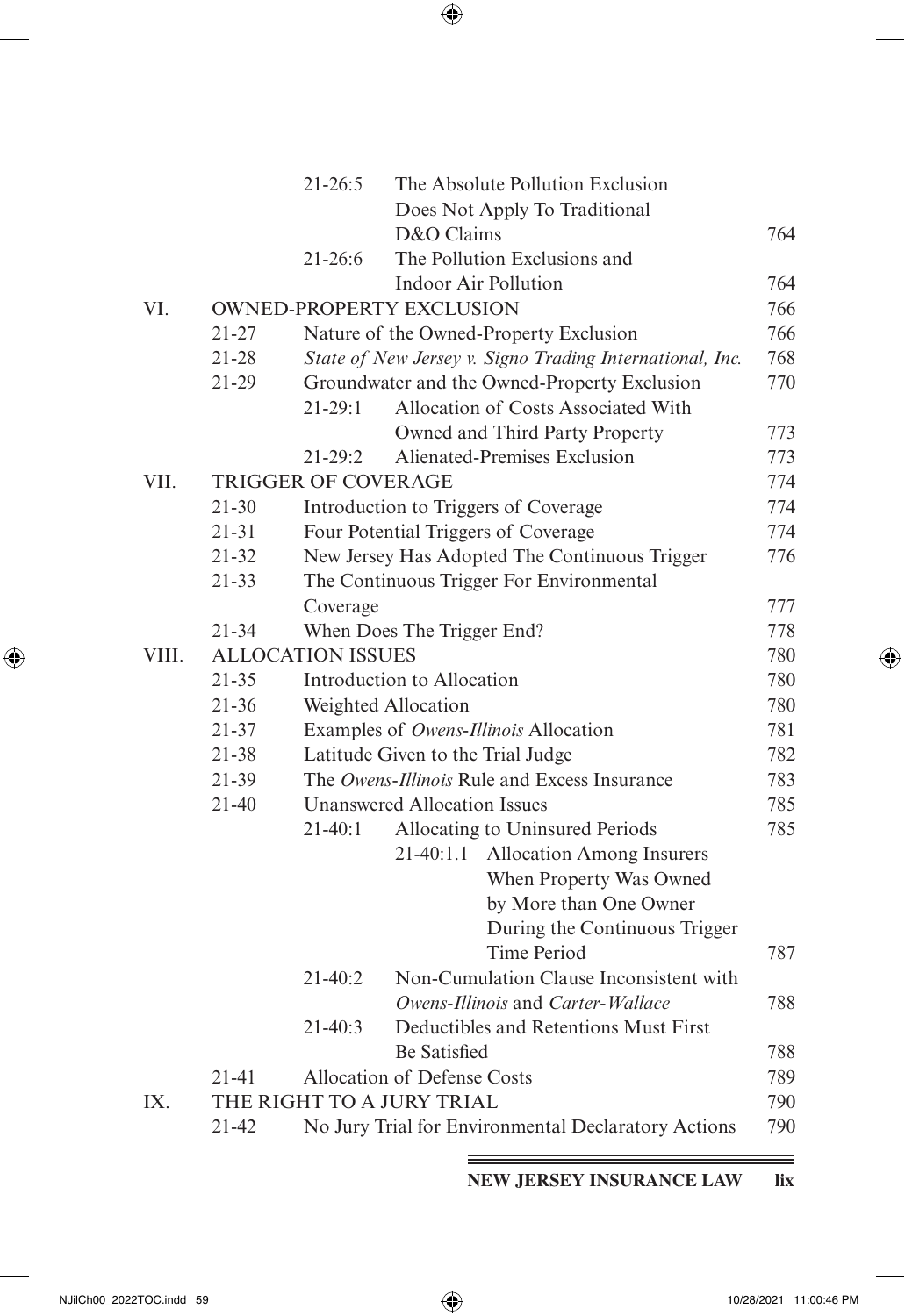| X.   |                     |                                    |                        | <b>DIRECT ACTIONS AGAINST INSURERS</b>             | 792 |
|------|---------------------|------------------------------------|------------------------|----------------------------------------------------|-----|
|      | $21-43$             |                                    |                        | Direct Action Authorized by the Spill Act          | 792 |
|      | $21 - 44$           |                                    |                        | No General Direct Cause of Action Under            |     |
|      |                     | the Spill Act                      |                        |                                                    | 793 |
|      | $21 - 45$           |                                    |                        | No Direct Action Against Insurers of Former Owners | 794 |
|      | 21-46               |                                    |                        | Cases Recognizing Direct Action Against Insurers   | 794 |
| XI.  |                     |                                    |                        | ENVIRONMENTAL COVERAGE UNDER PERSONAL              |     |
|      |                     | <b>INJURY ENDORSEMENT</b>          |                        |                                                    | 794 |
|      | 21-47               |                                    |                        | No Coverage for Environmental Property Damage      | 794 |
|      |                     | <b>Chapter 22: COVID-19 Issues</b> |                        |                                                    | 797 |
| I.   | <b>INTRODUCTION</b> |                                    |                        |                                                    | 797 |
|      | $22 - 1$            | Overview                           |                        |                                                    | 797 |
| Π.   |                     |                                    |                        | <b>INSURANCE COVERAGE FOR COVID-19</b>             | 798 |
|      | $22 - 2$            |                                    | Why is This Important? |                                                    | 798 |
|      | $22 - 3$            |                                    |                        | Lines of Coverage Impacted by COVID-19             | 799 |
|      |                     | $22 - 3:1$                         |                        | Workers Compensation Insurance                     | 799 |
|      |                     | $22 - 3:2$                         |                        | Political Risk and Trade Credit Insurance          | 800 |
|      |                     | $22 - 3:3$                         |                        | Comprehensive General Liability                    |     |
|      |                     |                                    | Insurance (CGL)        |                                                    | 801 |
|      |                     | $22 - 3:4$                         |                        | Directors and Officers (D&O) Insurance             | 801 |
|      |                     | $22 - 3:5$                         |                        | Employer's Liability (EPLI) Insurance              | 802 |
| III. |                     | <b>COVERAGE FOR ECONOMIC LOSS</b>  |                        |                                                    | 803 |
|      | $22 - 4$            |                                    |                        | Business Interruption (BI) Claims                  | 803 |
|      |                     | $22-4:1$                           |                        | <b>Business Interruption Insuring Principles</b>   | 803 |
|      | $22 - 5$            |                                    |                        | "Direct Physical Loss or Damage" to                |     |
|      |                     | <b>Insured Property</b>            |                        |                                                    | 805 |
|      | $22-6$              |                                    |                        | What Are the Issues and How Will New Jersey        |     |
|      |                     | Law Apply?                         |                        |                                                    | 806 |
|      |                     | $22-6:1$                           |                        | COVID-19 Insurance Coverage Case                   |     |
|      |                     |                                    |                        | Activity through August 2021                       | 807 |
|      |                     | $22 - 6:2$                         | Virus Exclusion        |                                                    | 809 |
|      |                     |                                    | $22-6:2-1$             | Anti Concurrent Cause                              |     |
|      |                     |                                    |                        | Language in the Virus                              |     |
|      |                     |                                    |                        | Exclusion                                          | 810 |
|      |                     | $22 - 6:3$                         |                        | Direct Physical Loss or Damage to                  |     |
|      |                     |                                    | Property               |                                                    | 810 |
|      |                     | $22 - 6:4$                         | Civil Authority        |                                                    | 811 |
|      |                     |                                    |                        |                                                    |     |

# **lx NEW JERSEY INSURANCE LAW**

 $\qquad \qquad =\qquad$ 

<span id="page-45-0"></span> $\overline{\phantom{a}}$ 

 $\bigoplus$ 

 $\bigoplus$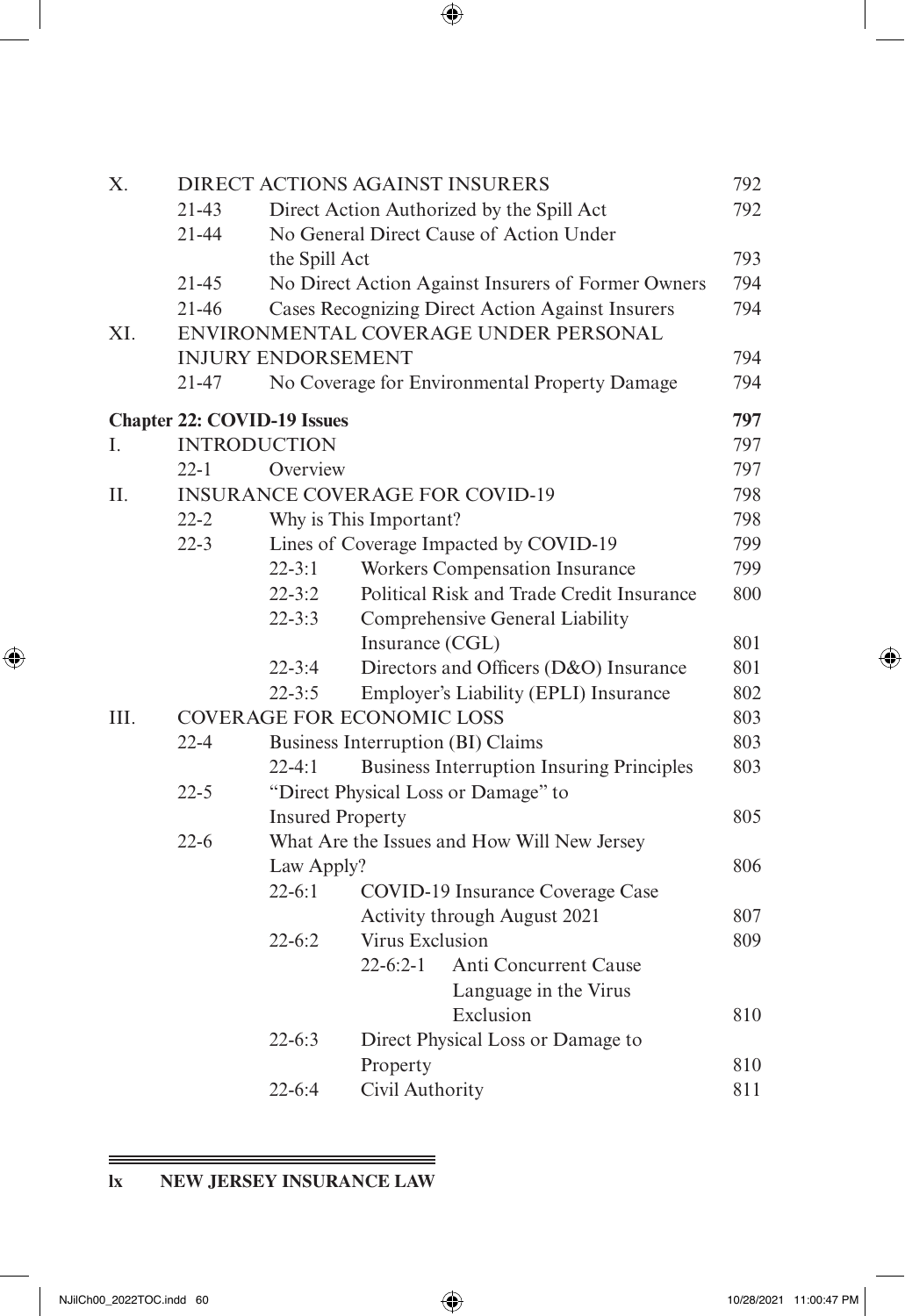|                                | $22 - 6:5$ | Federal Court Discretion to Hear                    |     |
|--------------------------------|------------|-----------------------------------------------------|-----|
|                                |            | <b>State Court Disputes</b>                         | 812 |
| $22 - 7$                       |            | Litigation Around the U.S.                          | 812 |
|                                |            | Appendix A: Glossary of Insurance Terms and Phrases | 815 |
| Appendix B: Statutes and Codes |            |                                                     | 879 |
| Table of Cases                 |            |                                                     | 891 |
| Index                          |            |                                                     | 983 |

# **NEW JERSEY INSURANCE LAW lxi**

<span id="page-46-0"></span> $\overline{\phantom{a}}$ 

 $\bigoplus$ 

═

 $\bigoplus$